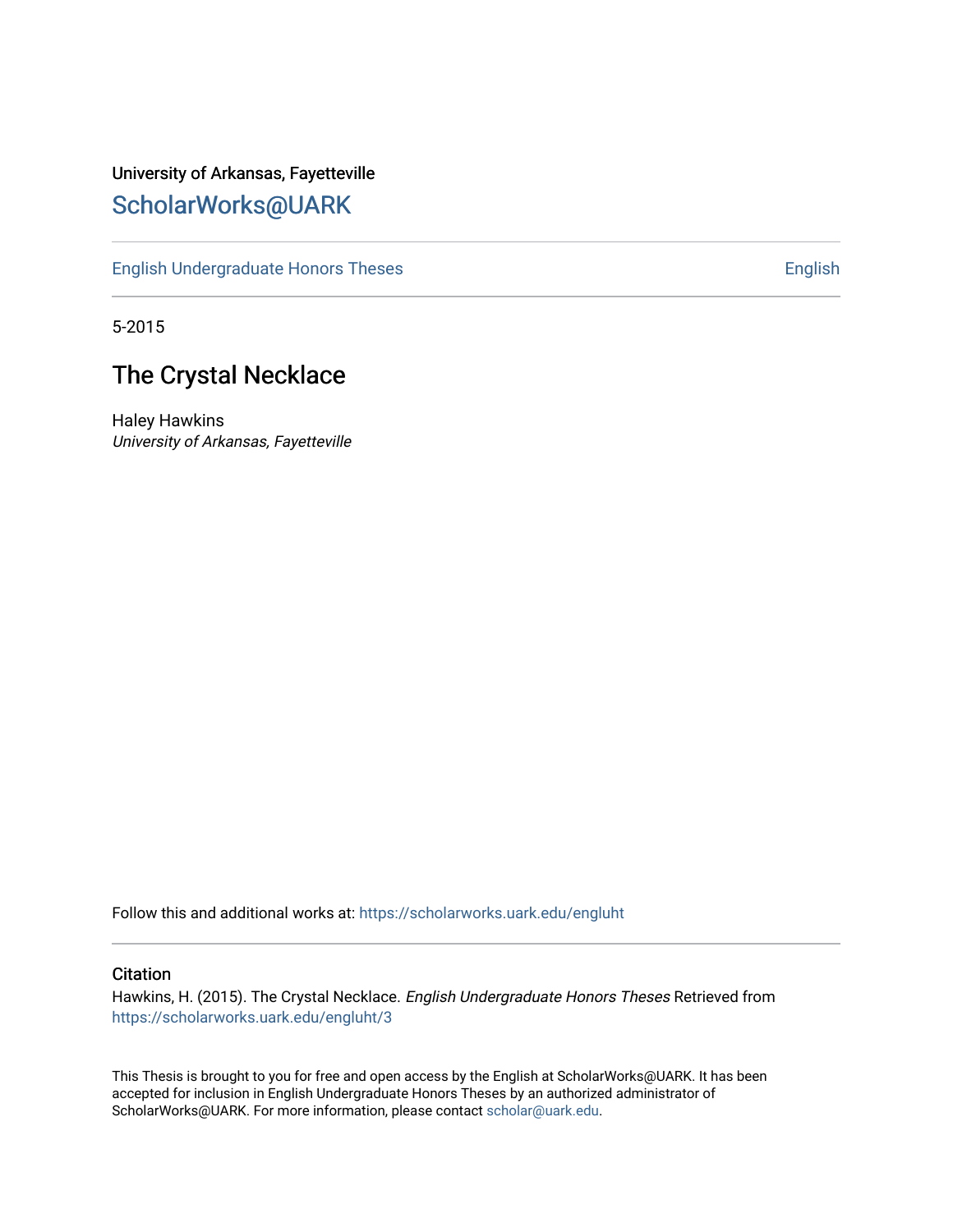# **The Crystal Necklace**

# An Honors Thesis submitted in partial fulfillment of the requirements for Honors Studies in English

By

Haley Hawkins

2015

English

J. William Fulbright College of Arts and Sciences

**The University of Arkansas**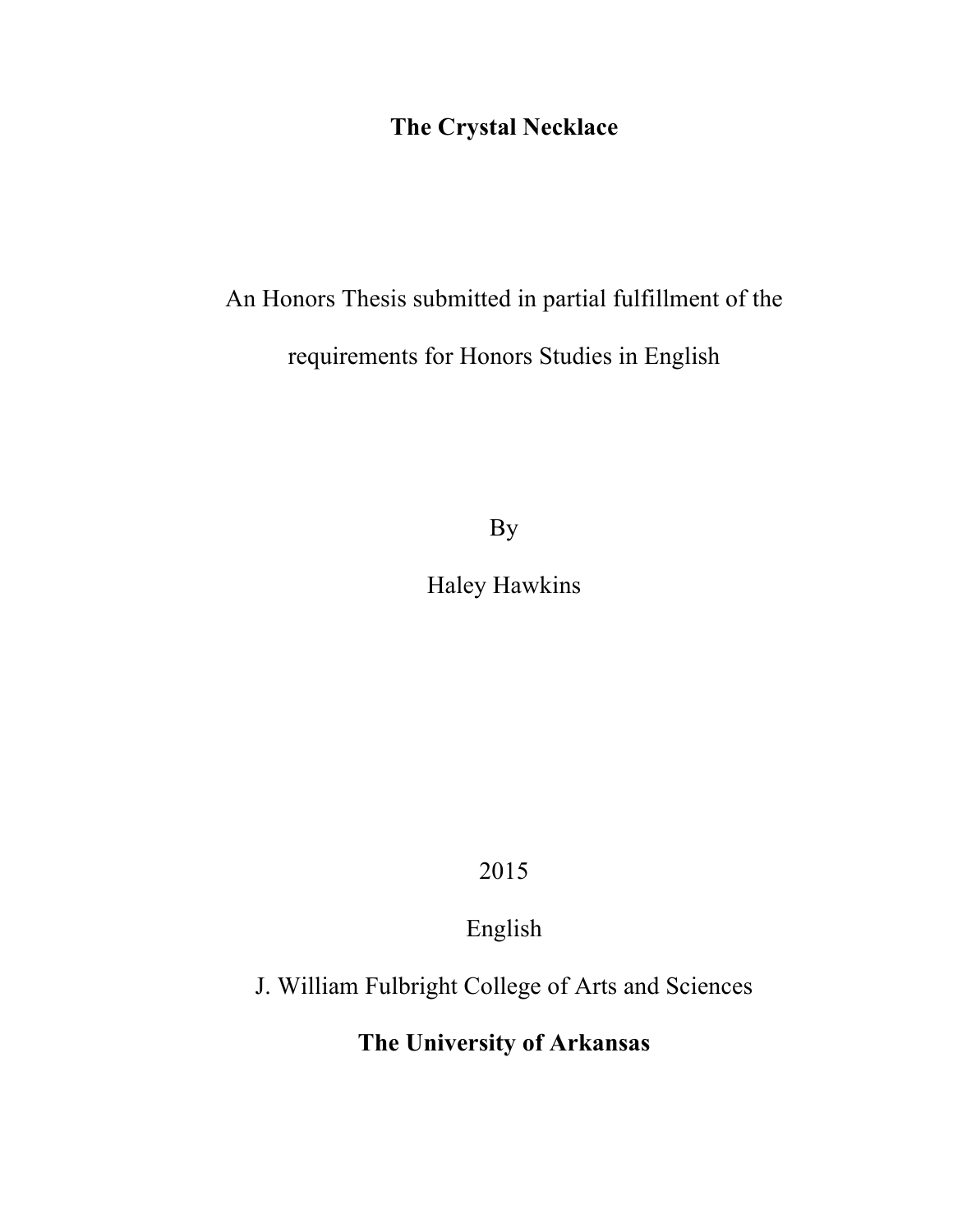### ACKNOWLEDGMENTS

I would like to express my sincere gratitude to my committee members: Dr. Michael Heffernan, my committee director; Dr. Vivian Davis; Professor Ray Minor; and Dr. Eric Funkhouser. I could not have created this story without their guidance and support.

My family has also supported my interest in writing. I am very thankful for my parents, Mark and Cynthia Hawkins and my two little sisters, Avery and Riley. They have always encouraged me to write and do what I love. I could not have become the person I am today without them.

Finally, I would like to thank my best friend, Kayla Kelley. She has spent countless hours reading my papers and stories over the past few years. I do not know what I would have done if it was not for her patience and keen editing skills. She has always been there for me, and I am very blessed to have such a wonderful friend.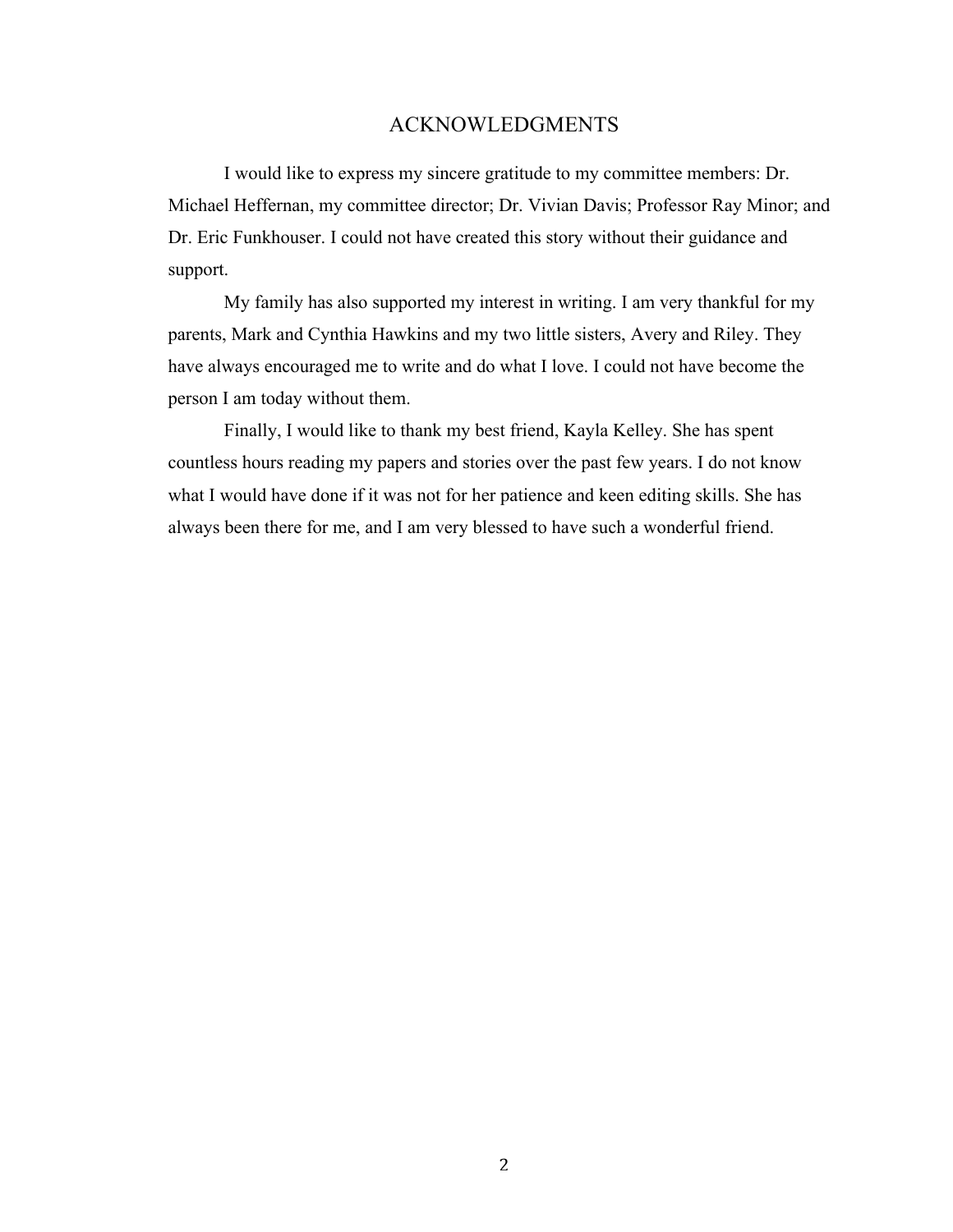For the third day in a row, I had continuously knocked on Stacy's bedroom door and waited outside her room. I made sure that I was careful not to bang my knuckles against the overlapping signs that were taped to the wooden surface. I didn't want a repeat of the last time I touched her artwork. Most of these signs are ones that she designed for our school pep rallies. The one that really stood out from the rest had "McGavock High School, Home of the Raiders" drawn in big black letters with a sharpedged design to them, and below that it said, "Nashville's Best." She definitely got the artist gene over me. I could barely draw the human figure in my art classes that I took freshman year. The faces had always ended up deformed with uneven eyes and giant noses.

Stacy got better at drawing and painting as she got older. She had been taking art classes since her freshman year, and now she's a junior in a senior level advanced class. She could draw the human body to look so realistic that it could be mistaken for a photograph that someone had taken. I remember when she had drawn a family portrait for one of her art shows. She portrayed Dad's no-nonsense business demeanor and Mom's hardened eyes perfectly through her acrylic paints and expensive paintbrushes. The way she could capture the human form just as it is in real life always amazed me. She's such a great artist that the school asked her to design the front of the graduation program for my senior class.

It didn't matter how many times I knocked today. She never answered. Usually she would yell at me, or I would hear a thump behind the door, which always meant she had thrown something.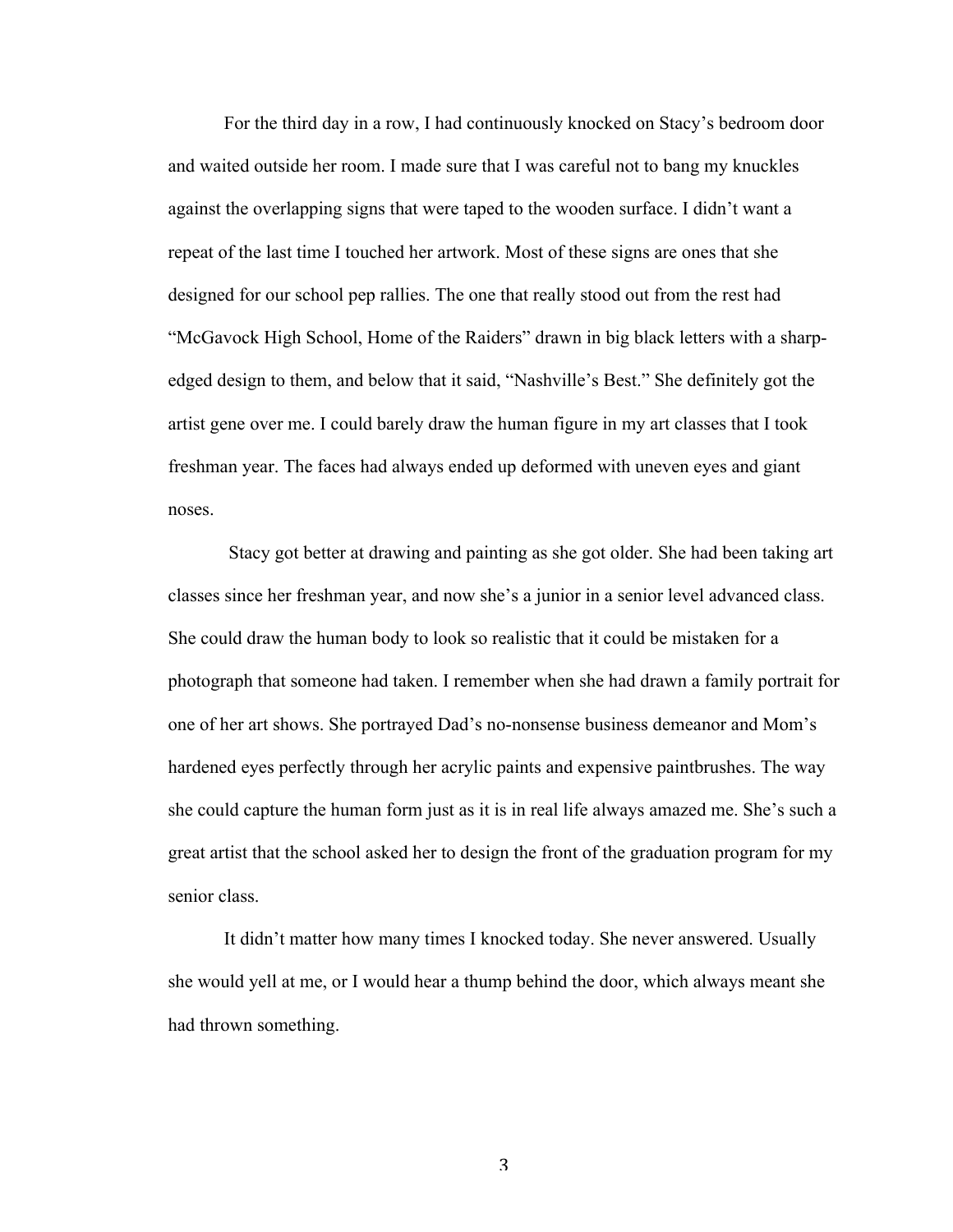"Come on Stace! We've got to go to school. We're going to be late. Again," I mumbled that last part. If she felt ill again, I didn't want to seem as if I was being insensitive to what she has been going through.

Stacy had been struggling with really bad headaches for the past couple of months. Just a couple of weeks ago I'd noticed her pain was starting to get worse than usual, which worried me. She didn't seem concerned even when I confronted her about it, and that made me worry even more.

She had actually been having headaches for quite a while before Mom and Dad finally noticed and took her to the doctor. The doctor said her headaches were just migraines. He gave her medicine that helped for a little while, but soon her headaches got worse. The only thing that she could do was shut everything out and lie in her bed for hours. Mom and Dad never noticed that Stacy was getting worse.

Our parents were rarely ever home, and they always seemed distant with each other. Dad was always at his office working or out of town on business. Mom continued to work extremely hard at her law firm as a high-profile criminal defense lawyer. So it was as if she never had time for us anymore. She was always home late or going into her office late at night.

I wish that Mom and Dad would notice Stacy hurting. Even though I still felt that something was wrong, Stacy would always reassure me that she just had migraines. Even when I suggested that she talk to our parents about it again, she was adamant about not going to them. She told me that they always overreacted, and that I was starting to sound like them.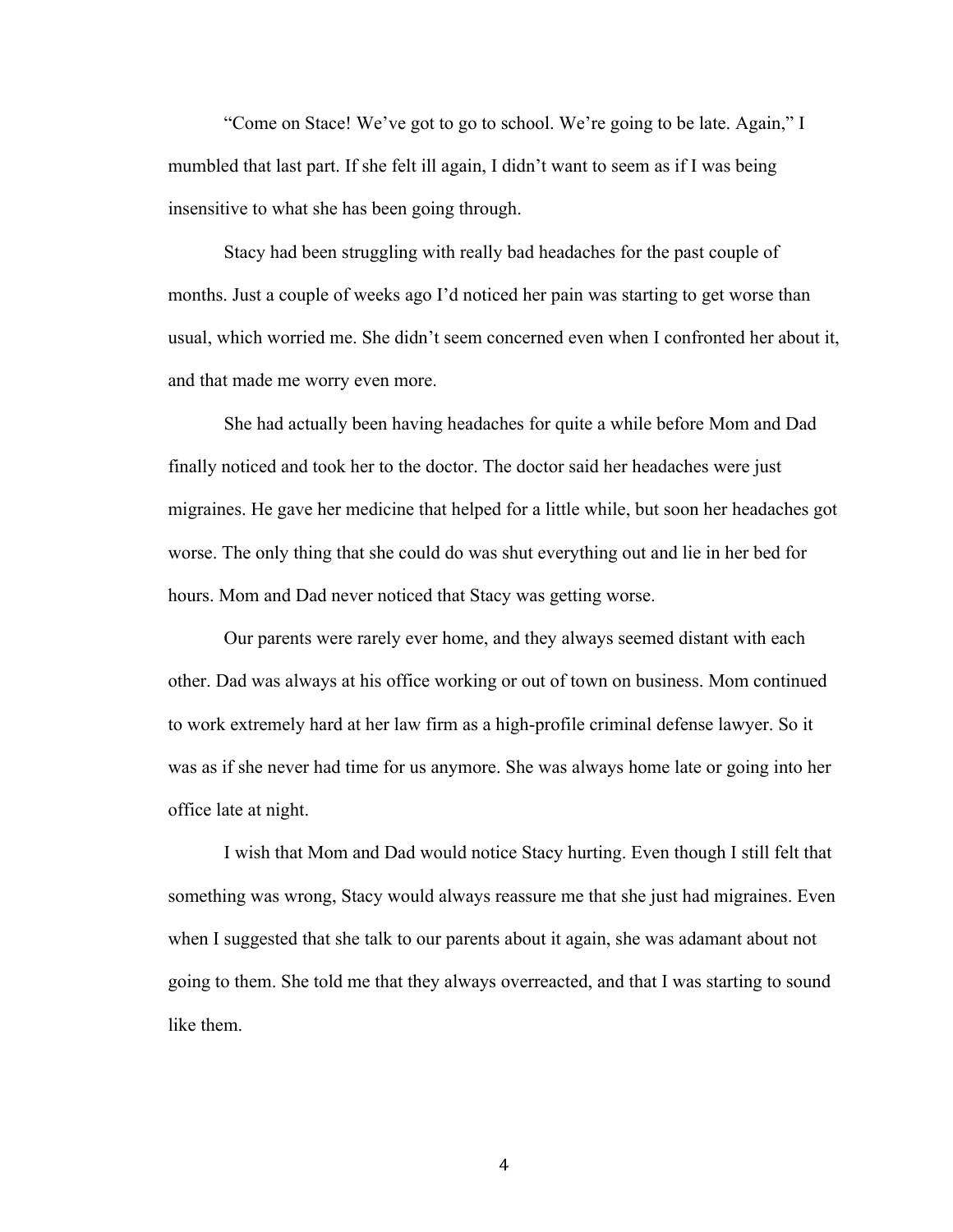I knocked on the door one more time before I decided to barge into her room. I could deal with the griping later. The parts of the room where the hallway lights couldn't reach were left pitch black. I expected to see her jump up, ready to scream at me, but nothing moved. All was quiet and still, except for my heavy breathing. "Stace," I whispered. "Are you all right?" There still wasn't an answer, so I stepped into the room a little ways.

All of a sudden the overhead light flooded the room and bounced off the turquoise and brown walls. Mom pushed me to the side as she rushed into the room. She knew something that I didn't. At first glance, I didn't see anything wrong, but deep down, something felt wrong. The dead silence reached out and grabbed me. It took a firm hold of me so that I could barely breathe, and for a minute there, my eyes were beginning to lose focus. If I had paid attention, I would have seen the sheets on the bed pulled off to one side. I should have noticed the overturned easel and the paints and brushes scattered all over the floor next to one of her paintings of a multicolored starburst design. Stacy would have never left her art supplies lying on the floor like that. I should have seen the foot peeking out from around the edge of the footboard.

Mom had fallen to her knees on the other side of Stacy's bed, so all I could see was Mom's light brown hair, freshly curled, frantically bobbing up and down. Mom was around my height, which was about 5 feet. So when Mom had fallen to the floor, she had almost disappeared.

"Alexis! Go and get your father," a soft voice shook between sobs. Her big, brown eyes grew as they looked at me from over the bed, urging me to move quickly. Little black marks trailed down her face from her outlined eyes. The perfectly applied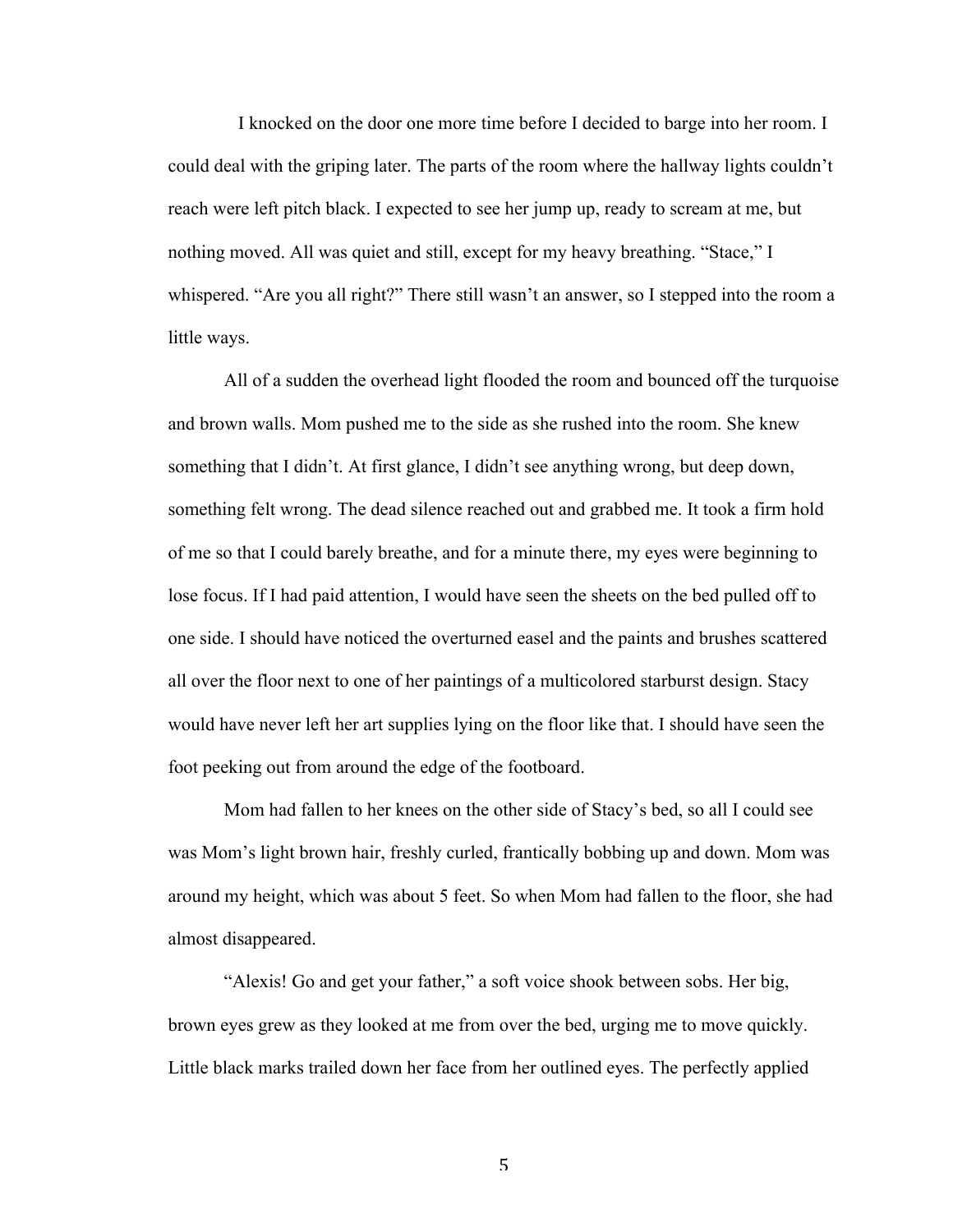makeup that made it look as if she had on a porcelain mask was now covered in black lines. It looked like her mask was cracking. Her thin red lips trembled. I could see the fear in her eyes as she stared at me, begging for help. "Don't just stand there!"

A soft moan made her look down at my sister, who was cradled in her arms. I could see the foot twitch and eventually move out of sight. Dad must have heard the commotion because he ran past me, dropped his black briefcase and the phone that had been pressed against his ear, and knelt next to Mom. I could vaguely hear the dull drone of a voice on the phone that lay next to my feet. He must have been on some kind of a conference call.

"What should we do, James?" I heard Mom sob. "I don't know what to do. I don't even know what happened. When I came in here she was just lying on the floor like this. I don't think she hit her head. I don't…"

"I'm fine," I heard Stacy mumble. "I just got up too fast, and I guess I blacked out."

"We're taking her to the hospital," he said. The way he talked to Mom made it seem as if they were the only ones in the room. He didn't even pay attention to Stacy's protests as he picked her up in his arms.

"James, should we move her like that? We're not even sure what all she hit when she fell," Mom said. "We should just call an ambulance."

"Mia, hurry and grab whatever you need." His voice never wavered. He was all business. He passed me, his dark brown, hard-set eyes only glanced my way for a few seconds; but for those few seconds, I could see that deep down he was terrified. He may not have wanted to show it, but he couldn't hide the fear from his eyes.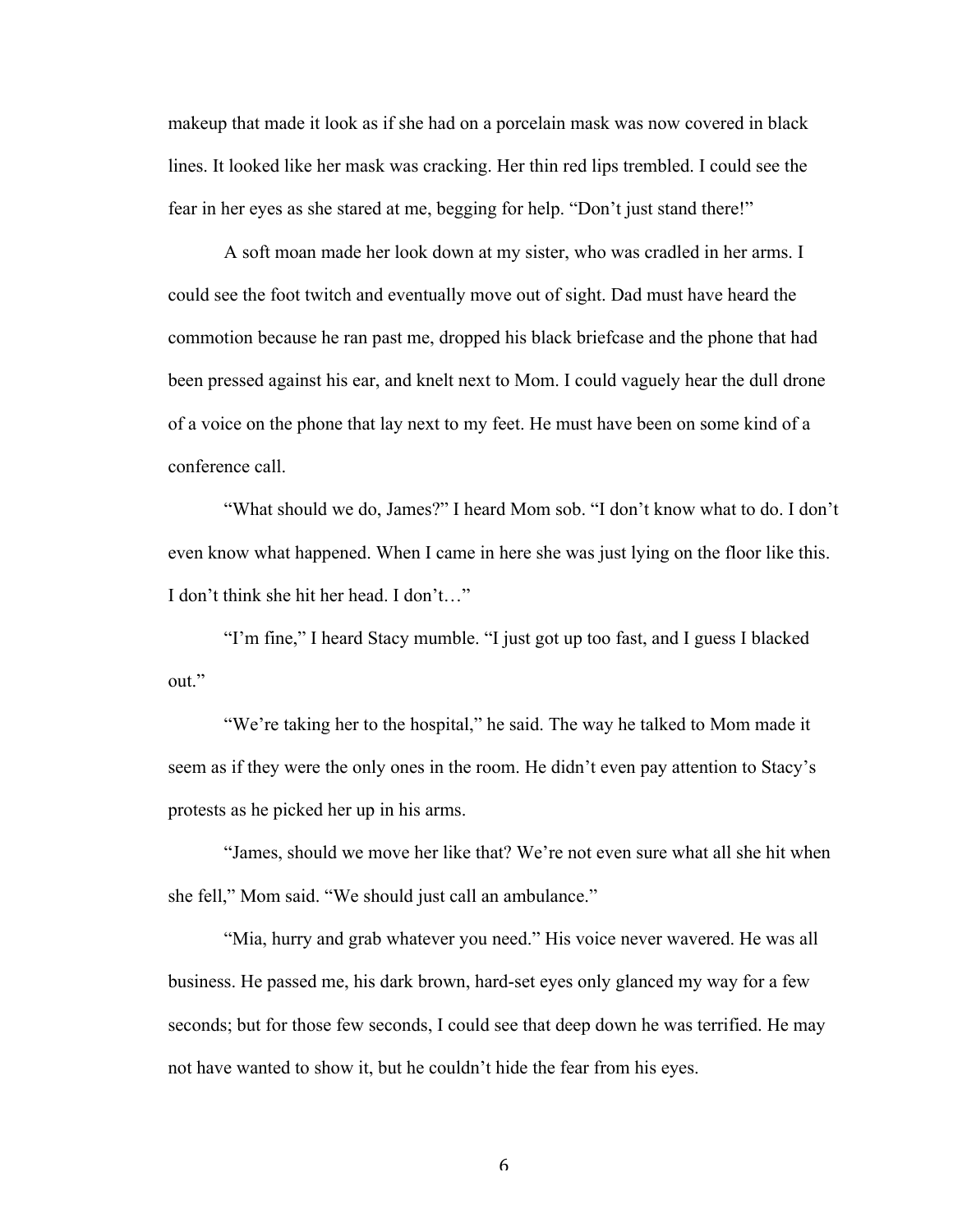Mom jumped to her feet and ran out of the room. I could hear Dad's heavy footsteps as he bounded down the stairs with Stacy held close to his chest. Before he left the room with her, she had her arms folded, but she didn't say anything. She seemed to want to, but maybe she was just as freaked out as our parents were.

I stood there, against the door to my sister's room. I couldn't look away from the mess on the floor. It looked so out of place with the rest of the clean room. It looked as if Stacy had tried to hold onto her easel, but it wasn't sturdy enough to hold her weight. And as she fell to the floor, her easel had left a long, deep scratch on the bright green wall.

"Mia. Alexis, hurry up," I heard Dad yell from the front door of the house.

I ran to the door, and he stepped aside so I could get around him. He was so tall that his head almost touched the top of the doorway. Pieces of his brown wavy hair stuck to his glistening forehead, and I could see sweat drip down the side of his head and into his gray sideburns. His chest rose and fell as if he had just run a mile in his black, nicely tailored suit.

"Where's your mother? Mia, what's taking you so long?" his voice boomed past me.

"I'm coming!" she yelled as she ran to the doorway and passed us. She ran towards the car with a pile of clothes in her arms, and peeking out from the pile, she had Stacy's tiny stuffed lamb. She was also carrying two backpacks, one on each shoulder.

"What is all that?" Dad called after her.

"I got some clothes for the girls and their book bags. So when this whole mess is cleared up they can make their last few classes," she said as she scurried around us.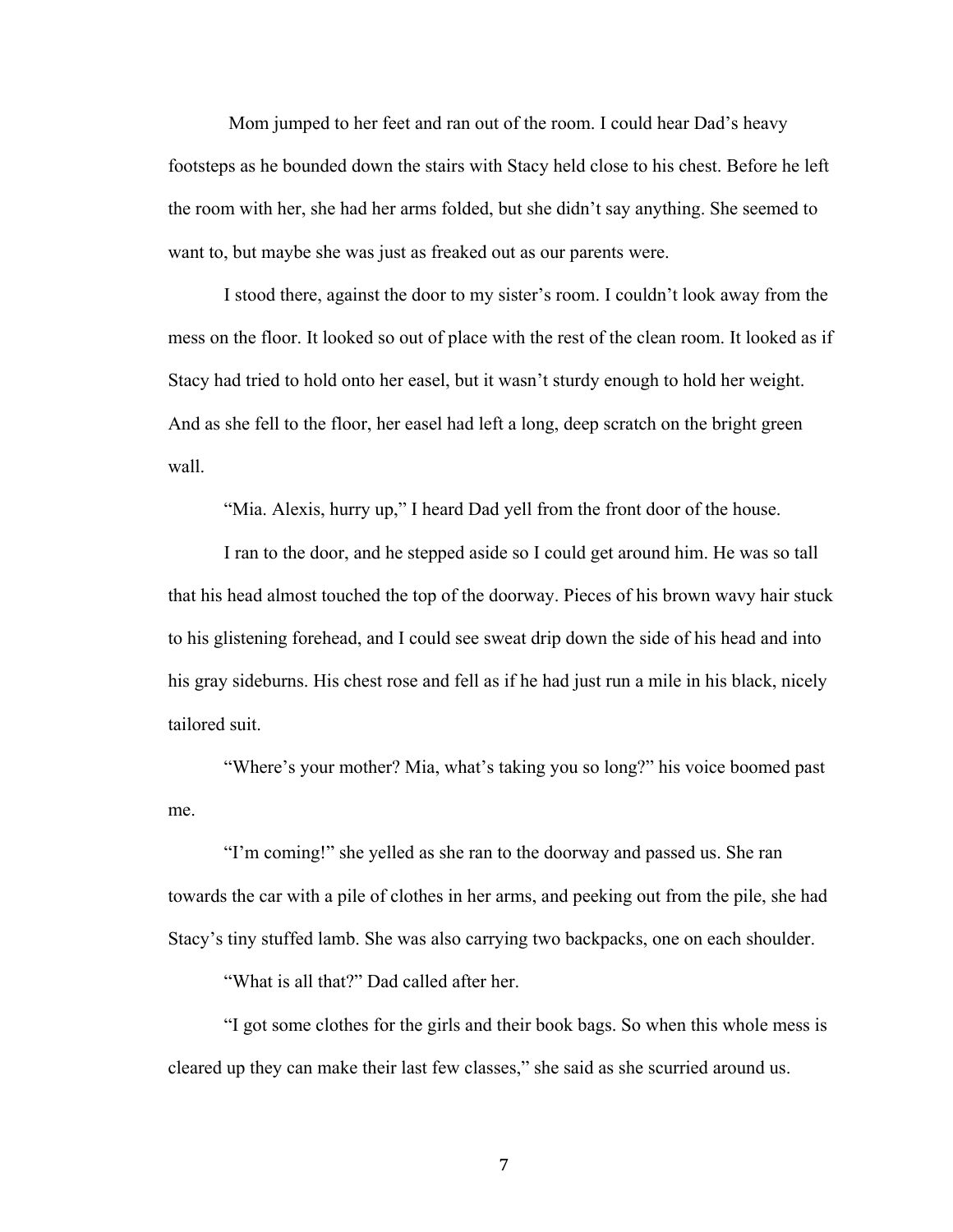"Seriously? Mom, we aren't going to school today," I said under my breath. She had finally lost it. After all that time she kept her emotions hidden, the barrier was finally breaking and everything was rushing out. I looked up as I heard Dad clear his throat. He was looking down at me with his arms folded. I ran out the front door and towards the car idling in the driveway. I ran past a shirt that, I assumed, had fallen from Mom's arms. I didn't bother to turn around to pick it up.

I spent the car ride staring out the window at all of the cars that we passed. We must have been going at least 15 to 20 miles over the speed limit. "James, maybe you should slow down a little." I heard Mom say from the backseat. Her words drifted into the air and then disappeared as fast as they were said. Dad didn't say anything. He didn't even look at Mom in the rearview mirror, but he did slow down somewhat. He loosened his grip on the steering wheel, so that the white faded from his knuckles a little.

I glanced at my sister in the side mirror. Her messy, brown hair was flat against the window. Her eyes were squeezed shut. She was probably off somewhere far away. She turned her head to the side a little. Her light green eyes flicked open and fell into mine, and for a moment, it was almost as if our eyes became one in the mirror, a mixture of light brown and green. Our eyes mirrored the fear that we both felt and the unspoken things that we wanted to say to each other.

The car screeched to a stop in front of the Nashville General Hospital sign. The building towered over us. Dad jumped from the driver's seat. Without saying a word, Mom got out of the back and took over the driver's seat so she could park the car. I opened the car door to get out before she pulled away, but she stopped me with a hand on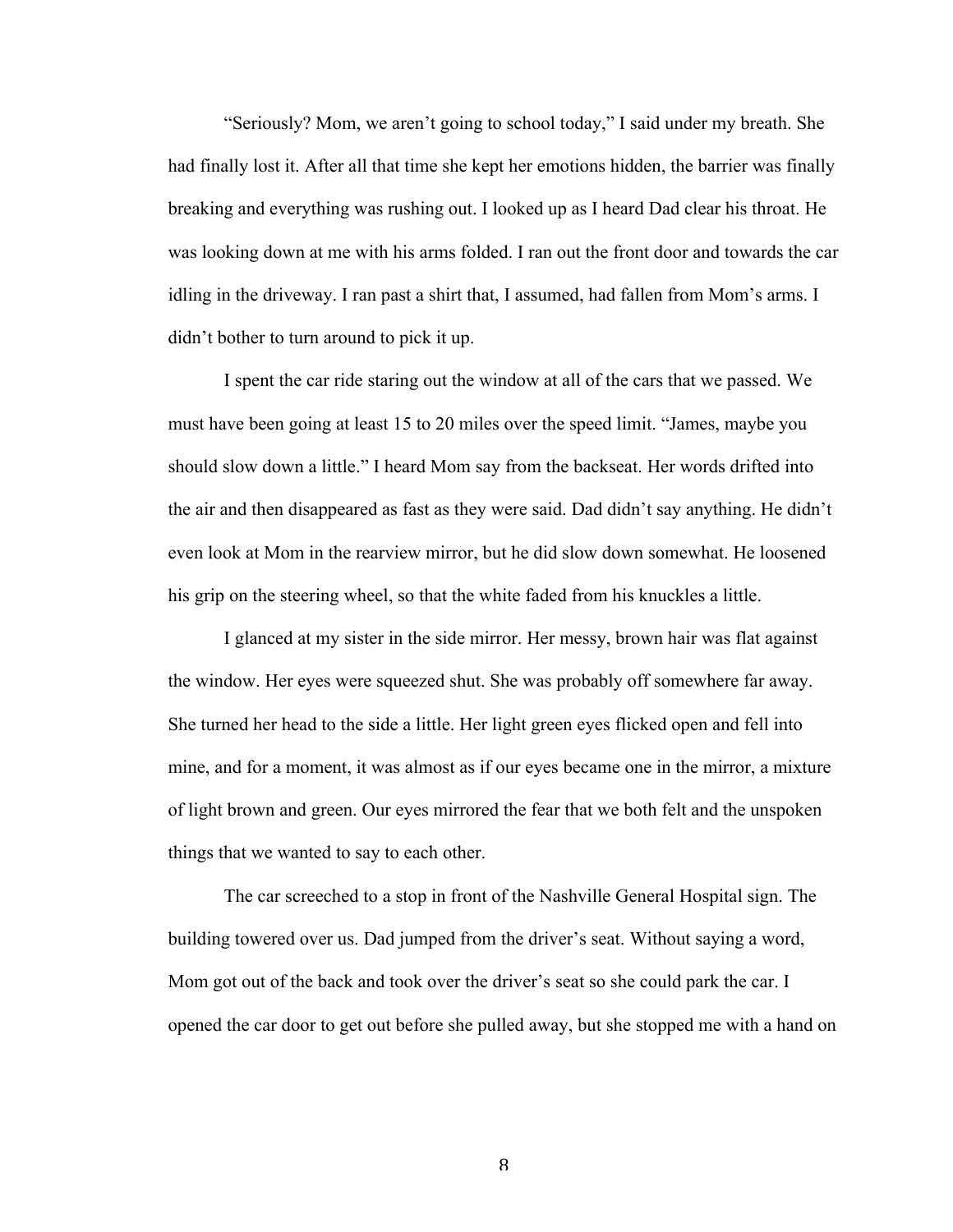my elbow. I watched as Dad ran Stacy into the ER. A group of nurses surrounded them, put Stacy into a wheelchair, and took her through the massive double doors.

Mom didn't say anything as her grip tightened on my elbow. I looked up at her tired face. The lines around her eyes deepened as she tried to keep herself composed. She had tried to wipe off the black lines on her face, but I could still see them faintly. I closed my door and sat in silence. I looked into the side mirror and saw my reflection. My brown hair was just as messy as Stacy's. Little pieces of it were sticking up every which way. My eyes were a little swollen, and my lips looked really dry. I licked my lips so the cracks would become less noticeable.

Stacy should have said something to Mom and Dad. I could see that Stacy was getting worse, but she didn't want to acknowledge it. She hid it very well from Mom and Dad, but she couldn't hide it from me. I knew I should have ignored Stacy's pleas and just told them about how bad she was getting.

As soon as Mom pulled into a parking space, she jumped out and slammed the door. I hurried and got out before she locked me inside the car. She ran into the parking lot without looking, and I trailed behind her. A loud honk behind us made me jump, and I swung my head to the side to look. An older woman threw her hands up in the air and mouthed "crazy bitch," which I'm sure would've made Mom stop in her tracks if she had heard.

Mom had almost crashed through the doors of the hospital because they didn't open fast enough. She bumped shoulders with a short, bald man, and he mumbled something under his breath. I followed her into the hospital waiting room where Dad paced back and forth. As soon as we neared him he looked up. At first he was furious, but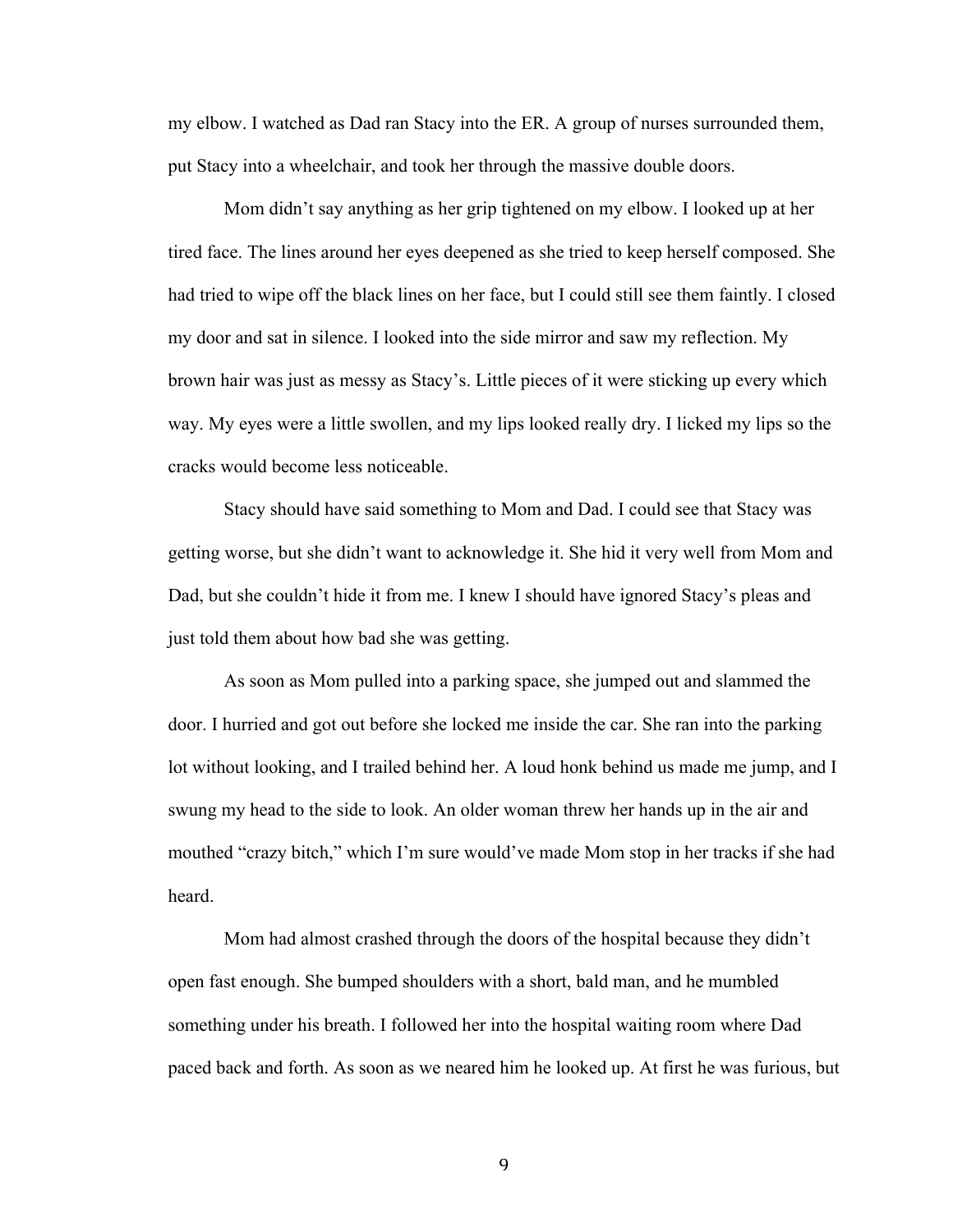then his fury melted into fear as he looked into Mom's eyes. She walked into his open arms, and muffled sobs played against the loud voices of the other people waiting. He hunched over so that he could be as close to her as his height would allow him.

All I did was stand here, stunned. I had never seen them like this. They were always so closed off. Mom pulled away from him and turned an open arm towards me. Her brown eyes glistened against the film of tears that eventually spilled over her bottom lashes, and her face was already red and splotchy. New black lines trailed down her face.

I didn't move towards her open arm, even when she moved her hand in a beckoning motion. Instead, I looked around at everyone in the waiting room. To the right, a young boy sat in his mother's lap and scribbled on a piece of paper, while the mother kept making sympathetic glances over at Mom and Dad. An elderly couple that sat over by the little fish tank was holding hands. The old man was taking deep breaths, and his face was pale. The woman sat next to him and rubbed his chest to console him.

We had left the outside world and entered into a whole new one. This was a part of the world that I had thought I would never see, at least not this quickly. The suffering and anxiety was overwhelming. The only time that I had seen the inside of a hospital was in TV shows. It was always easy being a distant observer because I could watch the hourlong shows and then be finished with the tragic events that had unfolded in them. Now I was stuck in one of those shows, and I couldn't simply turn off my TV to escape.

I played with the hem of my pajama shirt as I continued to scan the room and look at all of the people who sat in anticipation of what would come next. A few people were still glancing at my parents and me, but most of the people talked amongst themselves or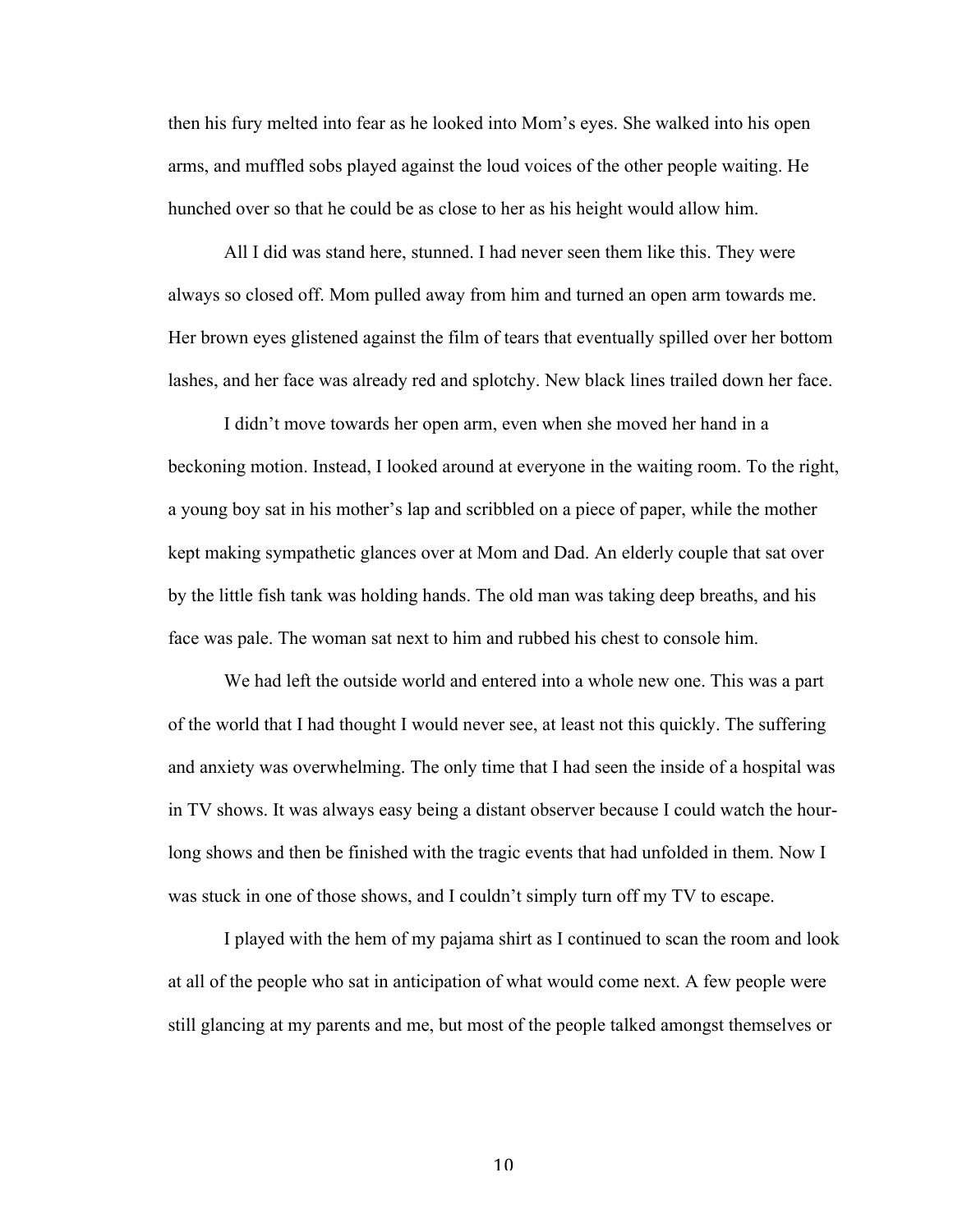sat back in their chairs with their eyes closed. I never looked back at my parents. I just pretended that they weren't there.

A couple of people looked behind me and sat up in their chairs. A tall man in a white coat walked past me and headed over to my parents. He had dark curly hair and light brown eyes with flecks of gold around the pupil. He glided as he walked. The people who had sat up straight as he neared the waiting room entrance just folded themselves back into their chairs.

Mom nearly ran to the doctor when she saw him, but Dad held her back. The doctor stopped in front of them and started talking softly while referencing a chart that he held in his hands. Dad's dark brown eyes squinted as he listened to the doctor. The constant squinting was one of the many signs of him getting ready to lose his temper.

Dad tried to keep his voice low when he started interrupting the doctor with his questions, but his hands were waving around, which showed that he was having a hard time keeping calm.

"I don't understand what the hell is going on," Dad said a little too loudly. "The last time I took my daughter to a doctor, he said that she just suffered from bad migraines. Now you're telling me that it could be something worse? Doesn't anyone know what they're doing around here?"

"Sir, we will get to the bottom of this. We're going to run some tests to see what could be the cause of her headaches and dizziness," the doctor said in a level voice. "She's in great hands, and I will keep you informed every step of the way. You will know everything as soon as I do." The doctor sounded so genuine that I was surprised that Dad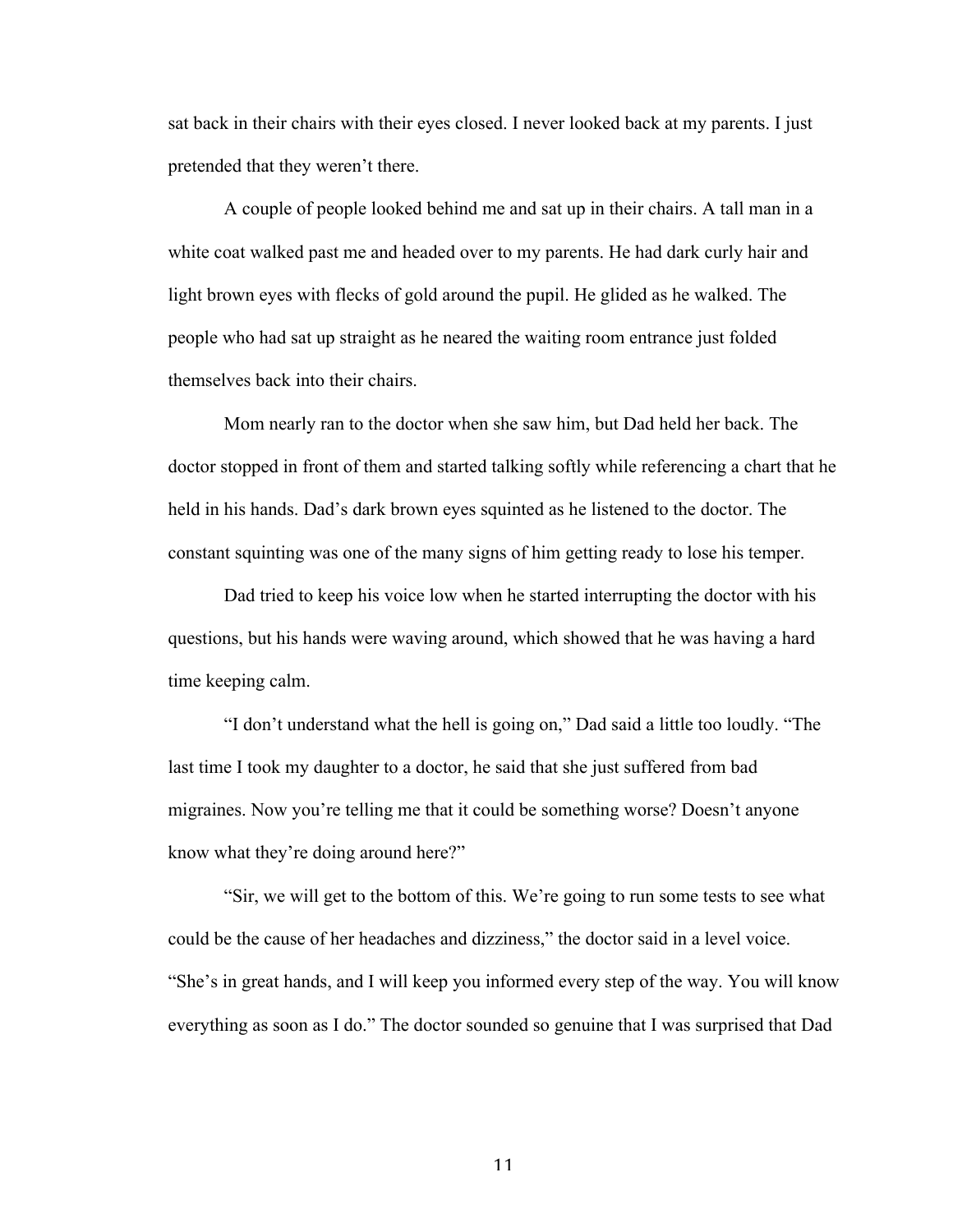didn't immediately calm down. I could tell that the doctor's tone had reassured Mom a little bit.

"You better find out what's wrong with her," Dad said, getting closer to his face. The doctor backed up a little so he could keep that small space between him and my dad. My dad towered over the doctor, which made the doctor a little nervous. "I don't want another bullshit of a diagnosis that…"

Out of the corner of my eye I could see that a couple of the nurses had started to make their way over to us. They seemed to be debating on whether they needed to call security because my dad's outburst made him look as though he was going to attack the doctor. I've seen my dad mad before, but I've never seen him this mad. Honestly, I would never think that my dad could be capable of hurting anyone, but at that moment, even I wasn't so sure.

Mom finally intervened. She laid a small hand on Dad's shoulder and apologized to the doctor. Dad took a couple steps back, and Mom took over talking to the doctor.

"What kinds of tests are we talking about here?" Mom asked.

"Besides the normal physical examination, which involves checking vital signs, temperature…"

"Yes, I know what that entails," she interrupted. "What are the other tests that Stacy will have to undergo?"

"I've decided that an MRI would be our best bet in finding out the cause of her symptoms, because from what your husband told me about her symptoms earlier, it sounds like the cause could be in a part of her brain."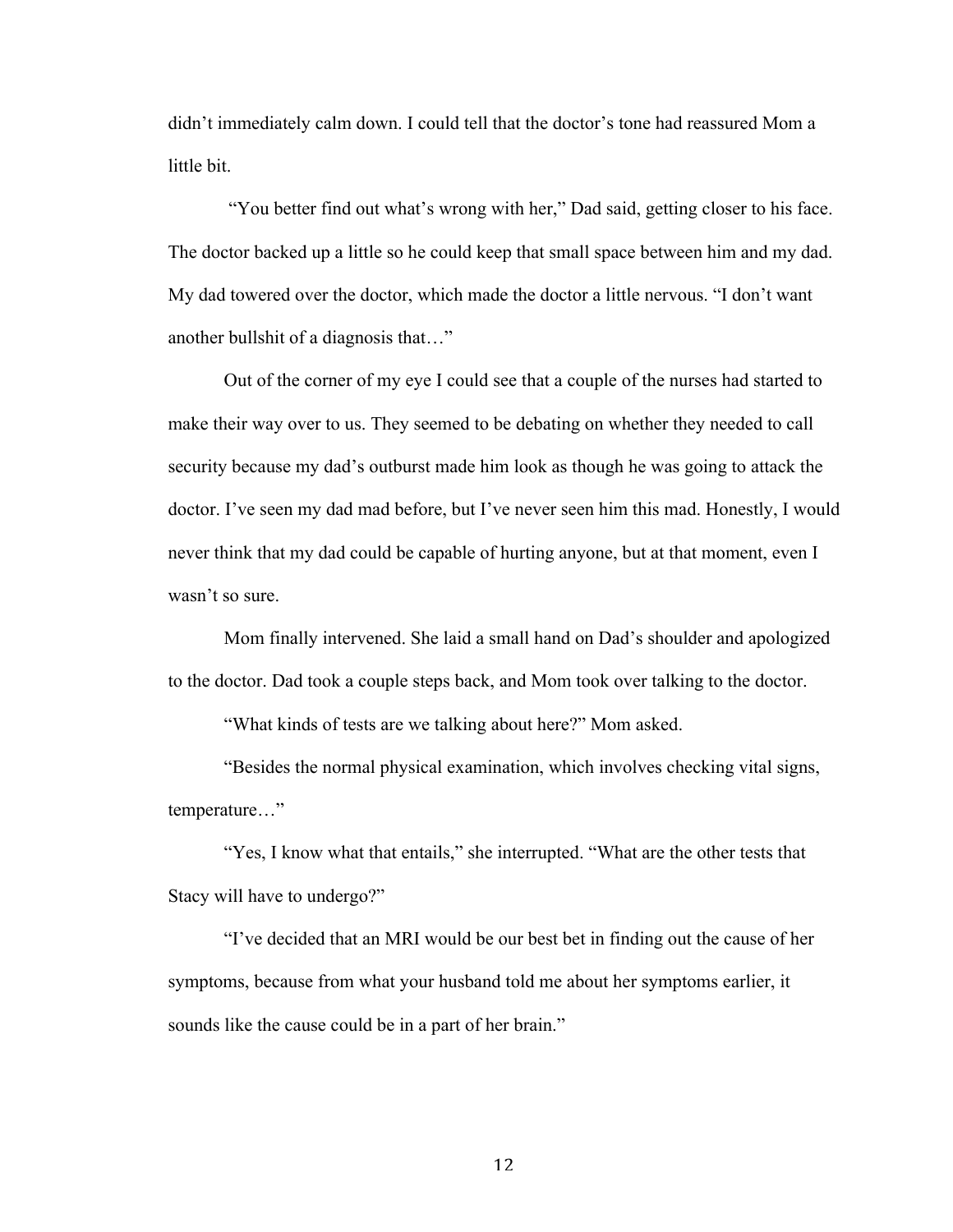Mom stood silent for a few long seconds. I could see her moving her little silver ring around on her finger.

"Will you take us back to see Stacy now?" Dad asked.

"Yes, of course," the doctor replied.

Dad started walking towards the doors before the doctor had moved. When the doctor realized that my dad was just going to keep walking even though he had no idea where he was headed, the doctor speed-walked to get in front of my dad. Mom and I followed in tow.

The doctor led my parents and me through the double doors and into a giant hallway that had a couple of gurneys pushed up against the walls on either side; probably just in case of an emergency. Every now and then we would pass little metal boxes filled with small, thin drawers. One of the drawers wasn't closed, and I could see that it was stocked full of white gauze. A nurse popped his head out of one of the rooms that had one of these small boxes sitting outside of it, and he grabbed the handle on the side and wheeled it in before he closed the door behind him.

The doctor led us down a couple more hallways and then came to an abrupt stop outside of a cracked door. This hospital was like a giant cruel maze. It felt as if we were all stuck here without a way out. We walked into the room to see my sister lying back in a bed, staring at the ceiling. As soon as she heard our footsteps, she shot up. "Thank God!" she breathed with relief. "I was wondering how long I would have to wait before I could talk to someone. Even being alone for a few minutes sucks."

She looked expectantly over at me. There was exhaustion in her face. She tried to hide it, but she wasn't doing very well. Her usual rosy cheeks were stark white, and her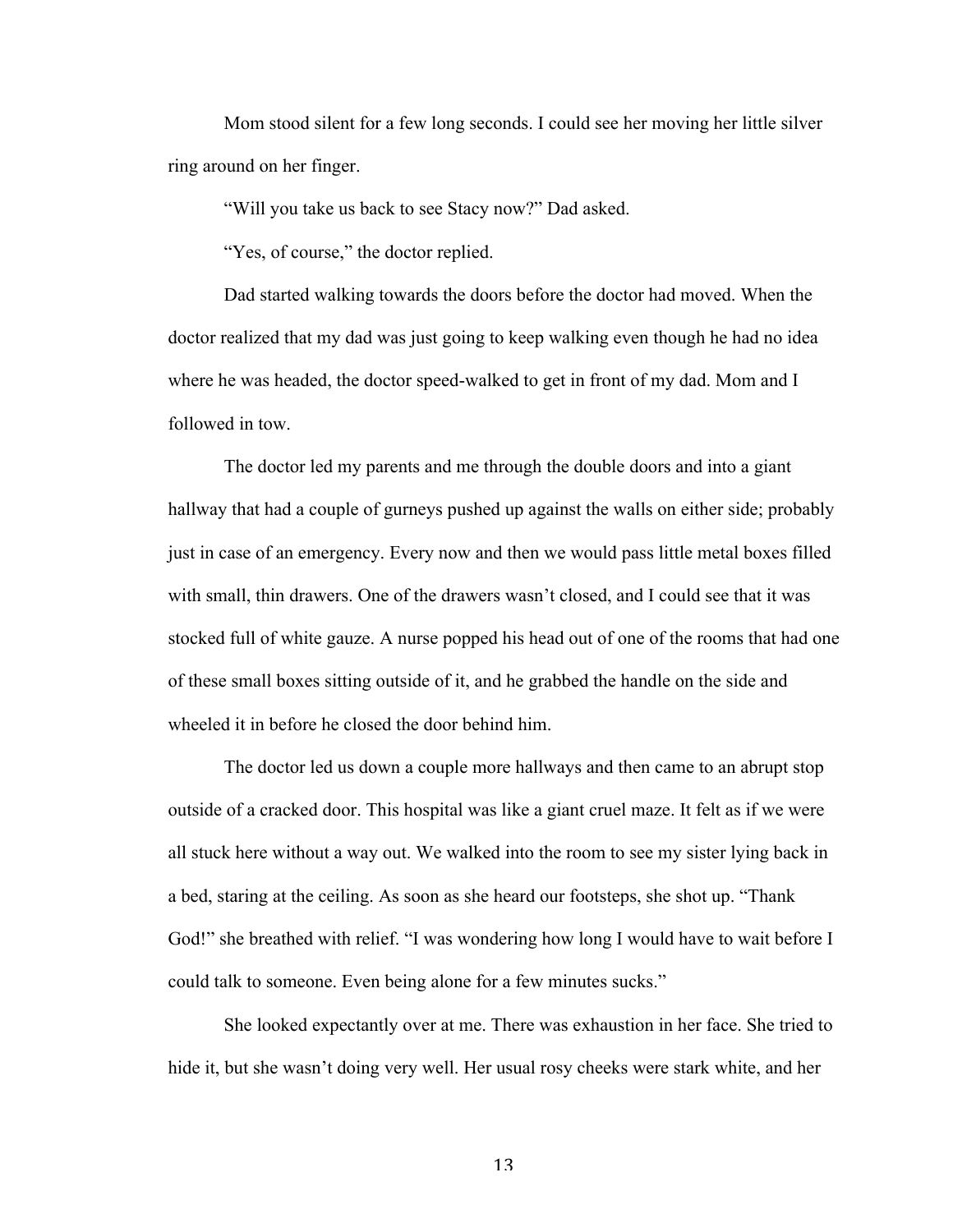green eyes looked a little dull. The person I saw in front of me was my sister, but at the same time she wasn't. For the past few days I had noticed that she looked paler than usual and a little more tired, but today was the worst that she had ever looked. Maybe the fact that she was in the hospital wasn't helping her situation. She was already converging with her environment.

I walked over to her and plopped down on her bed. "We're going to have to get you another bed in here," she joked. "I'm not sharing mine. It's already a lot smaller than my one at home."

"Yeah," I laughed as much as I could in this situation. "I suppose you'll have to paint more to cover up these ugly, plain white walls too."

"You know it," she said. Out of all the things that we could've talked about, we talked about how we could spruce up the room to make it more suitable for her.

Stacy was just trying to make light of the situation, but for some reason, I could feel that half of what we were saying was true. As soon as Stacy was carried through the hospital doors, I could tell that it had claimed her. I just remember when my grandpa had fallen ill. He was taken to the hospital with promises that he would recover. No one saw any of the other possibilities. We were just told that his illness could be managed. A year and a half later, he died. Hospitals are remorseless.

"How are you feeling, Stacy?" I heard Mom ask behind me.

I didn't even turn around to look at Mom. I just looked at Stacy's face. She told Mom that she was fine, and Stacy gave her a reassuring smile, probably just to make Mom feel better. We all knew that she wasn't feeling well, and no amount of stiff smiles could show us otherwise.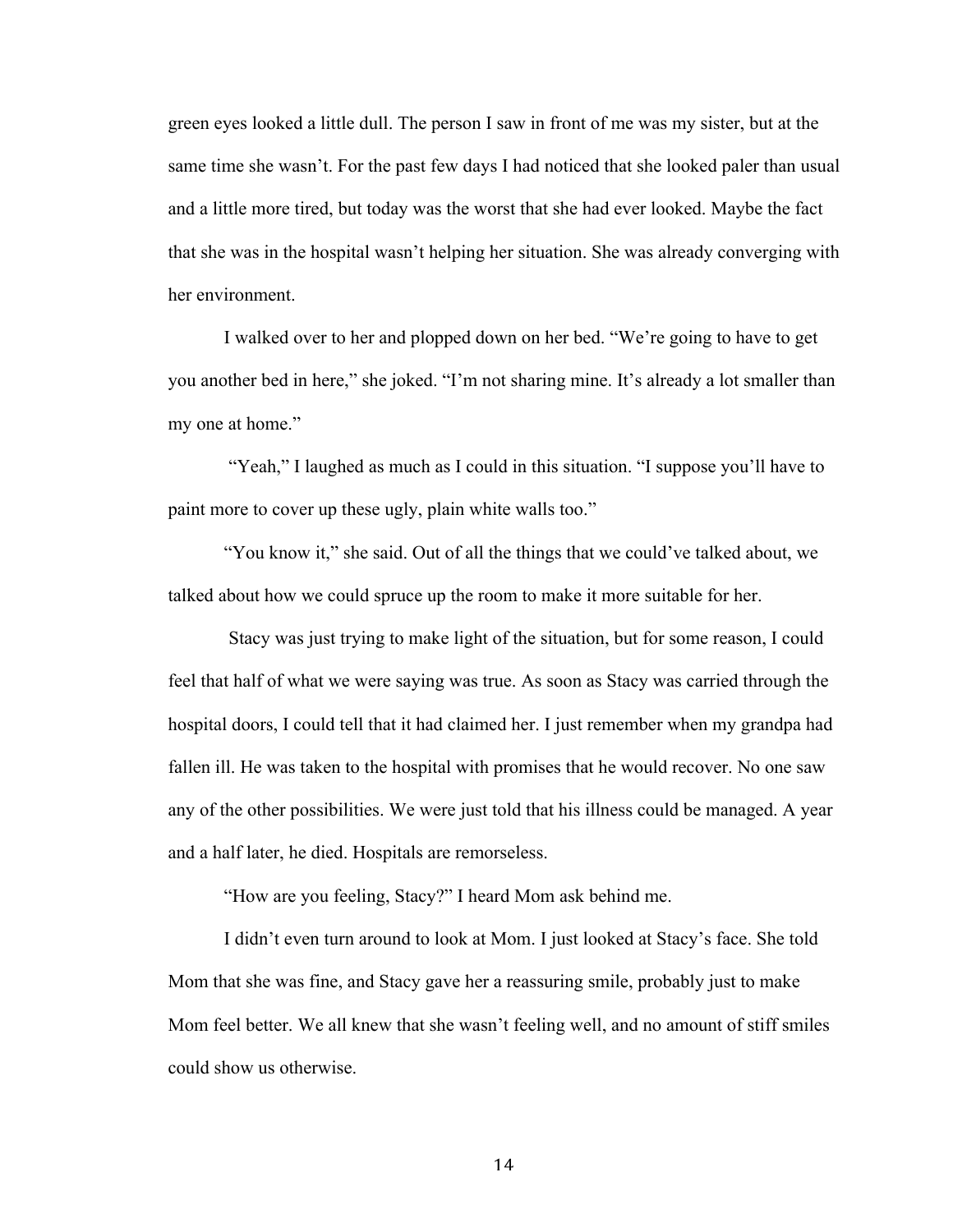I got up so the nurse could help Stacy into her wheelchair. She was extra careful of the IV that stuck out of her arm. Stacy spotted me looking down at it. The way that it stuck into her arm just looked so wrong to me. I've never seen Stacy so helpless. She rarely ever got sick. A small bruise was already forming around the needle.

"Oh, yeah. This thing," she said raising her arm for emphasis. "They already gave me a souvenir. Lucky me." The nurse wheeled her out of the room.

"We'll be back in a couple of hours," the doctor said as he followed my sister and the nurse out of the room. "You may stay in here, or feel free to visit our cafeteria if you haven't had breakfast yet." The door shut with a resounding click. The waiting game had begun.

Now that everything wasn't so hectic, I looked down and noticed that I was still wearing my polka dotted boxer shorts and oversized nightshirt. "I forgot to grab the clothes out of the car," Mom said when she noticed me staring down at my pajamas. "I'll run and get them."

"No, I'll get them," I volunteered immediately. Even though I knew that it was ridiculous for Mom to have worried about packing clothes just in case Stacy and me ended up going to school, I realized that this was my way out of this room. I snatched the keys from the little wooden table next to the bed and ran out the door before Mom could say anything.

The hall was a little less busy this time. I veered off to the side to avoid a small group of doctors who were talking amongst themselves as they balanced medical charts in their hands. Without paying attention, I took a right when I really should've turned left. I walked a little ways until I noticed that I was passing the main station for this floor. I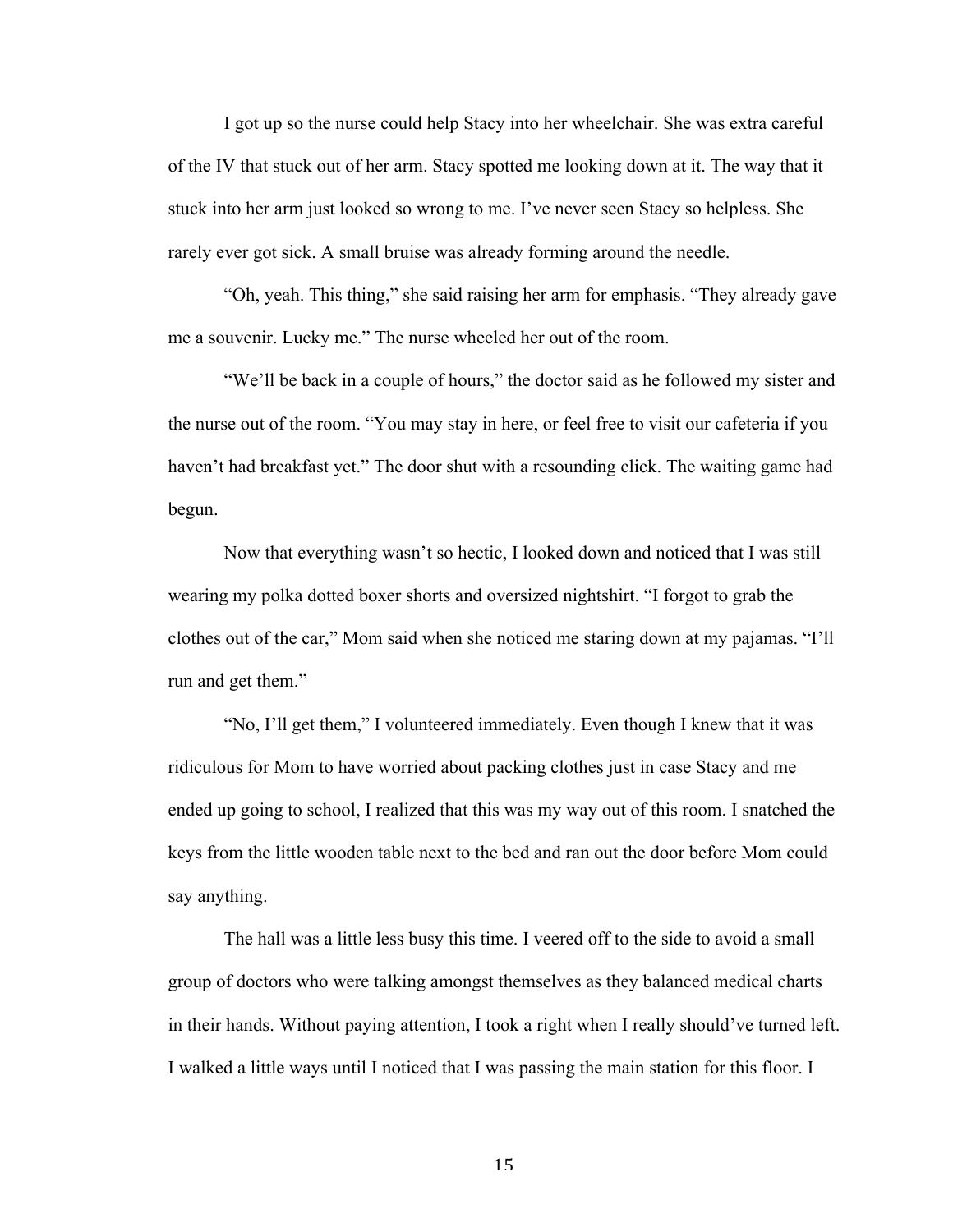couldn't remember passing one on the way to Stacy's room. I casually turned around to go back the way I came. I didn't want anyone to realize that I had gotten lost.

As I walked down the hall, I heard some commotion inside a room off to my left. The door was wide-open. I stared into the room and saw that a woman was hunched over a small plastic tub that she held in her hands. I noticed that in the corner of the room the chair was turned over on its side. The woman had thick, black hair that was tied back at the nape of her neck and little pieces of it stuck to her forehead. Her hands shook as she held the tub. A strong man with thinning hair held onto her hands to steady the shaking. She sobbed as her body continued to heave. What I saw scared me. She looked as if she was in so much pain, but I couldn't figure out what was wrong with her.

The man immediately looked up and steadied his gaze on me. His tired gray eyes stared into mine.

"I'm sorry," I mumbled as I hurried off.

I walked farther down the hall with my arms crossed over my chest as I tried to hold myself together. I couldn't get the image of that woman out of my head. She looked so vulnerable.

I noticed that a couple of nurses were looking at me with concern. I hoped that I could make it outside before they pulled me aside and started asking questions. The last thing that I wanted to do right now was to tell a stranger what was wrong and why I'm here in the hospital. If I told them what my family was going through, I would have to hear about how sorry they were and how everything would end up all right. One of the nurses opened her mouth as if to ask what I had been dreading. I told her that I was fine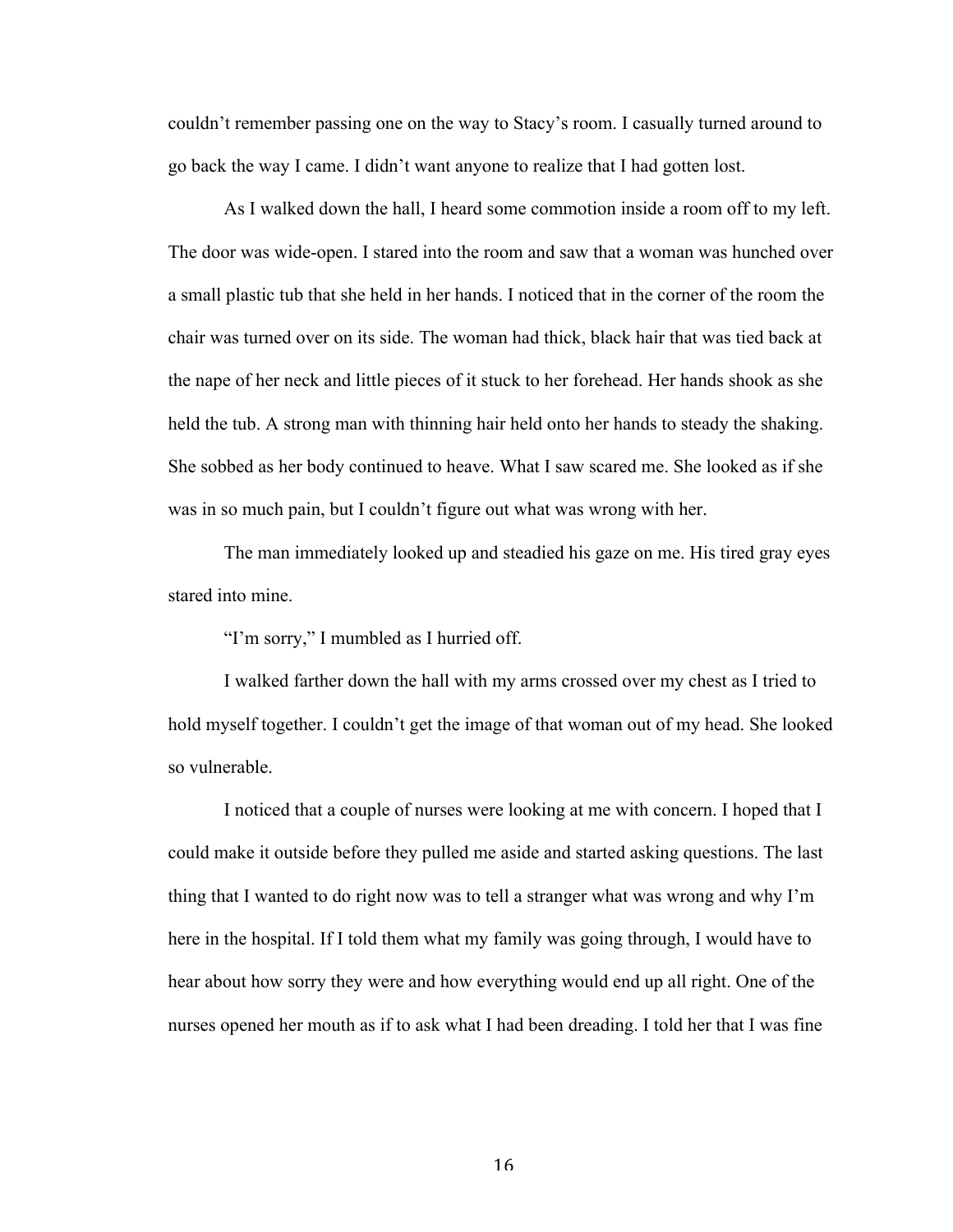before she could even get a word out, and I sped up my walking so she didn't have time to think about stopping me.

I had never been so relieved to see the giant red letters glaring down at me on the exit sign. As soon as I broke through the door I felt as if I could breathe again. The sun beat down on me, which made my pajama shirt cling to my back.

The heat was almost overwhelming, after having been in the artificial environment of the hospital. I would face anything to not have to go back in there again, to face my life and my distraught family. The unknown eats at people and tears them down. I can see it first thing with my parents. All they could do was hold onto each other for strength, but then what would happen if one of them, or me, lost that strength? Would we topple from the imbalance?

When I got to the car, I lay down in the backseat and stared at the ceiling. I thought that the silence would offer me some relief, but it didn't. Now I was left alone to my thoughts of Stacy and what her symptoms could mean and my parents and how they've already started to fall apart.

I grabbed Stacy's stuffed lamb, which she had named Lambie Pie when she was younger and hugged it to my chest. The little squeak made me laugh. When we were born, we were each given a little stuffed animal from our mom's parents. Stacy was given a little gray lamb with giant glass eyes, and I was given a little tan teddy bear with soft hair that became coarse and sparse from all the times that it had to be washed. Mine didn't squeak like Stacy's did. Every time someone would squeeze the stuffed lamb's belly it would squeak, almost like a little dog toy. She never hesitated to punch me in the shoulder whenever I said that our aunt's dog would love to play with it.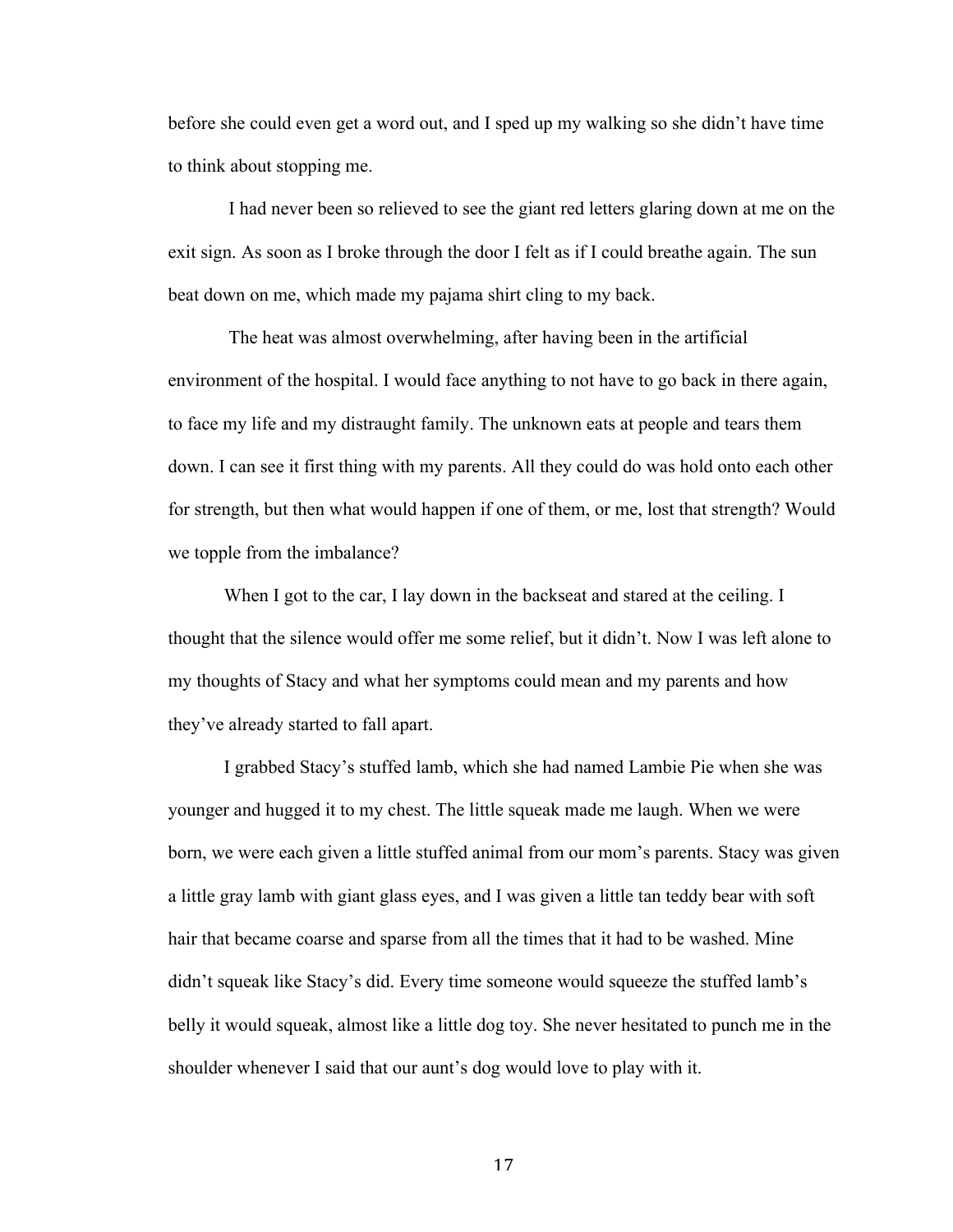She never left home without her lamb, though. After Grandma and Grandpa died, she became more attached to it. She even took it with her when she would go to a friend's house for the night. Sometimes she would leave it in her bag, but it still traveled with her. I think that she just can't bring herself to leave one of her most precious memories behind. We were really close to our grandparents. We had very few special memories without them. That's why Mom brought it with us to the hospital. She knew that Stacy would want it with her.

A bright blue light lit up the car. I glanced at the screen of my cellphone. Mom was calling me. I dropped my phone facedown onto the floor and turned my attention towards the backpacks. I still couldn't believe that Mom had gotten all of our school stuff. Maybe she was just trying to cope with the scary situation that had befallen the family. A few seconds later, I heard a knock on the window. Dad stood outside of the minivan with his face pressed up against the tinted glass.

"I'm sorry, Dad," I said as I slid the door open. "I just had…" I was waiting for him to scold me, but his face made that fear fall from me immediately.

"It's okay, Alexis. This is hard on all of us, and sometimes we just have to take a step back and think," he said. After a few long seconds of silence, he sat down on the floor in the doorway of the car. We continued to sit in the darkened car and listen to the noises that were being made around us. I could hear the faint noise of cars driving a few floors above us, trying to find parking spots. I wondered what they were here for. Maybe they were just like us, lost and scared.

"So, um, what do you think is going to happen, Dad? Is Stacy going to be okay?" I was hoping that he would answer confidently and tell me that everything would be all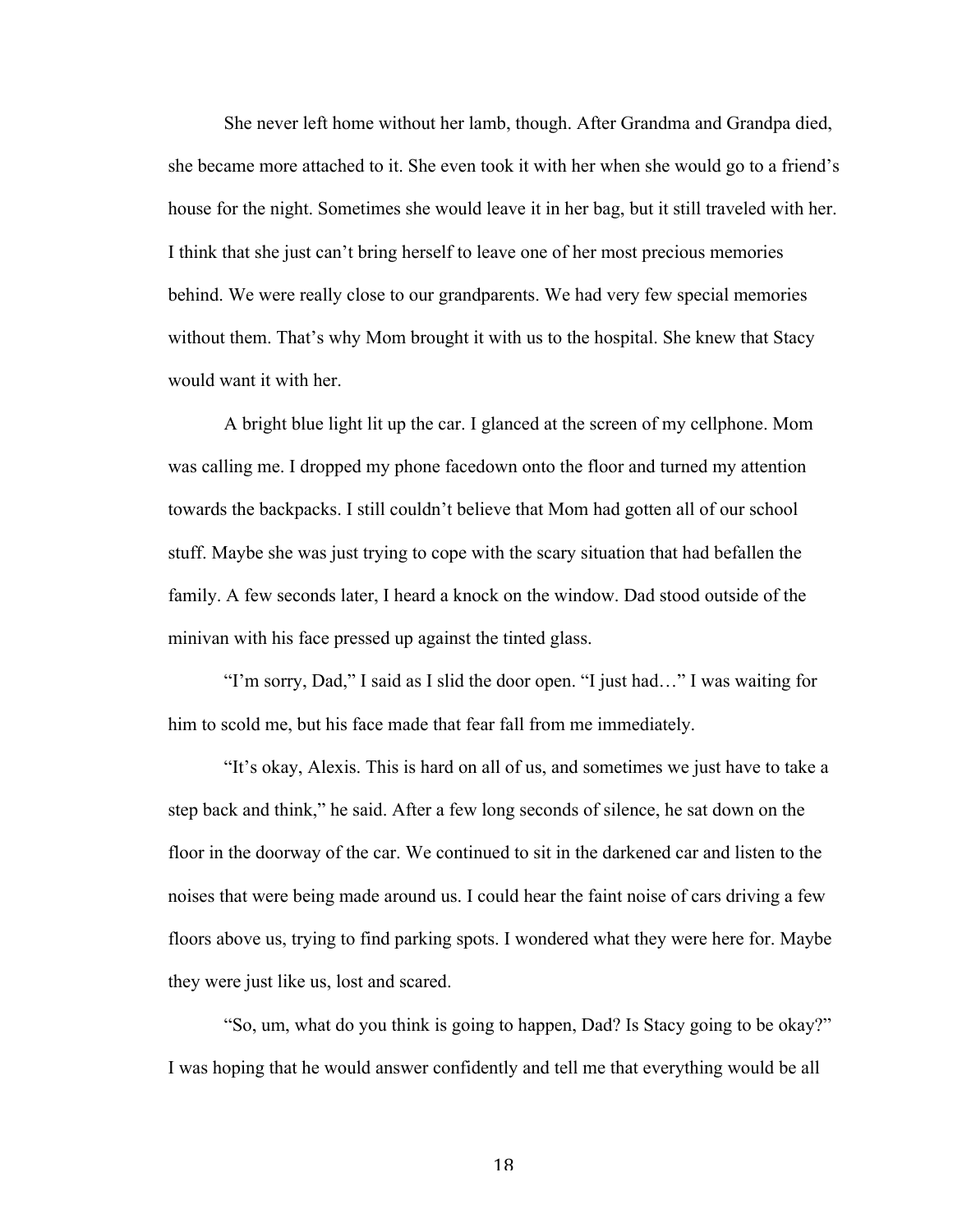right. That was actually a really stupid question that I asked. I knew that everything wasn't all right, but I still wanted to pretend that it was.

"Honestly, I don't know," my dad mumbled in answer. "Your mom, of course, wanted to believe that all of this would be cleared up, and that's why she packed everything for y'all. I'm sure that it was just some kind of reflex. Since we've been here, she has thought and thought about all of the possibilities where everything will end up being okay. I'm just worried about the worst that could happen. It'll destroy your mom if there's something very wrong with Stacy, and I don't know how to prepare her for anything else."

Seeing Dad this helpless was awful. He seemed so defeated and tired. His shoulders slumped over like he was holding something extremely heavy on his shoulders, and in this moment, his whole body just looked frail. He looked small sitting next to me in the shadows.

"Everything will be all right, Dad," I tried to reassure him as I put my hand on his shoulder. He turned his head around a little so that I could just barely see his face. The little light from the car showed that his eyes were a little red with unshed tears. Even now he was trying to hold it back. He immediately cleared his throat and stood up. Now he was back to business. It was almost a relief to see him fall back into his old self, even if it was just a lie.

"Well, we should probably get back to your mother. The doctor should be back soon with Stacy. Then we can figure out what's going on. Did you grab the clothes? We can't forget those or your mother won't be too happy."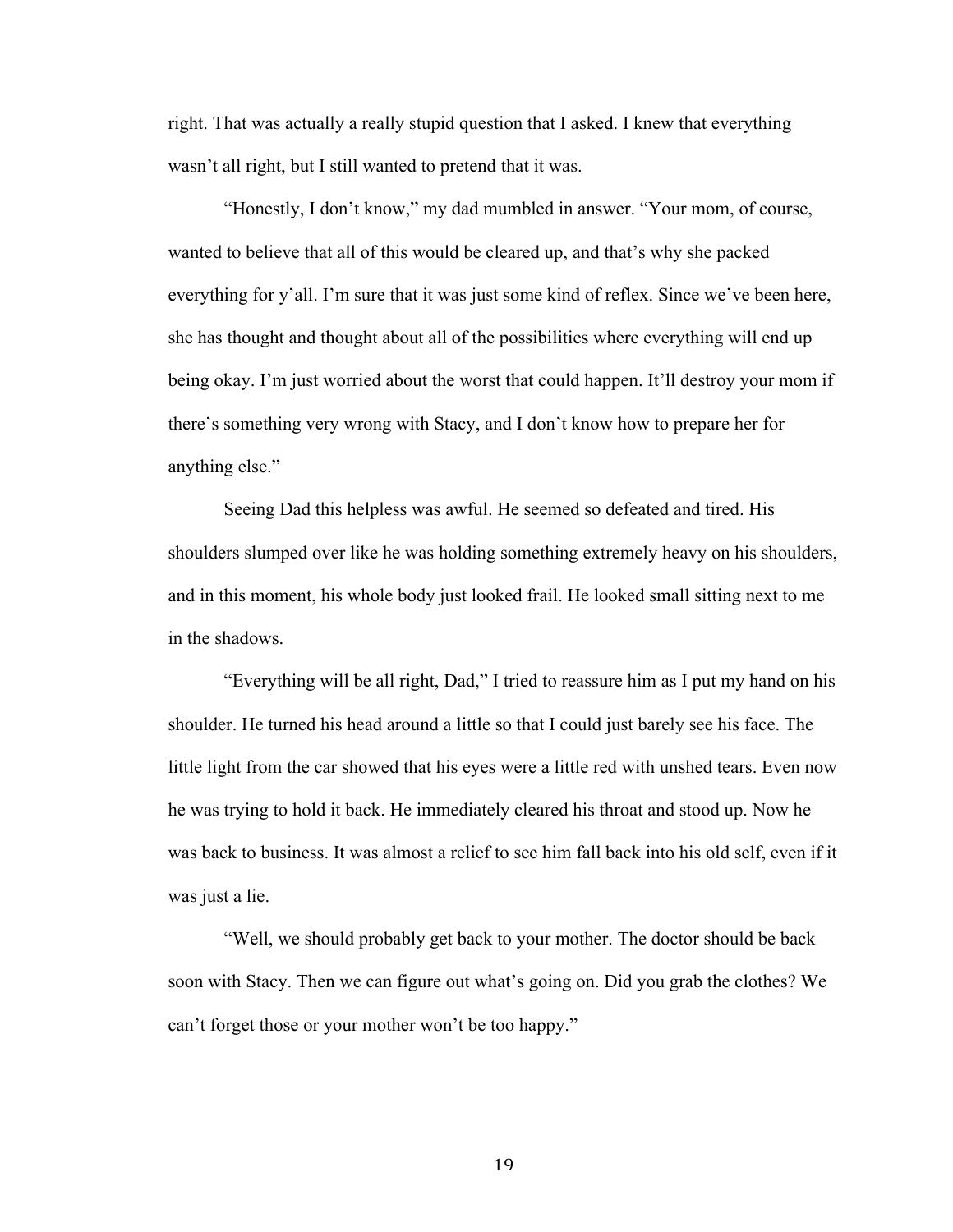"Yeah, I got the clothes," I answered. I clutched the wadded up clothes against my chest just like Mom had when she was running out of the house earlier, and I was sure to grab Stacy's lamb.

We walked all the way back to the room in silence. As soon as we walked through the door, the doctor welcomed us. Mom was pacing back and forth, anxiously waiting for us to get back.

"What took you so long?" she asked in a high-pitched voice. "I've been waiting with the doctor. He has some updates about Stacy. He says that they're still running a few more tests, but he decided to come tell us what he's found so far. I wanted to wait. I didn't want to do this by myself."

"I'm sorry, sweetheart," Dad said. "Alexis and I were just having a little chat." He turned away from the doctor and Mom and half smiled at me. The smile never reached his eyes. There were dark circles under his eyes, and the wrinkles in his face became more defined as he tried to make that half smile believable.

I looked over towards the doctor and saw something in his face. He looked hesitant, almost. Mom immediately saw it too.

"What have you found?" she asked immediately.

"Well, the results of the MRI that we did…" he began. Dad drew Mom into his arms. He was trying to prepare them for what was to come. I backed up and sat down in a chair. What the doctor said next, I couldn't really understand. He had said that they found a mass in Stacy's brain, some kind of tumor. Mom broke down into heart-wrenching sobs. Dad had to hold her up. I could see tears streaming down his face. He finally broke.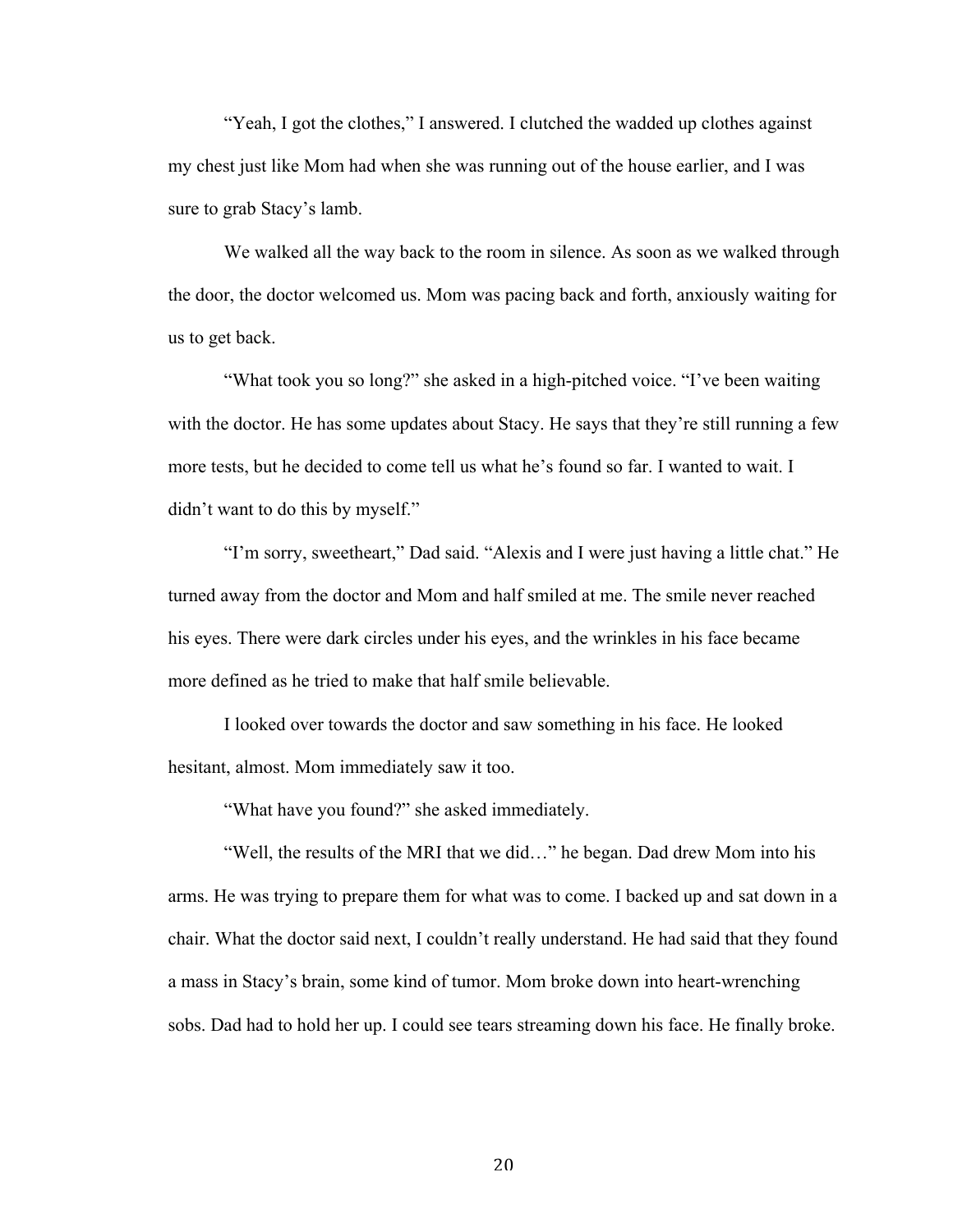"I'm so sorry," the doctor said as he moved a little closer, as if he wanted to give them some comfort by touching them on the shoulders. He had stopped himself and began to try to console them with his words instead. "We've found it, and we will do everything we can to take care of it. Stacy is a strong girl and…" Dad interrupted the doctor. I was a little worried about the way my dad reacted before, in the waiting room. This time he kept himself in check.

"What's our next step?" he asked as he continued to hold my mom.

"We will have to take her into surgery to see what we're dealing with. I will have a neurosurgeon come and talk to you about what exactly will happen next. Your daughter will be in good hands."

"A neurosurgeon? So you're saying that my baby will have to undergo brain surgery? What if something goes wrong during the surgery, James? What if they accidentally hurt her even more? I can't risk this!" Mom said as she turned to Dad.

"I can assure you…" the doctor began to say but was cut off, once again, by my dad.

"Mia, Stacy needs this. She can do this. The doctor knows exactly what he's doing. Right?" he asked as he turned back to the doctor.

"Yes, sir. We've already started to come up with a plan. More risks do come with brain surgery, but with Stacy being the age that she is, she has a much better chance. And I will bring in one of our best neurosurgeons to see this through," the doctor said.

"How bad is the brain tumor? Will you be able to get it out?" Mom asked.

"I will not be able to tell you much more from what I observed from the MRI. The part of her brain where the tumor is located is most likely the reason why she fainted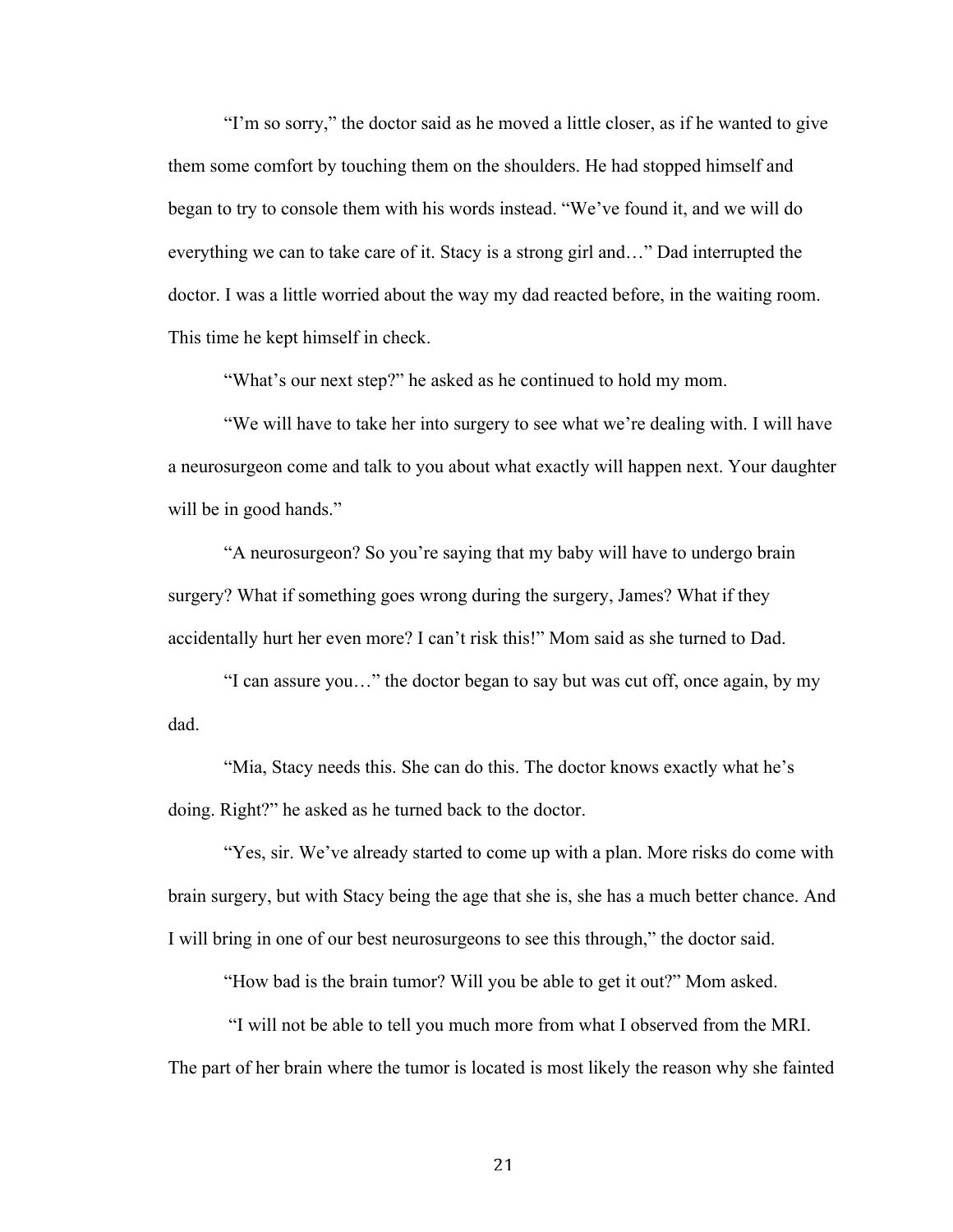this morning and has been having intense headaches. May I ask how long she has been having these headaches?"

"Like I told you earlier when I brought her in the hospital, Stacy had some headaches a few months ago so I took her to a doctor. He gave her some medicine, and it seemed like it was helping," Dad said.

"It has been a few months now," I blurted. My parents immediately turned to me. The way they looked at me caused me to sink down into my chair. It was almost as if they were accusing me. "Stacy told me that the medicine helped her for a while, but then she started to complain about it again. She said that it was happening more frequently and it had gotten a little worse."

"Why didn't you tell us this, Alexis?" Mom asked. She continued to stare at me as the doctor and my dad continued the conversation. I wanted to tell her that Stacy begged me not to tell them, that it wasn't my entire fault at all, and they shouldn't be blaming me for anything. They should've been home to notice! I was already blaming myself enough. I just sat in silence, holding Stacy's lamb in my arms and facing my mother's wordless accusations.

Eventually the doctor left, and once again I was stuck in a room with my parents. "Why didn't you tell us about Stacy?" Mom asked again.

"Mia, we don't need to focus on that. We just need to focus on Stacy and everything that comes next." My dad was trying to calm her down, but it didn't seem to be working. The more she talked, the louder her voice got.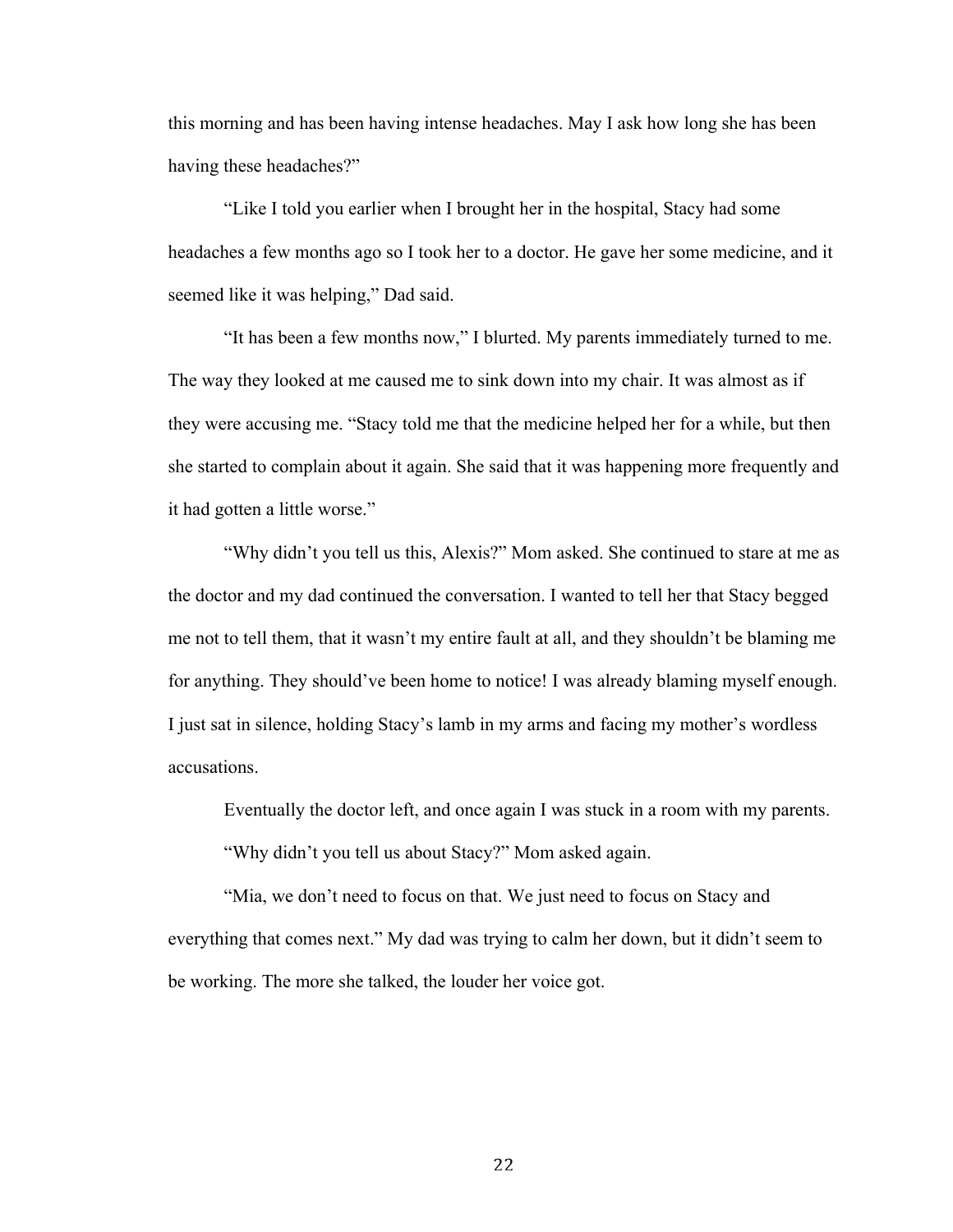"Why are you asking me the reason I didn't tell you? How come you never noticed Stacy getting worse? You can't blame all of this on me! It's not all my fault!" I yelled.

"Alexis!" my dad said angrily.

I immediately regretted saying that as I watched my mom suddenly burst into tears again.

"Why didn't we ever notice that she was getting worse, James? How could we not? She's our baby girl," she sobbed into my dad's chest. "This is all my fault. She's dying because of me. If I had taken her to see someone sooner…"

"Mia, Stacy is not dying," he said. He almost had to force that statement out of his mouth. The ferocity in his voice told me that he wasn't sure of the truth of his statement, but he didn't want to believe what he really felt. He had no idea what was going on with Stacy, but just like me, he feared the worst. "We don't exactly know every detail yet. It'll all be okay. This is no one's fault, so don't you blame this one on yourself." He led her over to the bed so she could sit down. "We will figure everything out."

She nodded her head and calmed down a little. There was another soft knock at the door. The nurse came in with Stacy sitting in the wheelchair. Stacy looked even more worn out than when she left. Her hair was pulled back into a messy bun. I could see some residue on her forehead by her hairline. It was probably from one of the tests that they did. Her small frame was hunched over in the chair. She looked so tiny in her hospital gown. It was as if she would be swallowed up any second. She was tearing off the light blue nail polish on her fingers.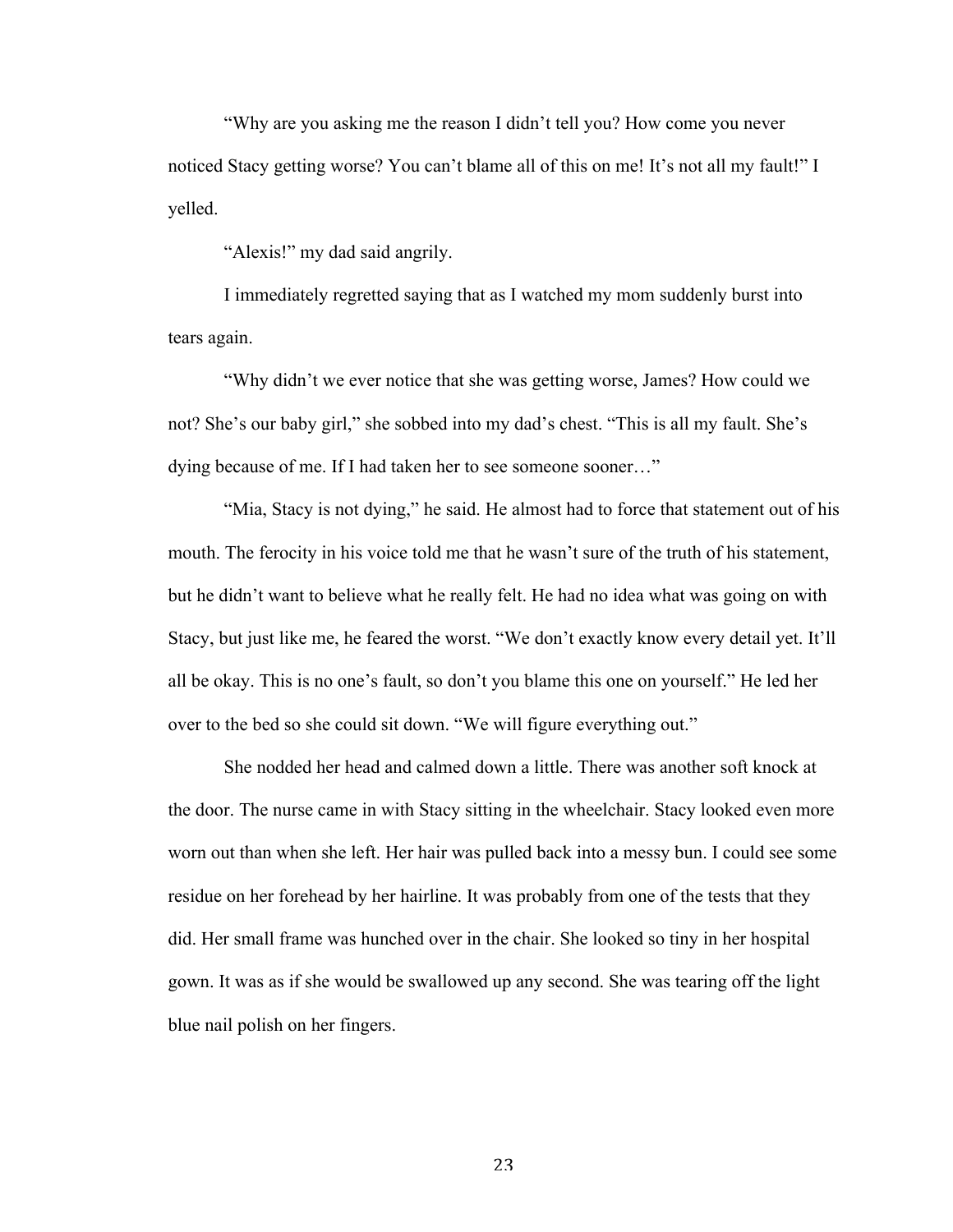"I'm gone for only a couple of hours and when I come back, everyone is crying. What's going on?" As soon as that left her mouth the room grew quiet. It was as if everyone was afraid to breathe. Mom and Dad looked at each other briefly and then at her.

"Oh, it's nothing honey. We're just stressed out. You scared us," Mom said as she got up like nothing happened and walked over to Stacy to hug her. That was the bitterest lie that I've ever heard.

"I'll leave y'all for just a few minutes, and then I'll be back with the doctor," the nurse said quietly as she backed towards the door. This nurse knew what was going on. Mom just lied about the bomb that was just dropped into our lives.

"Thank you for your help," my dad said as he closed the door behind her. "We need to talk to you, Stacy."

"James," Mom hissed. She didn't want to go down that road right now, but what time is ever a good one?

"Mia, we have to talk about this. We can't avoid it," he said sternly.

"Guys, what's going on?" Stacy asked as she glanced back and forth between all of us. Her gaze finally rested on me. She looked scared to death. What are my parents doing? Why are they arguing about this in front of her? I looked away from her pleading gaze. I didn't mean to, I just didn't know what to say. I didn't know how to tell her that she had a tumor in her brain that had been causing her to feel sick.

"Mom, Dad, just tell me for God's sake!" Stacy yelled. They immediately stopped arguing and turned towards her. Mom got up off of the bed and stood close to Stacy while Dad positioned himself behind Mom. They told her, and all she did was sit there with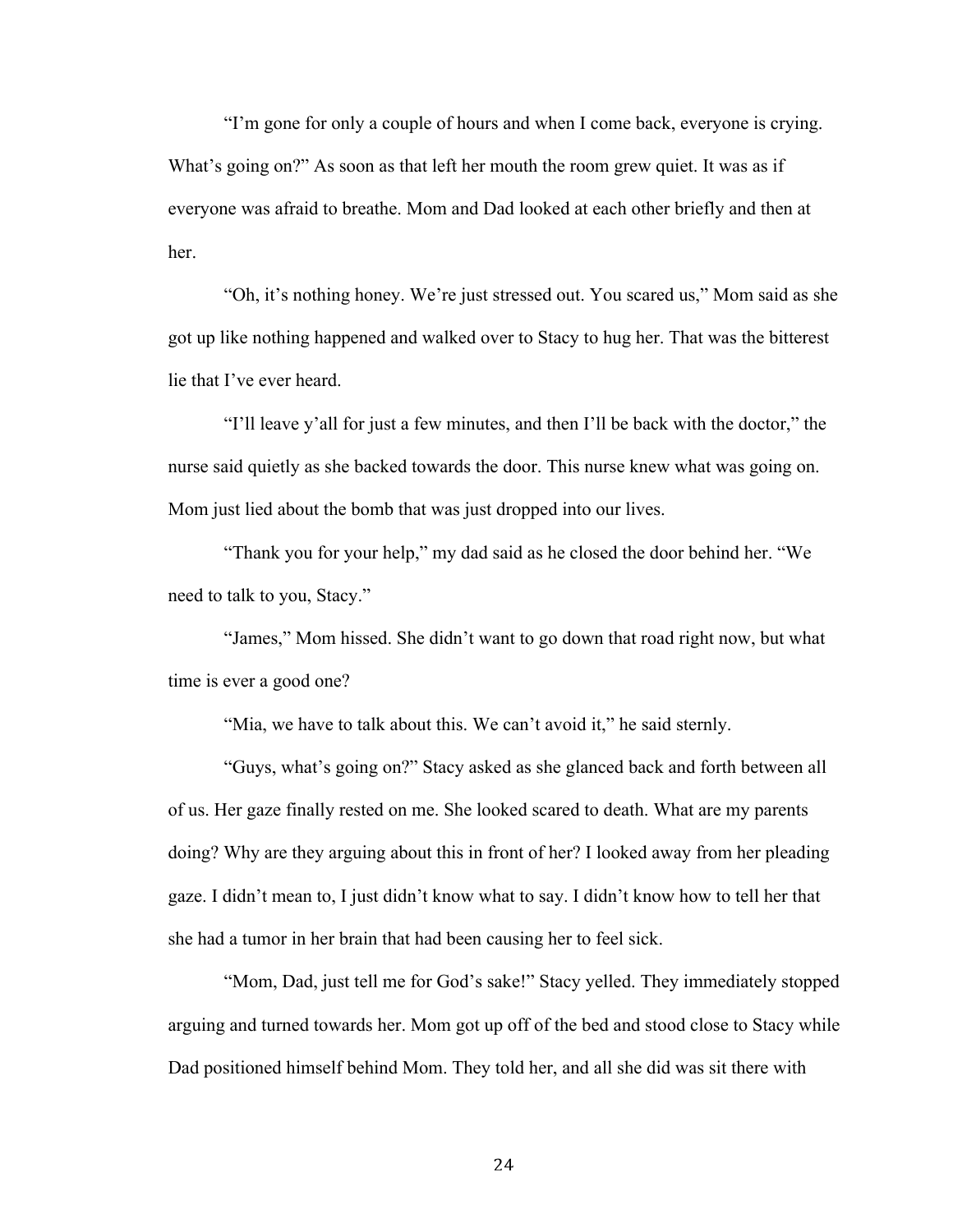shock written all over her face. Words escaped her. She looked like she wanted to ask them questions, but she just couldn't bring herself for fear of what else they would tell her.

"I can't believe this," Stacy said almost to herself. "How can everything just lead up to this? I should've said something sooner about my headaches. I just thought that they were nothing. I never knew that they could be caused by a tumor. And I'm healthy." She continued to ramble on more to herself than anyone else in the room. I could tell that Mom was about to lose it again, and Dad was having a hard time, too.

Once again there was a knock at the door, and a new doctor walked in. He was wearing thin glasses that were positioned on the middle of his nose. His light brown eyes glanced at all of us. A realization that he should've given us a little more time showed on his face.

"I can come back in a little bit when everyone is ready to talk," he said apologetically.

"No. It's ok. We need to talk about this, and this is as good a time as any," Dad interjected.

The doctor nodded his head and closed the door.

"I'm Dr. Matthew Sims, and I will be your daughter's neurosurgeon." His dark hair was graying around his sideburns and a little around his hairline. He still looked fairly young for a surgeon. It seemed Mom thought so, too.

He turned to Stacy and gave her a reassuring smile. "Hello, Stacy. Do you…"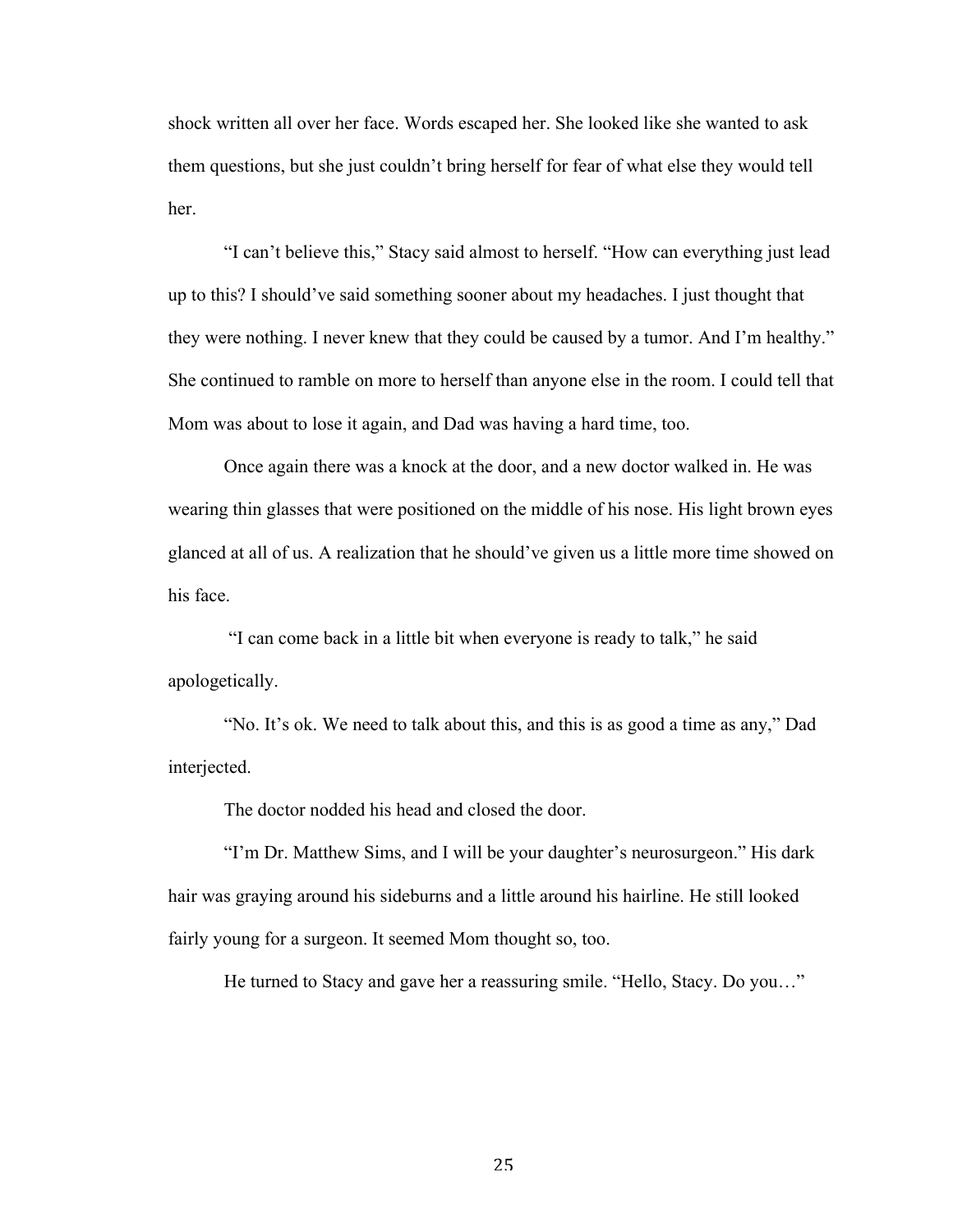"How long have you been a surgeon, Dr. Sims?" Mom asked, interrupting him as he was trying to talk to Stacy. Now she was going to quiz the surgeon to see if he was fit for doing the surgery on Stacy. She flashed me a dirty look as I let out a loud sigh.

"Mia…" Dad started as he laid his hand on her shoulder.

"I assure you Mrs. Barns, that I am very qualified. I have spent about 15 years working here, and before this, I was working at the Northwestern Memorial Hospital in Chicago, Illinois. Stacy will be fine. She's a trooper," he said as he winked at Stacy. He did a good job at talking Mom down. She seemed to relax a little more.

"So what is the next step Dr. Sims?" Dad asked, trying to get everything out there in the open. No more tiptoeing around the issue.

"We will take her into surgery within the next couple of hours to see about removing the tumor. Right now, it looks as if we won't have a problem removing it, and then we will have to test it to see whether it's malignant or benign."

"So you're saying that I could have cancer right now?" Stacy asked with wide eyes.

I got up and started walking towards the door.

"Where are you going?" Stacy asked, immediately noticing my advances towards the door.

"Alexis, we need you to stay in here with us," Dad said sternly. "We need to be together."

"I'm sorry," I mumbled as I ran out the door. I held Stacy's lamb as I zigzagged around nurses, doctors and patients. I briefly heard someone yell after me that I needed to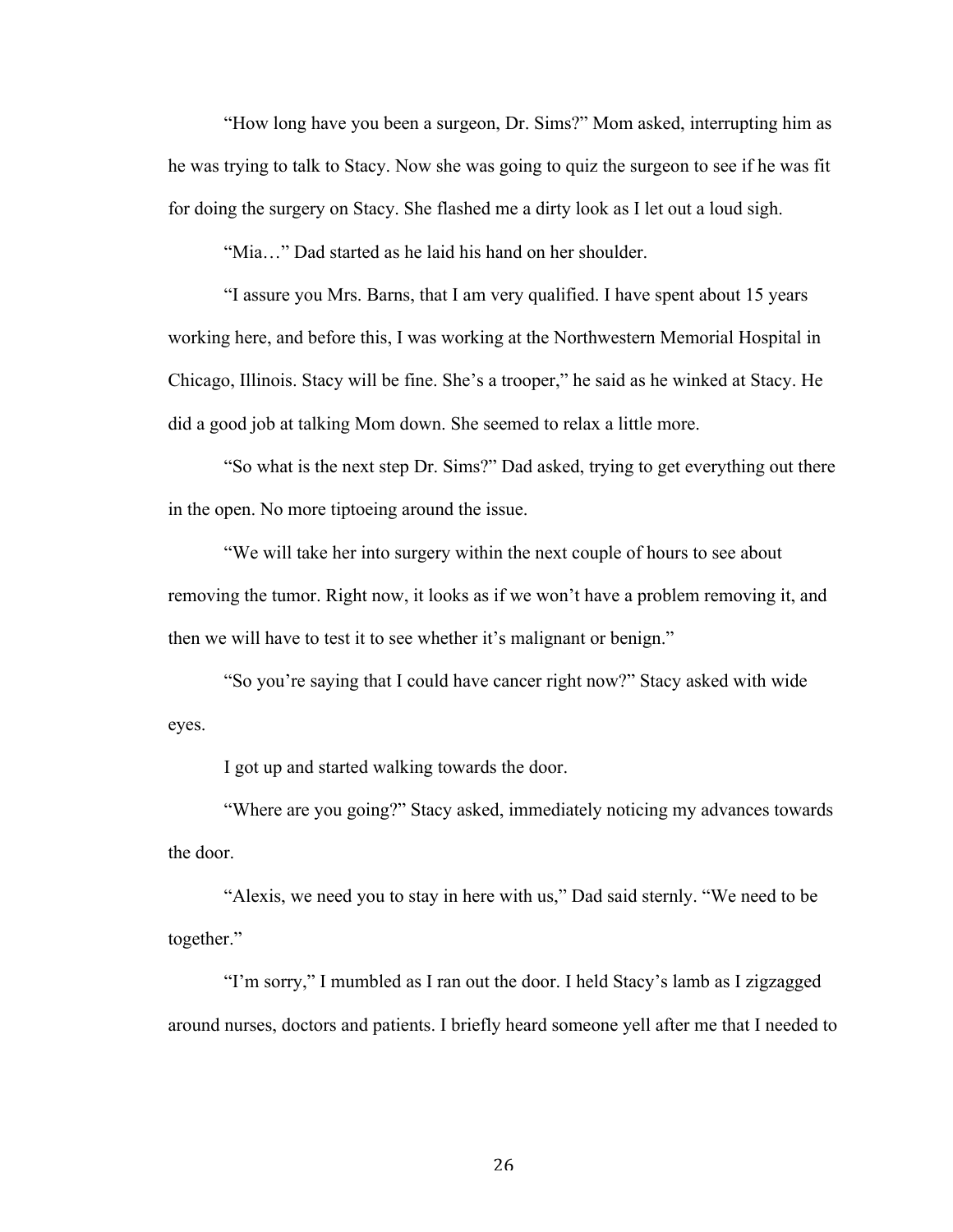slow down, but I ignored her. I slammed into the exit door that I had gone through earlier, freeing myself out into the sticky air. I couldn't go back in there. I refused to.

I walked towards a bench off to the side of the hospital and sat down. I looked down at my polka dotted boxers as I pulled my legs up to my chest. Stacy's lamb was crushed in-between my chest and knees. Its small glass eyes stared up at me. I could almost see my reflection in the eyes, but then I couldn't really tell if it was me that I was looking at.

All of a sudden, a shadow was cast over me. I looked up half expecting to see Mom or Dad standing in front of me. The person who stood in front of me was an older man who was leaning on his cane for support. Because he was leaning, he looked fairly short, but I bet if he were able to stand up straight, he would be pretty tall. At first glance, he reminded me of my grandpa. He was tall with short grey hair that wrapped around his head. The top of his head had a few stray hairs that stuck out of some light brown spots. He smiled down at me, which revealed that he was missing a couple of teeth. His teeth that were still there looked pretty yellow. His big hands tightened around the top of the cane. When he noticed that I wasn't returning his smile, he looked at me, concerned. I could tell that he was struggling to keep standing because his wide shoulders tensed up, and he wavered a little.

"Do you mind if I join you?" I looked around at all of the other empty benches. He seemed to notice my eyes glancing at all of the other places that he could sit. "It's never good to be alone in a time like this," he said. It was as if he knew what was going on with me. I nodded once. He settled into the seat beside me. When he sat, he sat up straight. It looked as if he was once a big strong man, but time had taken over, leaving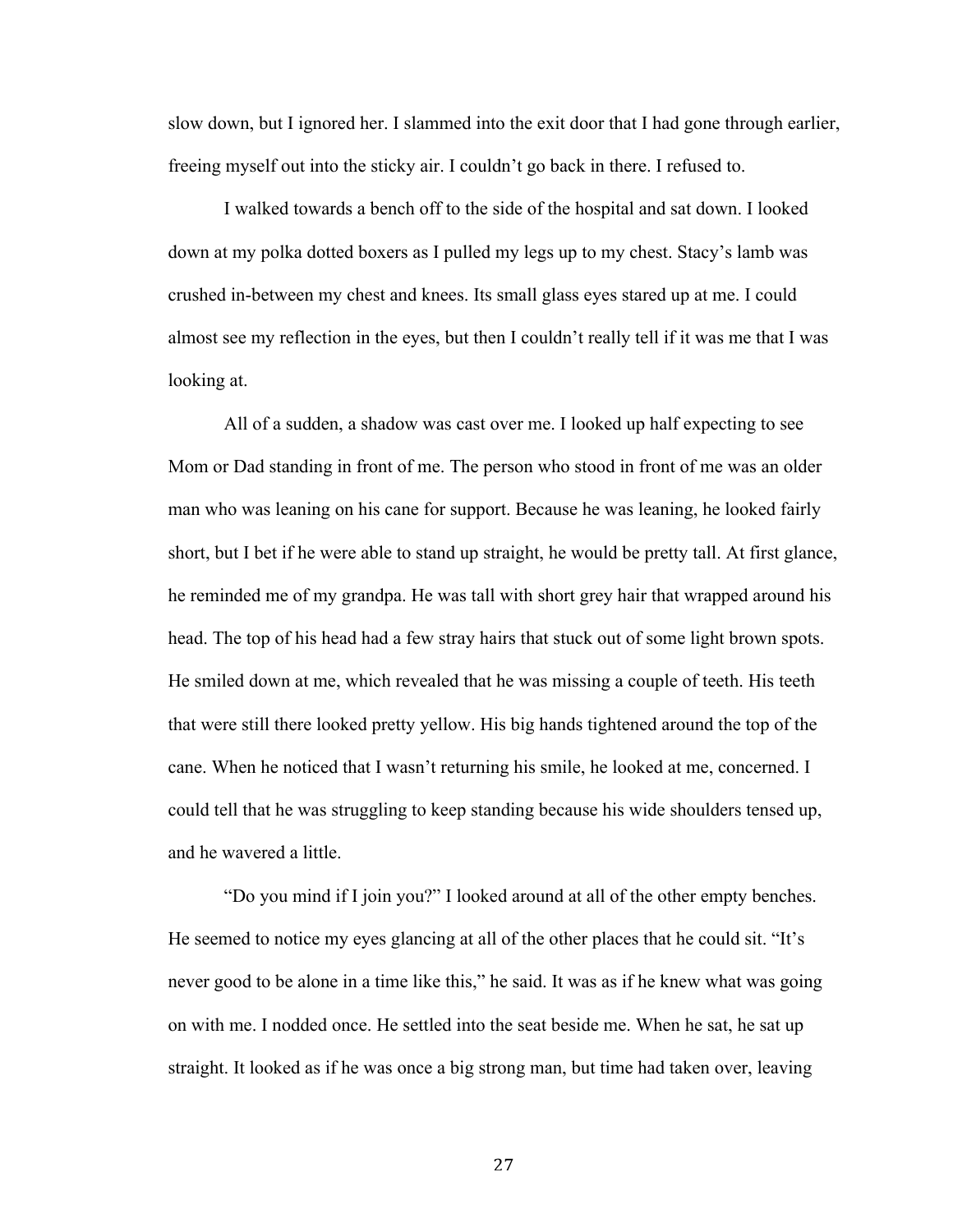him with smaller and weaker arms and legs. His voice made up for his appearance. If I had closed my eyes and heard him talk, I wouldn't have expected to see an old man at all.

"I was wondering if you were going to make an ailing old man like me have to stand here for a while, waiting for an answer," he chuckled as he leaned forward on his cane. He glanced over at me, waiting for my reply. I continued to stare at Stacy's lamb.

"I hope you don't mind me sitting here with you. I like to talk people's ears off when I can. Most of the people have wised up around here after a while, and they tend to avoid me," he laughed again. "You seem like the type of girl who will wise up way before many of these people ever did. You would think that because most of these people are nurses and doctors that they are a lot smarter. Maybe they just aren't as smart as people like us," he winked. I couldn't help but crack a little smile. I noticed that after he would finish a sentence he would take a deep breath in through his nose. His upper lip curled, which made it look like the top of a heart, every time he talked.

"See?" he said as if he was making some kind of point. "Being alone never helps people smile." His laughing turned into coughing fits. He doubled over with his hand fisted into his chest. A shock of panic ran through me.

"Are you okay? Do I need to go and get someone?" He shook his head, and soon after, the coughing subsided.

"Don't worry dear. I cough like that all the time. Serves me right for smoking as much as I did," he said as an afterthought. "So, what brings you out here on this lovely day?" I laughed a little. When he didn't laugh, I stopped.

"Oh no, I mean it," he said. "Today is a lovely day, even though it feels like hell has come to the surface. Every day that you can be a part of and see with your own two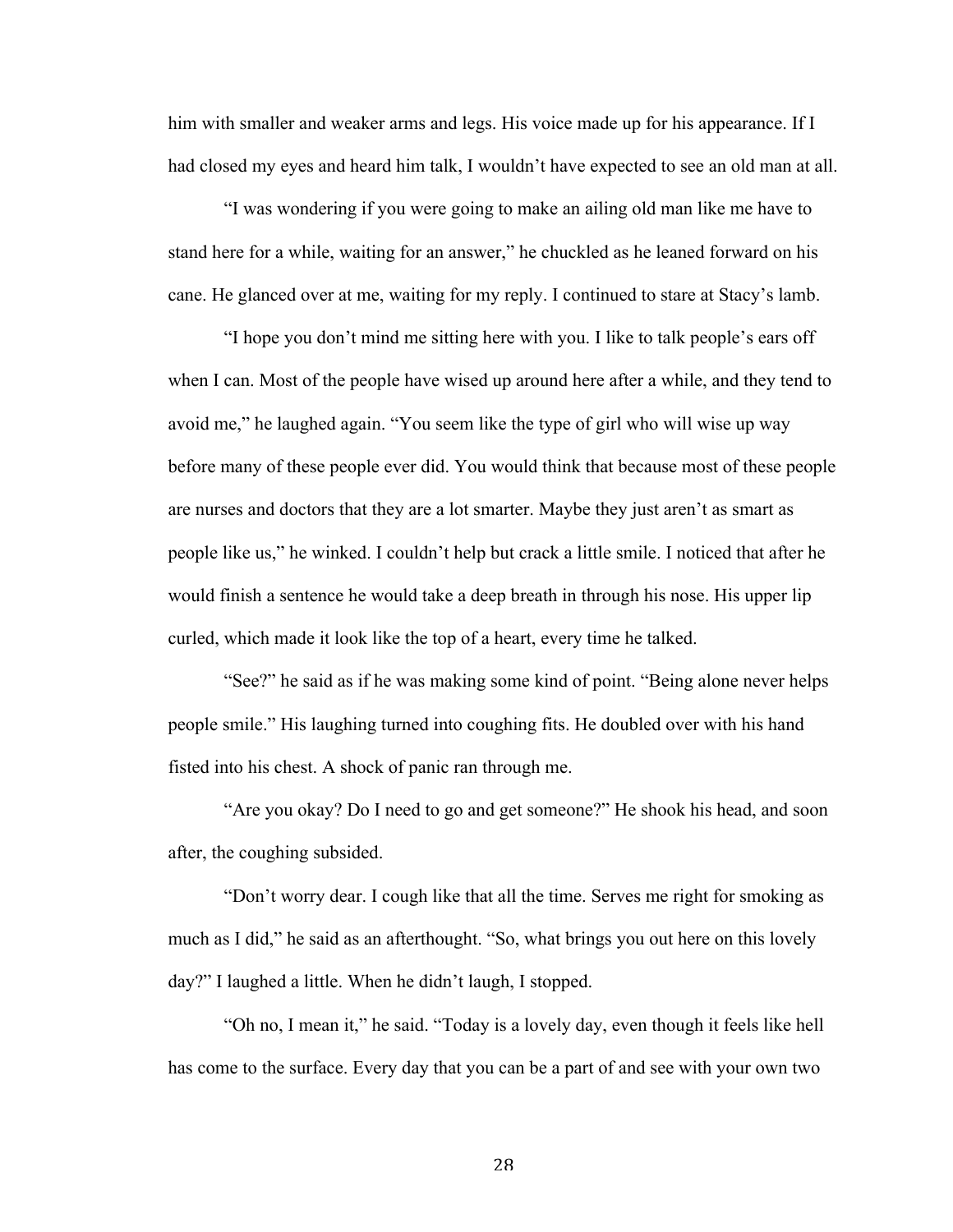eyes is a good day." He closed his eyes like he was revering in the sweltering heat and blinding sun. He took a deep breath and his coughing fit resumed. I looked around to see if anyone was near us that could help us. Even though he said that he didn't need any help because this always happens, I didn't trust him.

I looked over at him just as his coughing stopped. This time he had a handkerchief against his mouth. When he removed it, I could see the slightest bit of bright red showing against the aged white of the cloth. He didn't seem alarmed at all when he saw it. He just folded is up and stuck it back into his pocket. After a few minutes, he noticed me looking at him.

"Oh, it's nothing," he said waving it off. "So, what's the story on your little lamb?"

I didn't notice that I had been squeezing it so hard until he asked about it. I moved to where it slipped down into my lap a little more.

"I got it as a gift when I was younger," I mumbled. He nodded his head.

"It's always good to keep the things that you've attached special memories to, close. I have a few things like that." He dug into his breast pocket with his left hand and took out an old folded up piece of paper. The sun shone off of the thin gold wedding band that fit loosely on his ring finger. The ring fit so loosely that it looked as if it could go flying off at any moment. He gripped the letter real carefully, as if it was a precious gem that he could never bare to lose. The letter had so many creases and dark spots all over it that it looked like it would disintegrate if he tried to even open it.

"This right here is one of the most important memories that I keep close to me. My wife wrote this for me when I was away at war. It was her last letter that she ever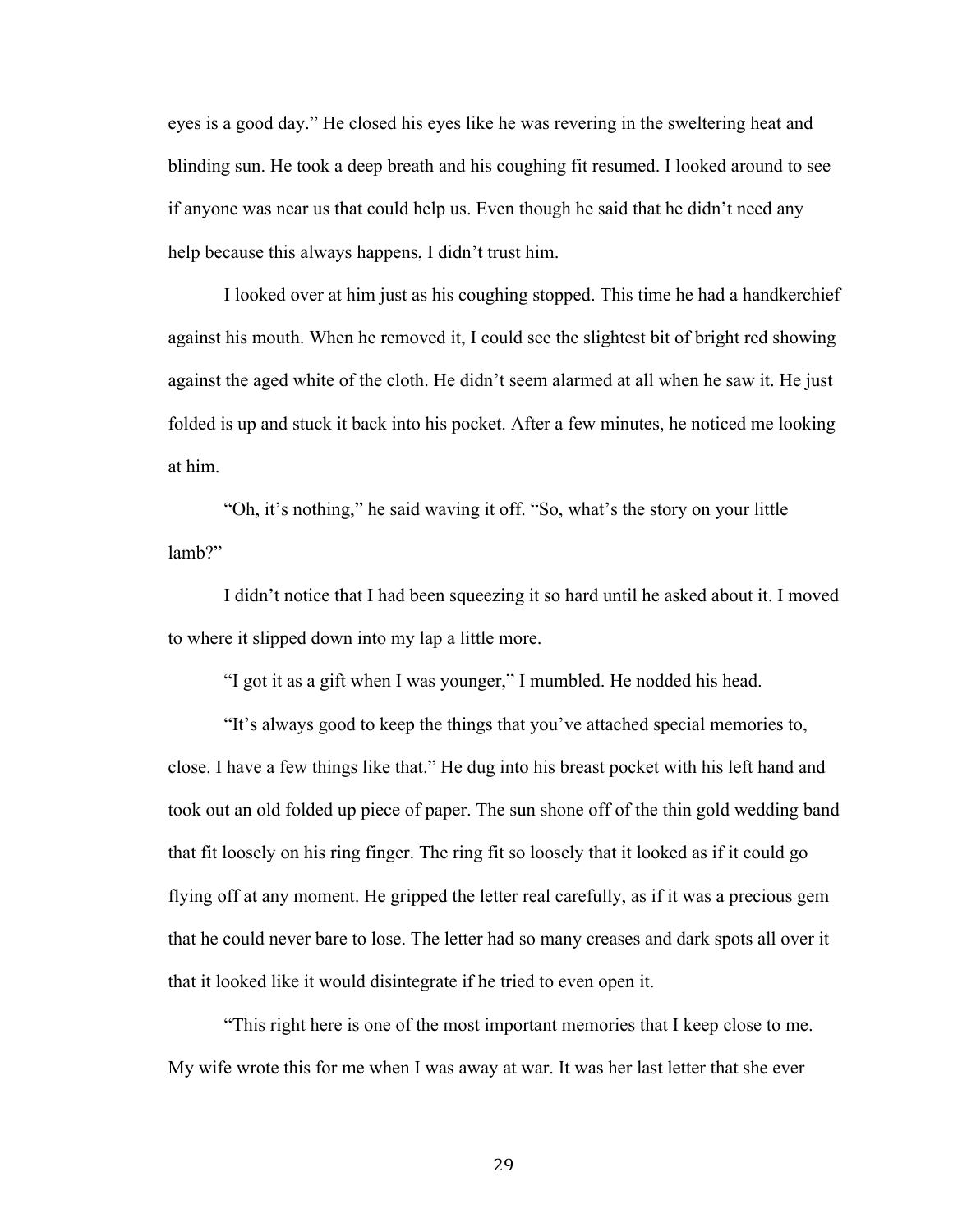wrote me, before the accident. She was always such a gifted writer. Sometimes she would write me little love poems in my letters. Memories of her carried me through the war and through my entire life. I wouldn't be here right now if it wasn't for her. Memories are what carry a person." I could see a slight sadness in his eyes as he looked far off into the distance, but it was almost like that sadness was mixed with acceptance and a little bit of anticipation. Those three emotions almost seemed as if they didn't belong together.

"I read it every day, in the morning when I wake up and at night before I go to bed. Sometimes when I'm having a really bad day I take it out and read it more than just those two times," he continued.

"Oh," was all I could say.

"So, enough about me. I don't want to bore you to death. What is your special memory that you've stowed away in your lamb," he asked as he put the letter back into his pocket. He held his hand over the letter for a few seconds before he folded his hands back into his lap.

"If you don't mind me asking," he added in after a few seconds of silence. "I'm just a nosy old man." His blue eyes sparkled in laughter. Something in his eyes told me that he had seen so much. He was a very wise man, but at the same time, his eyes still held a boyish sparkle to them; especially when he had talked about his wife writing his **letters** 

"Well, it's actually not mine. It's my sister's lamb," I waited for him to ask me all of the questions that I dreaded to answer.

"Ah. So it holds both you and your sister's memories. Now that is a powerful object," he said a little to himself. "It holds many stories and shows many things."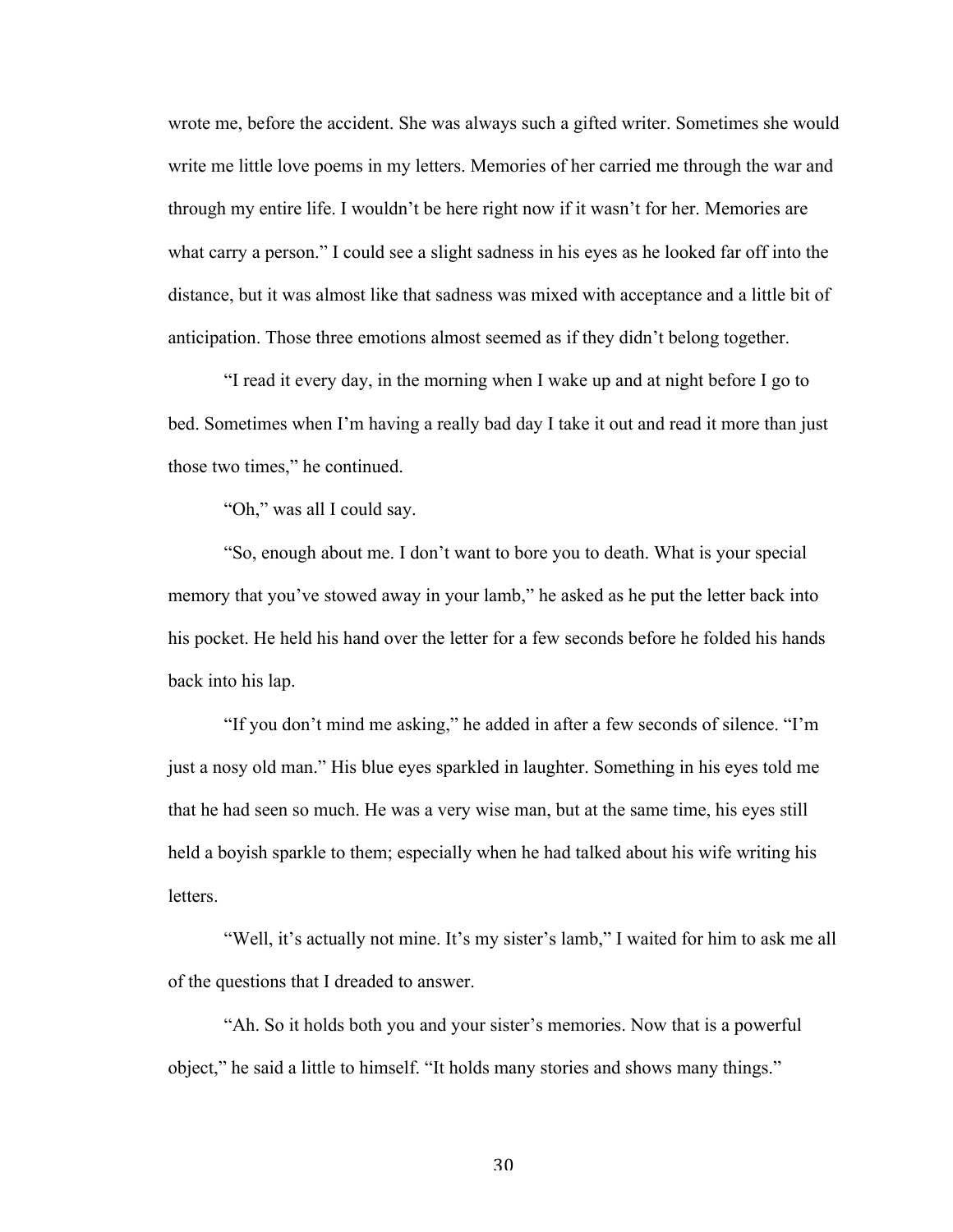Now he was just kind of rambling. I had no idea what he really meant.

"Max. Now what are you doing out here? You know that you shouldn't be out in this heat. I've told you that this will only aggravate your coughing," a high-pitched voice said. An older woman in pink scrubs hurried over to us. She smiled softly at me before she turned her gaze on him. He only laughed.

"Oh Alice, no worries here. I was just talking to this young lady…

"Well I've told you time and time again that you shouldn't be out here, especially without a nurse to accompany you," she said cutting him off.

"Oh, I'm in trouble now," he whispered to me. The nurse helped him up. She held his elbow and steered him towards the door.

"I can very well walk by myself, thank you," he said to her. "I'll stop walking on my own when I'm dead." The nurse sighed and let go of his arm. He immediately turned around and walked back to me. He looked like he had no problem walking at that point. He didn't even really use his cane. The nurse hurried after him. He held out his hand to me.

"It was nice talking to you…"

"My name is Alexis," I said taking his hand. His handshake was very firm. For just a split second, he didn't look sickly anymore.

"Very beautiful name, and I suppose you now know my name, too. I hope you enjoy this lovely day," he said with a smile. "Remember, just because it feels like hell doesn't mean it is."

"Max," the nurse hissed. "Don't use that language around the other patients."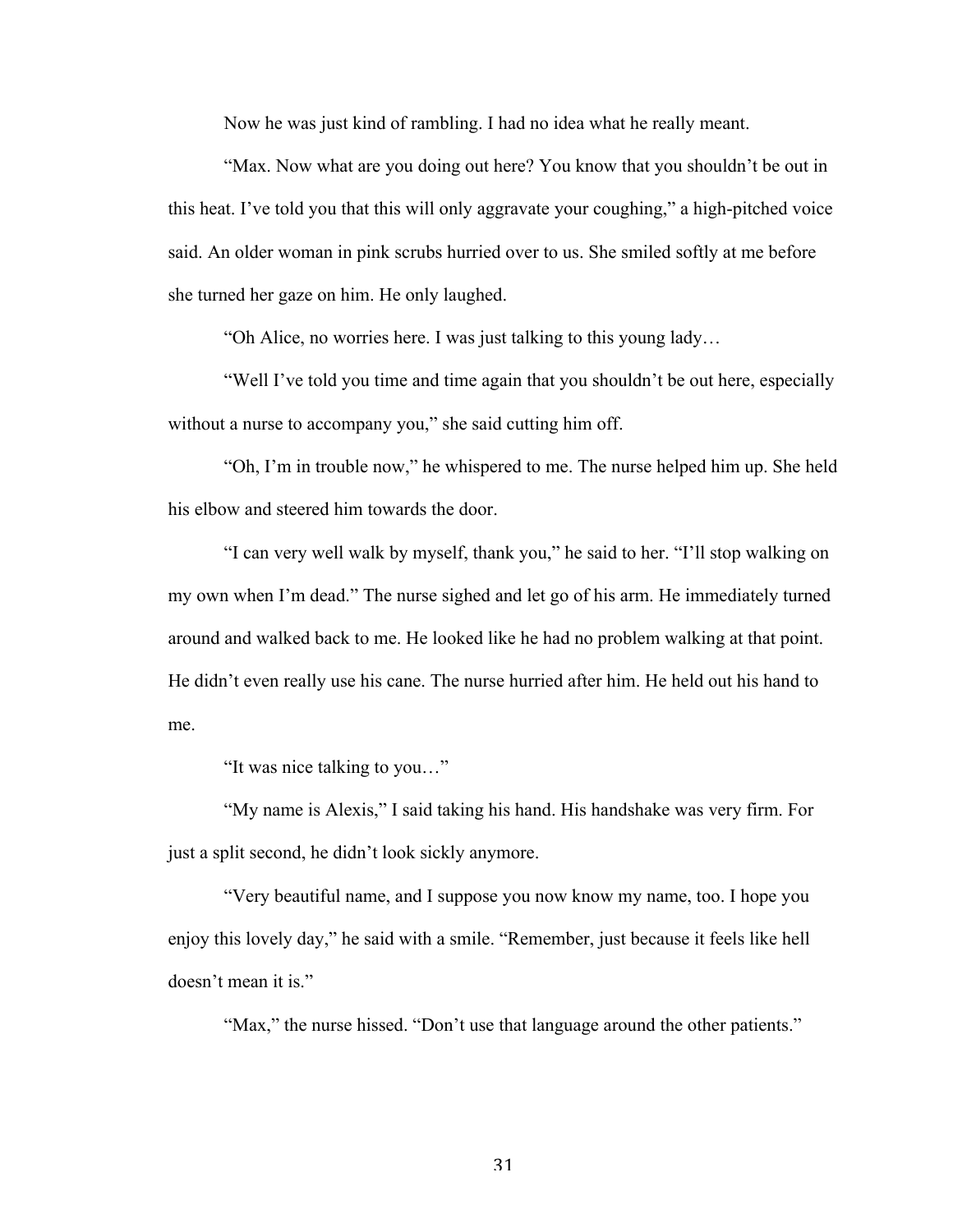"Alice, not everyone is as conservative as you are, and if you would pay attention, she is not a patient here." It sounded as if he was beginning to scold her now. "Back in my day…" I could tell that he was getting ready to go off into a long story, which made me smile.

I sat here for a few more minutes. I tried to enjoy the sweltering heat as Max easily had done, but I still don't see how he could. It was almost unbearable out here. There was sweat running down my back and my head began to hurt from the brightness of the sun. Maybe I should go back inside. I had no idea how long I had been out here.

As I walked through the halls of the hospital trying to remember which way to go, I couldn't help but think about what Max had said about his wife. I wonder how she had died. What really stuck with me, though, was the way he told me about it. He sounded okay with her death. He was able to tell me without flinching. Even though it had been years since my grandparents died, I'm still not as okay with it as he was about his wife.

I finally found my way back to the room, and when I walked in, I found Mom lying next to Stacy in the hospital bed. Dad was standing by the window with his phone to his ear. As soon as they realized that I was in the room with them, Dad turned towards me and put the phone down. My parents looked furious.

"Where the hell have you been, Alexis?" Dad asked. "I went looking for you, and I tried to call you several times," he said, waving his phone for emphasis. "This is not all about you and how you feel. Stacy needs our support, and you're being so selfish right now.

"Dad. It's fine. Alex, why are you still in your pajamas? Nice boxers," Stacy giggled. Even now she had my back. I smiled back at her. "Is that my stuffed animal?"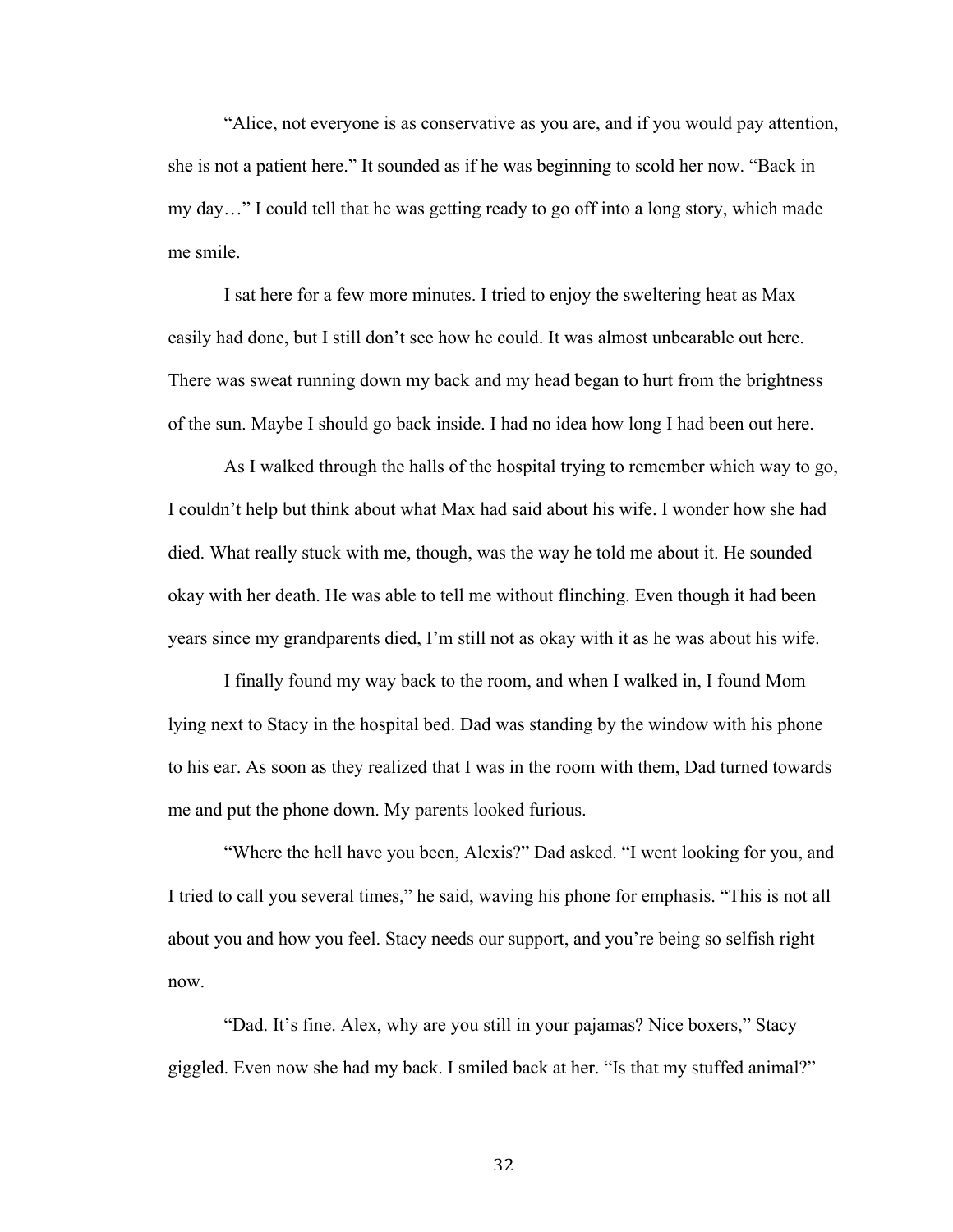"Oh, yeah. Mom thought you would want it with you," I said as I walked over to the side of her bed, ready to give it to her.

"Mom, I'm not a baby you know. I can stand to be without my stuffed animals for a while," Stacy said.

"Oh we know that's all a lie," I said with a wink. It seemed as if everyone had forgotten about my absence earlier, thanks to Stacy's quick thinking.

"Oh, whatever. I'm not the one who has been carrying it around the hospital with me"

I stuck my tongue out at her as I tossed her the lamb.

"Don't get her too excited, Alexis. She needs to rest before her surgery," Mom said.

"Mom, I've been resting for most of the day. I'll be fine. Plus, I'll get plenty of rest during my surgery anyway. I wish you would stop worrying about me. It is what it is."

I could see Stacy's forehead start to crease, and she only did that when she was getting mad.

"Stacy, this is serious. You need to lie down."

"Why Mom? I'm probably never going to get to go home again anyways. Who knows? I might not even make it through the surgery! Or if I do, I probably have cancer. Just leave it alone, Mom."

"Don't you ever talk like that again," Dad said. "Your mother is only trying to help. We need to stay positive."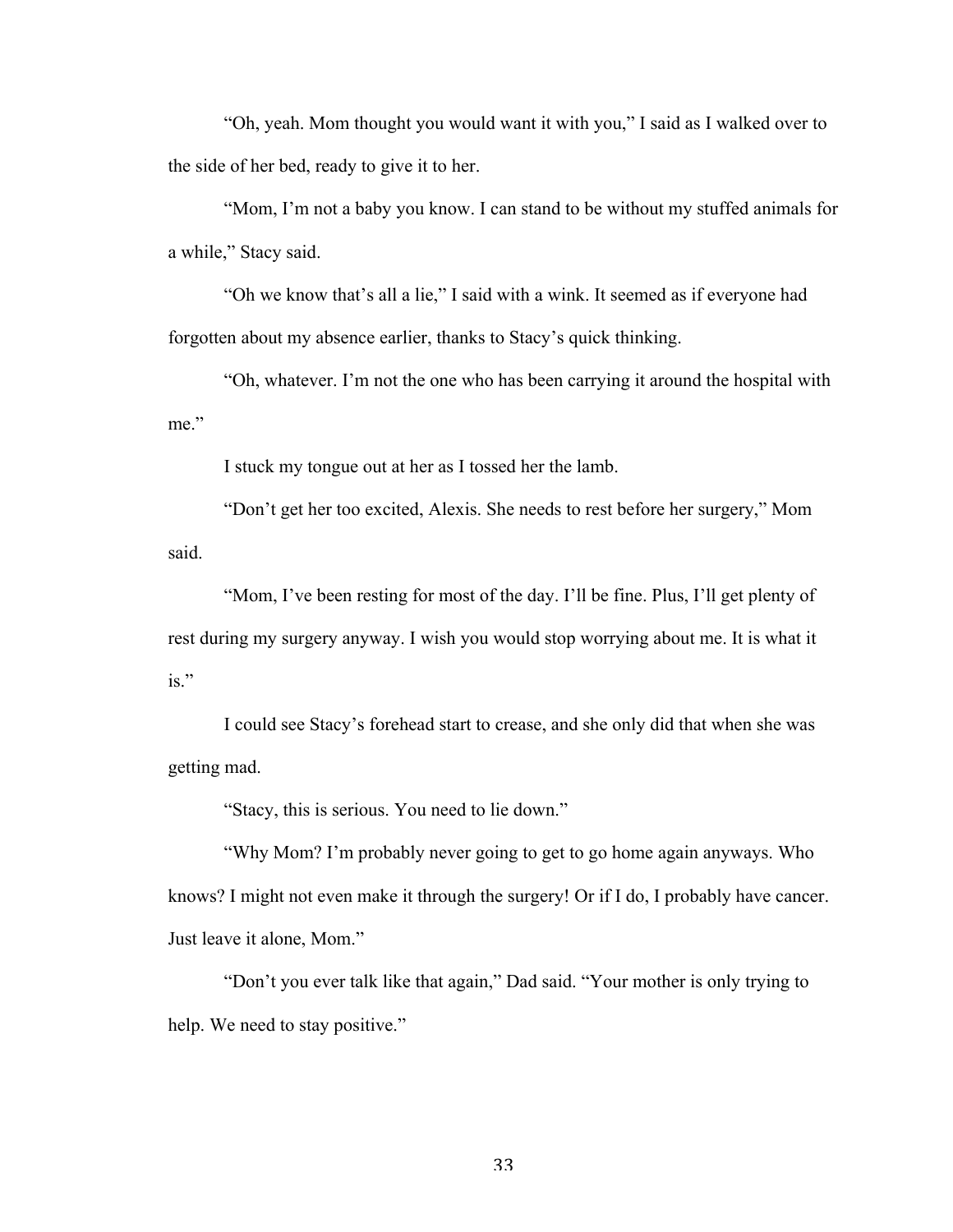"Well, I wish she would stop helping, and I wish y'all would stop talking to me like I'm a child. I know what's going on, so I wish everyone would just treat me normally."

Silence filled the room. Stacy would have never gotten away with the things that she just said. She would have gotten yelled at in return and then grounded, and she knew this.

"And no one has anything to say after what I said?" Still the silence continued. Mom was looking over at Dad, and he was looking out the window. "This is exactly what I mean. Please, just treat me like a person. I don't want to be babied into surgery. I want everyone to act like this isn't a big deal because right now, no one is helping me. I'm scared, and y'all are just making it worse."

"I'm sorry sweetie," Mom said as she kissed Stacy's forehead.

"When is the surgery?" I wasn't sure if I should ask. I didn't want to upset Stacy, but it just sort of came out of my mouth.

"If you were here, Alexis, you would've heard when the doctor told all of us," Mom said.

"It's within an hour or so now. After you left, the doctor explained that the surgical rooms were all booked and that he would grab the one that frees up first. He also told me that they have to shave my head," Stacy answered me. She looked down at her sheets and cleared her throat a little after she told me about her hair.

I could feel a small lump form in my throat. All I could do was nod my head. I didn't want to open my mouth to say something and burst into tears instead, especially in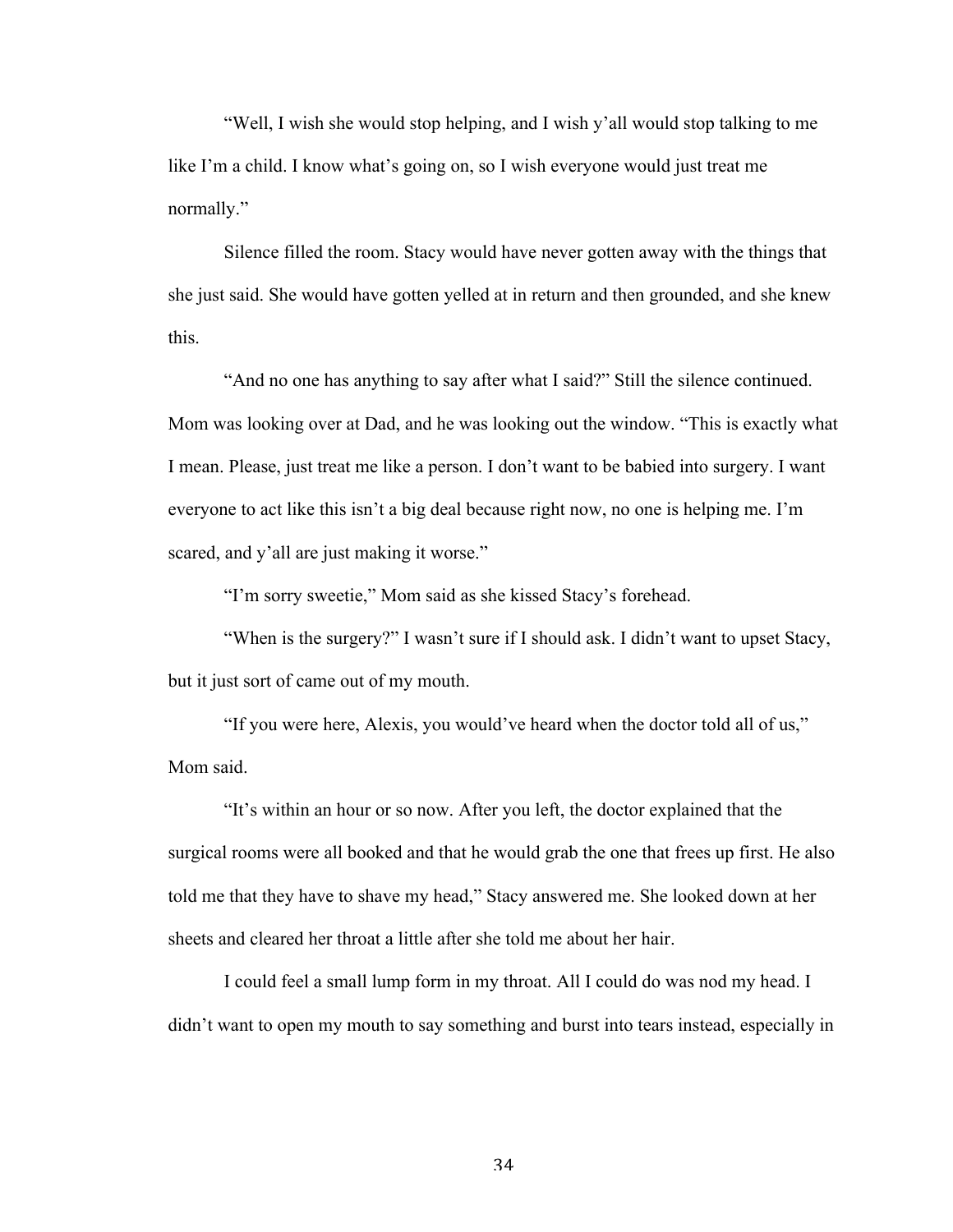front of everyone. I had no business crying anyway, and I'm sure that it would come off as selfish. I'm not the one who was fighting for her life.

Stacy recognized the inner struggle that I was having. It was always hard hiding things from her. She patted the open space on the bed. I didn't take her invitation, and instead, I plopped down in the seat by the door. The room fell silent again, except for the clacking of Dad's work shoes against the floor. He had started to pace back and forth in front of the window. His thumbs were racing across the screen of his phone. He was probably checking work emails. One of the only ways that he could cope with anything was by submersing himself in his work. When he looked over at the hospital bed, Mom shot him a dirty look. Of course, she didn't say anything. She had no problem calling me out on everything that I do, but she can't seem to do the same to Dad.

I looked at Stacy again. She had her lamb hugged against her chest, careful not to make it squeak, and she was nervously chewing on the little crystal that was attached to a thin brown string around her neck. I gave her a half smile as I braved eye contact. She never took off that necklace.

I smiled as I watched her hold the crystal. I would never be able to forget the story behind that pretty rock. One summer, I ended up going away to a camp for about a month, and Stacy wasn't able to go with me. She wasn't old enough because she was only 11 years old at the time. It just so happened that she was just shy of a couple months to be able to go with me. I remember her being devastated when she found out that we wouldn't get to spend the summer going on our little adventures. Before I left, I had promised her that I would find her something so special for her that it would make up for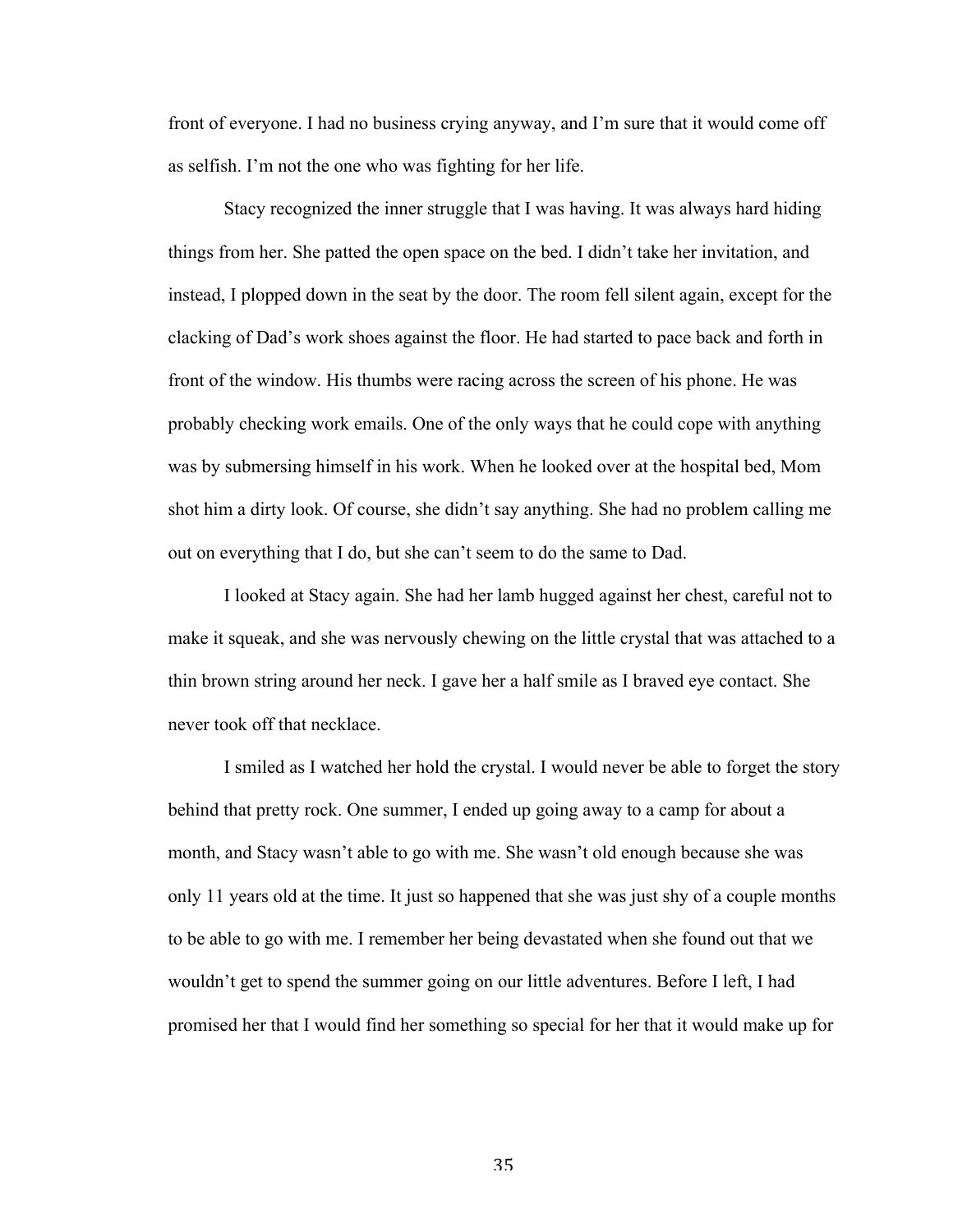my absence. For a while she was really excited because she always loved gifts, but the day that I told her goodbye, I thought that she would never let me go.

While I was away at camp, I would send her letters almost every week telling her about all of the adventures that I had gone on. With every letter that I would get in return, she never failed to ask about the special present that I was going to bring back for her. Of course, I would remind her that I couldn't tell her because it was a surprise. Secretly, I hadn't found the right gift yet. I knew that she would enjoy a surprise that was even more unexpected than something from the gift shop that was at camp. She never cared much for twine bracelets that weren't made especially for her, or a silly wooden statue. Her special surprise would have to be something that could hold a story in itself.

As the weeks wore on and I couldn't find anything that she would like, I had begun to worry, because there was no way that she would forget my promise. On the last day, I went hiking with a small group of about five other kids. We were getting to go explore a place where we could see some of nature's most beautiful formations. This was the surprise trip that my parents wouldn't tell me about. I ended up asking some kids that had been to the camp before and found out that we were going to a crystal mine. They told me stories about how huge the crystals could become and that fairies could've only formed the biggest crystals. The only way that they could sparkle and shine was by the magical ability of fairies. I remembered laughing because it just sounded silly, but deep down I felt excited.

As soon as I had laid my eyes on the crystals, I immediately believed that they could have only been formed by magic. Even when the guide told us about crystal formation, a little part of me believed that magic had to be involved. I ended up taking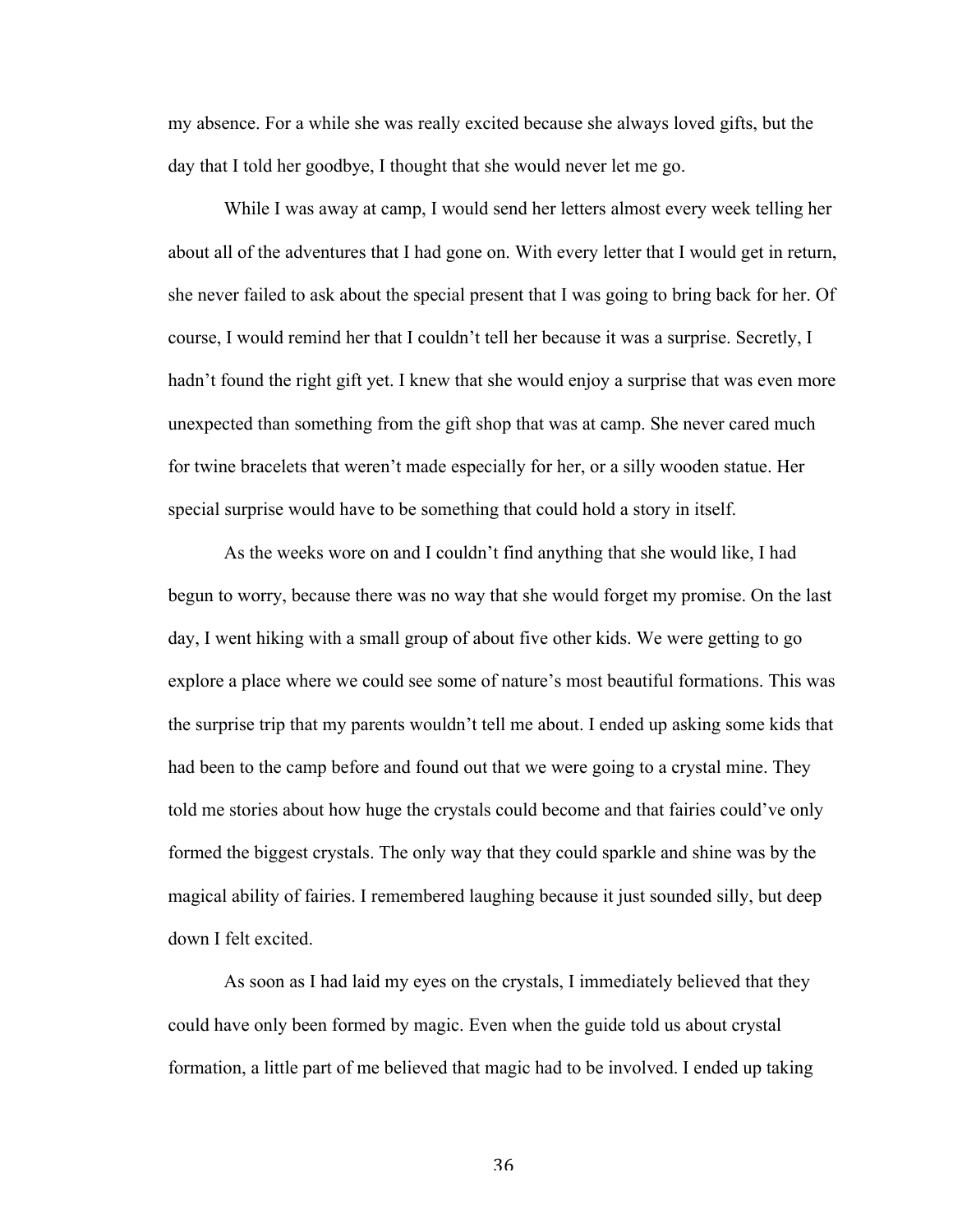home a handful of crystals, and I gave Stacy the prettiest one of the bunch. It had hues of purple and blue. Of course, I told her that it was a special crystal that was made by the magic of fairies and that even the littlest bit of fairy magic would keep her safe and give her good luck. She immediately fashioned it into a necklace so it would go everywhere with her. I found myself smiling because even now, she won't take it off. It really would be amazing if it could turn this whole tragedy into something good.

"I told you that I would never take it off," she said when she noticed me looking at the way she was rubbing it in between her fingers. "I need some of that fairy magic even more now than ever." She gave me a smile.

"Yeah. I just wish that that childhood story was true," I mumbled more so to myself. I could tell that she caught every word, because she looked down for a brief second. It looked as if she was trying to figure out what to say to make that childhood story seem like it could be real.

"Well, it's a nice story," was all she said.

"Alexis, why don't you run into the bathroom to change your clothes," Mom said. She got up and walked over to the place where I piled the clothes. As she was digging through them, she noticed that something was missing.

"Did you get everything out of the car, Alexis?"

"Yeah, I did."

"Well, I don't see how Stacy's shirt could be missing. I had it in my hands as I was walking out the door. I'm sure it's still in the car. You probably just didn't see it when you grabbed the other clothes."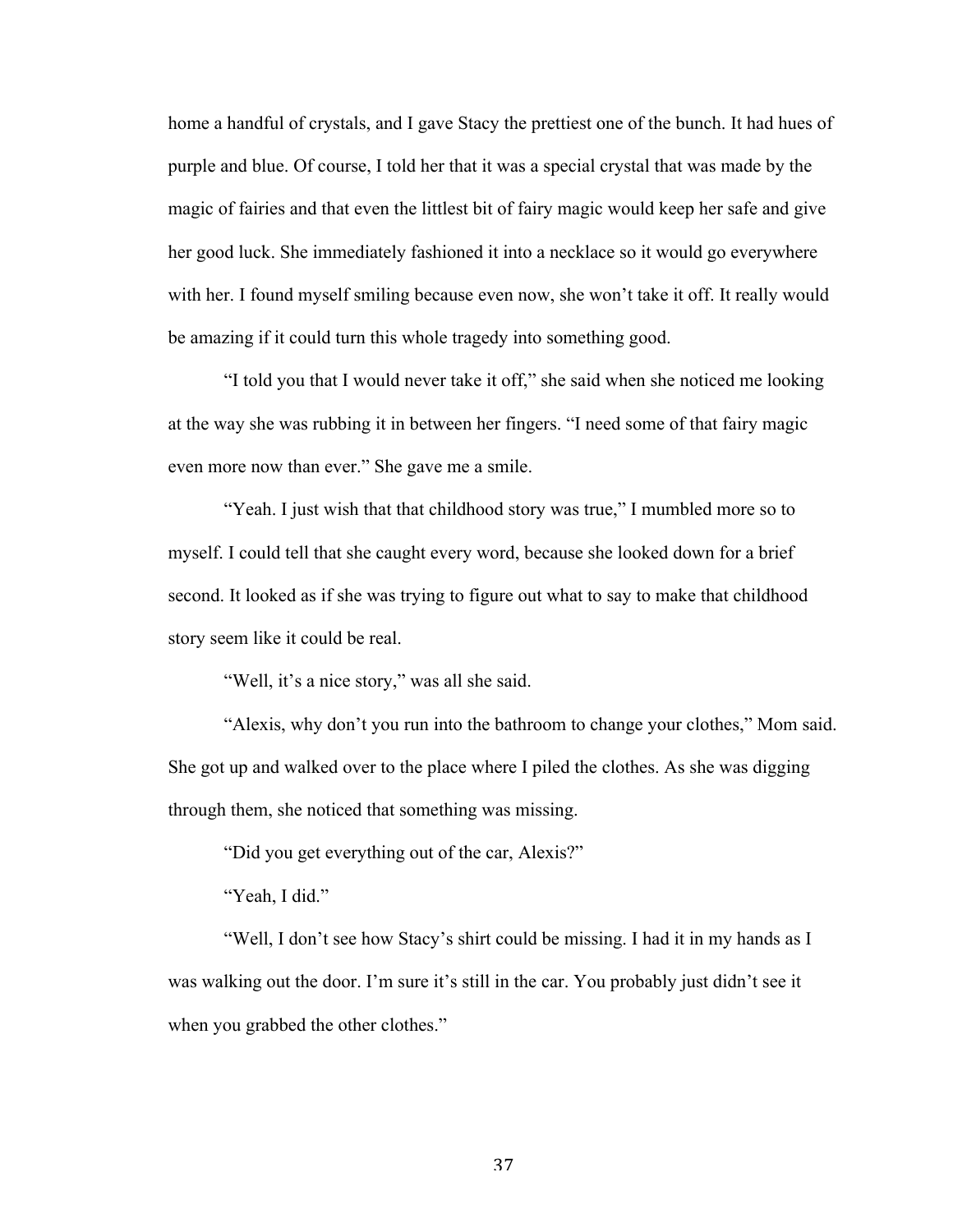I had no idea why I didn't tell her that she had actually dropped it in the driveway. I knew for a fact that it wasn't in the car, because I had watched it lay on the ground as we drove away.

"Oh, Mom. It's fine. I have to wear these stupid hospital gowns anyway. Just forget about it," Stacy said as she rested against the pillows.

"But sweetheart, it was your favorite shirt. You know, the tie dye one that…"

"I don't really care anymore," Stacy said cutting her off. She just stared up at the ceiling and started mouthing numbers as she counted the specks in the ceiling. There was no concern over Mom's reaction to her statement. I could see Mom's lower lip quiver a little but she kept quiet, and Dad didn't say anything either. All he did was glance up from his phone for a moment. I couldn't really read the look that crossed his face. I would think that it could've been a little bit of shock mixed with some uncertainty at what he should say. No one knew what to say in a situation like this, and no one wanted to cross any lines that they couldn't come back from.

I couldn't help but feel a little bad for Mom. She couldn't keep up with Stacy's mood swings, and she had no way of taking control of the situation, which had to be really hard for her. I hated seeing Stacy like this. She was scared to death and we were, too. She wanted everything to be normal like it was before today, but it can't be.

"Stacy, you know Mom is just trying to help," I blurted out. I couldn't believe I had said that, and from the look on Stacy's face, she didn't either. For most of the day I didn't know how I really felt, and I still couldn't piece my feelings together.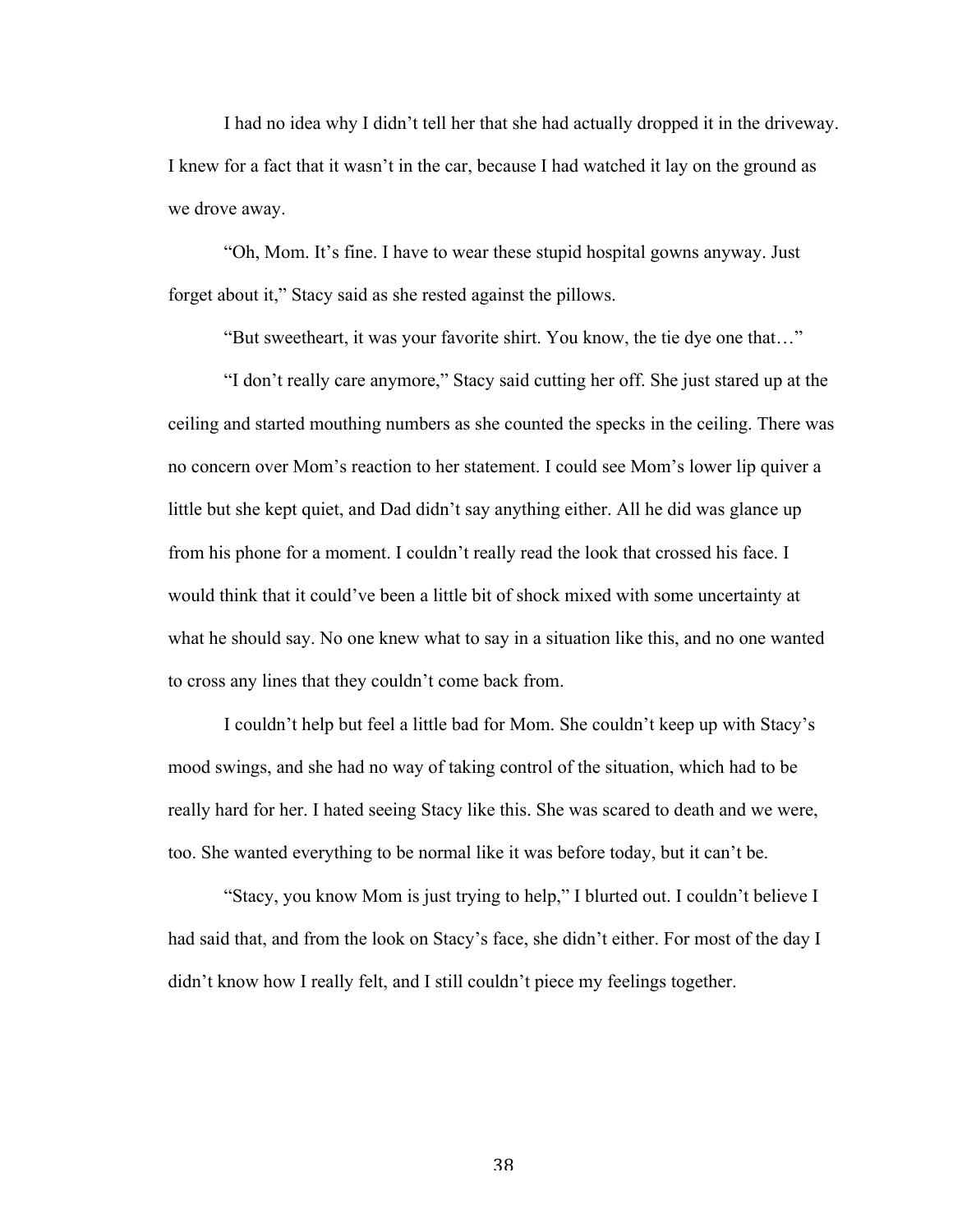"Alex, I thought you would be on my side," Stacy said. "You know better than anyone that I hate being an invalid. And I loathe being treated like one even more. Why is everyone ganging up on me?"

"Stace, we aren't ganging up on you," I tried to reassure her. "This is as hard for us as it is for you. I love you, Stace," I said as I walked towards her. I held out my hand, expecting her to take it, but she didn't. She just gave me a look and turned away from everyone.

"No, Alexis. This is even harder for me," she said quietly. "I'm sick! Hell, I'm probably even dying."

"No, sweetheart. You are not dying," Mom said as she ran towards Stacy. She brushed me aside as if I wasn't even there. "Stacy, look at me."

She started running her hand down the back of Stacy's hair, trying to coax her to turn around. For a while, Stacy didn't make a sound. She just lay there with her face buried in her pillow.

"Mia, we should let Stacy rest," Dad said.

Mom slowly looked up towards Dad and immediately dropped her hand. The look on her face scared me a little. I've never seen her look like that towards him before.

"Seriously, James? You spend most of the day on your damn phone, not saying a word. And now when you decide to speak up, it's to get onto me. Your making this sound like it's all my fault. That is so typical of you." With each thing that she said, her voice just got louder.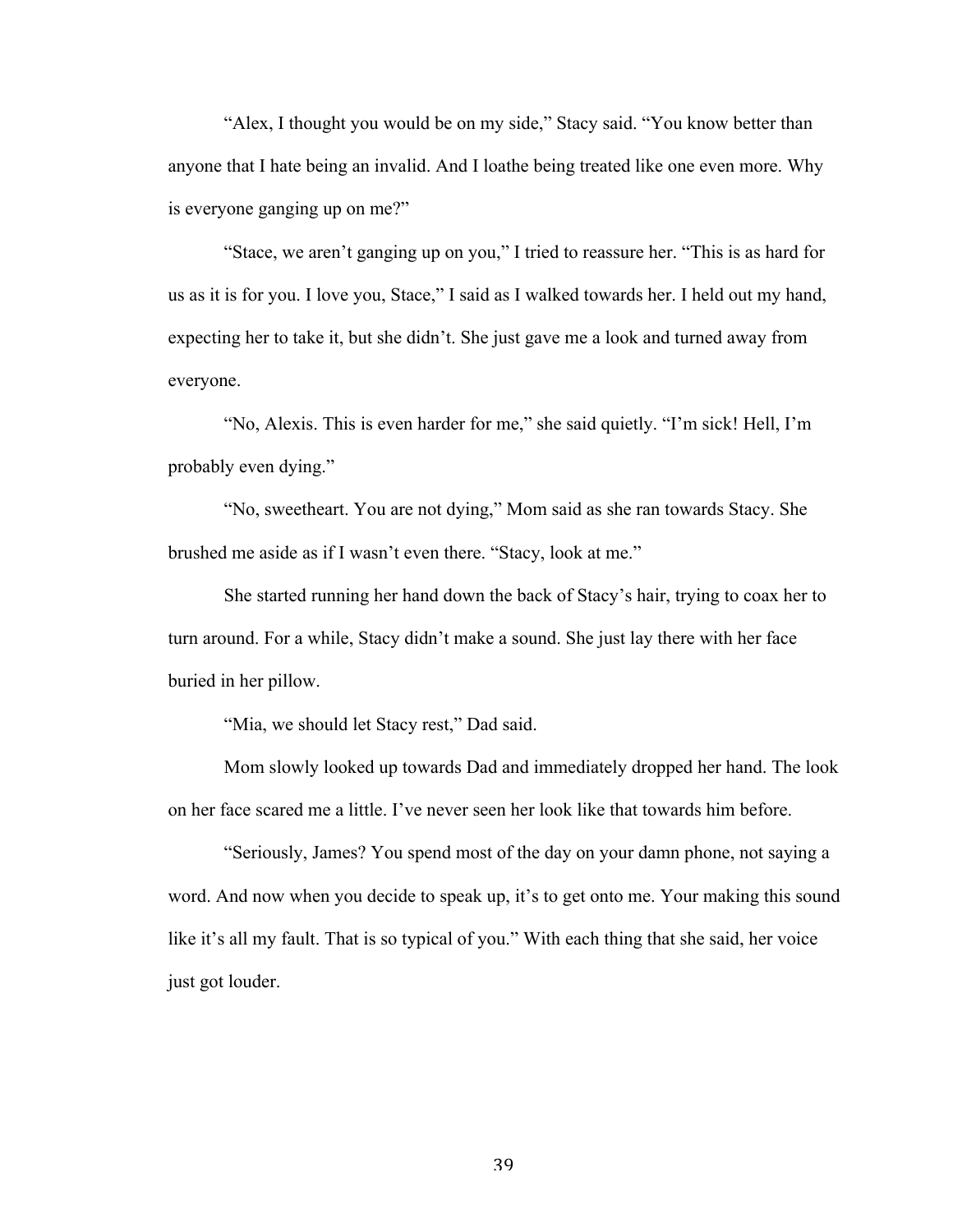"I'm not trying to pin this all on you, Mia," Dad shot back. "You're doing that all on your own. All I said was that Stacy needed to rest, and now you're going on the defensive. You need to calm down."

"Don't you dare tell me to calm down. Don't you patronize me," Mom said in a low voice.

The yelling voices reverberated throughout the tiny room. With each passing moment, it felt like the room was getting smaller and the angry voices were getting bigger. Pretty soon there wouldn't be enough room in here to hold them.

I glanced over at Stacy. She still hadn't moved, and I figured that this arguing would definitely cause a response in her. I walked over to her and tried not to listen to my parents yelling at each other. As soon as I laid my hand on her shoulder, her body got really tense. Then she started shaking. The way she was shaking looked so unnatural. Her body was jolting so rapidly that she was shaking the whole bed.

"Don't just stand there," Dad said as he ran to the other side of her. "Hold her down! You're going to have to hold her, Alexis."

I could barely understand what he was saying. All I could do was look at Stacy and the way that her legs moved back and forth. Her eyes were nearly closed, except for the white of her eyes peeking through her lids. I remembered seeing this on TV. Her eyes had rolled back into her head.

The door to the room slammed open, and the doctors and nurses rushed in. We were pulled back and away from the scene. I could see Mom trying to push her way in so she could be at Stacy's side, but Dad had pulled her back. She tried to pull away from him.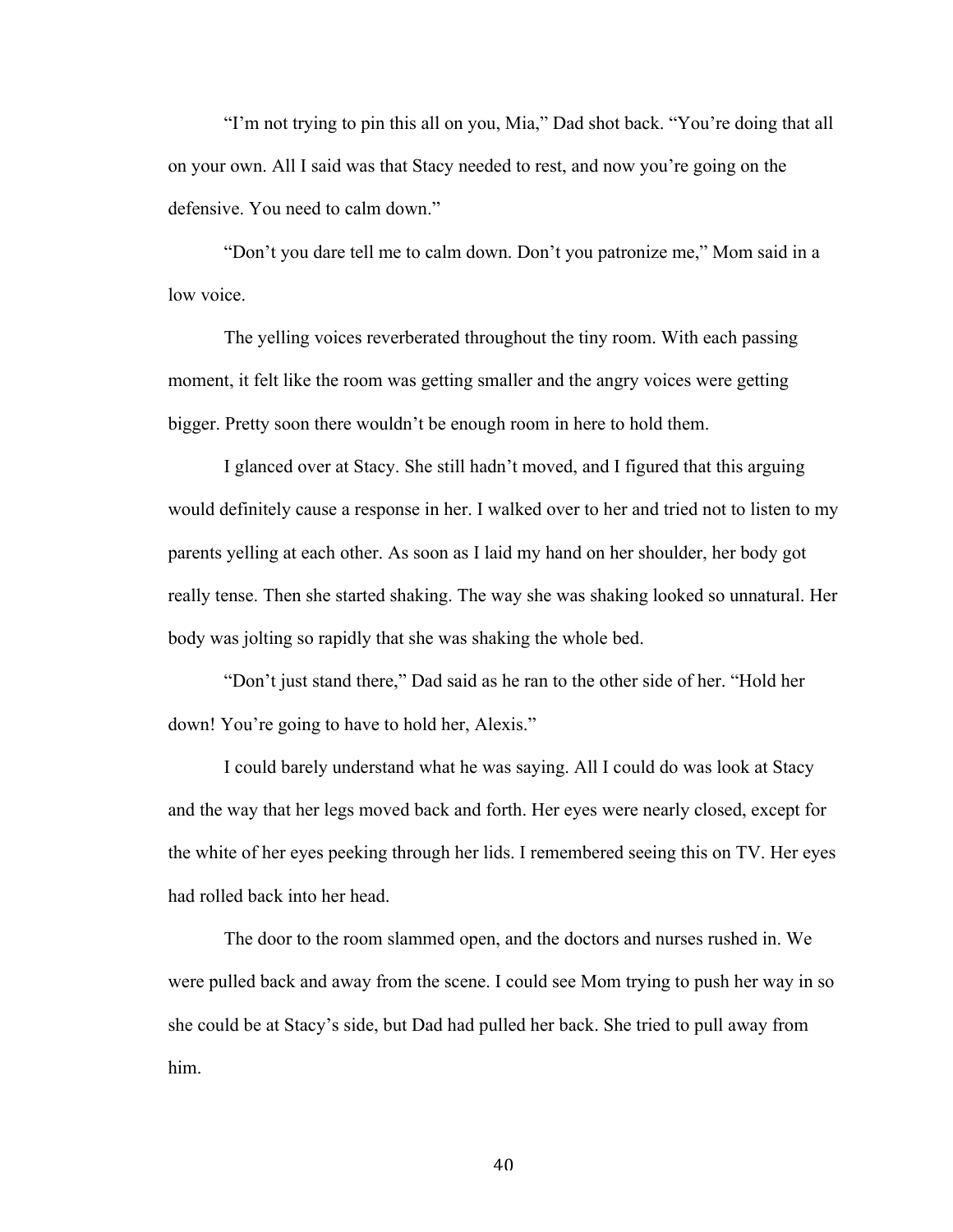"What's happening to my baby?" she cried. Even though the room was full of loud voices and the shifting of things, I could hear her voice over everyone else. This only lasted for a minute, but it felt like it had lasted forever.

Most of the people backed up because Stacy had been stabilized. The only person that was by her side now was the doctor that had met us in the waiting room.

"What in the hell just happened?" Dad said. Mom broke free and ran back to Stacy's side. She picked up her limp hand and kissed it.

"Come on sweetie, wake up. Can you hear me, Stacy?" she asked as she ran her hand over Stacy's forehead. "Why isn't she waking up?"

"Stacy had a seizure. Now, it's a common side affect of the tumor pressing on the brain. She'll be fine. We gave her something for the seizure. She will wake up any minute now," the doctor said, trying to reassure my parents.

"What do you mean, 'should'?" Dad answered. "And when in the hell is she going into surgery? If this tumor is going to affect her like this, you need to remove it immediately. What are you waiting for?"

"Sir, please calm down." The doctor raised his hands in midair, almost as if he could reduce Dad's anger with the power of his fingertips. "The room is being prepped for her surgery. The neurosurgeon will be here in about ten minutes or so."

That information made my dad back off a little. I could hear Stacy stir, and her eyes finally opened. I could finally breathe when I didn't see that awful white. Her green eye color was back. Her forehead creased a little as she looked around the room. For a few seconds she looked completely lost.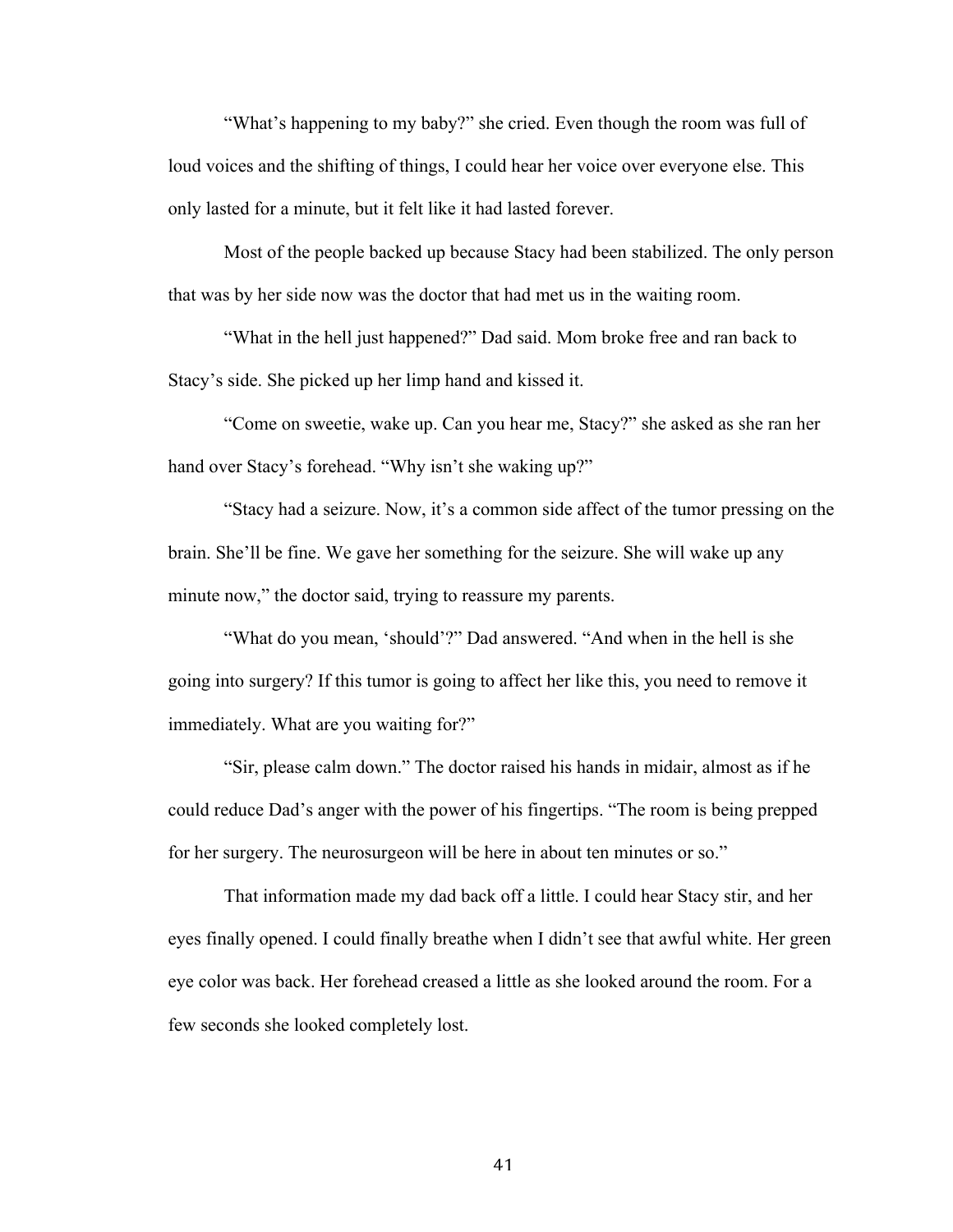"We're at the hospital, Stacy," Mom said. She could immediately tell that Stacy was panicking, so she tried to soothe her as much as she could.

Dad and the doctor were talking near the door. The doctor's face looked a little stern as he talked.

"Sir, I know that this is a difficult time for everyone. Stacy is sick, and we are trying to make her better. The arguing is only putting more stress on her. Not only is it putting stress on her, but it's also putting stress on the other patients. We need to be as calm as we can around her. She needs a positive atmosphere to make her more comfortable."

All my dad did was nod his head. He didn't challenge the doctor at all.

"I'll be back with the neurosurgeon so he can start prepping Stacy for the surgery. If you need anything at all before then, let us know."

As soon as the doctor left, Dad walked over to Stacy. He didn't really say anything as he passed Mom. He just glanced over at her and then focused all of his attention on Stacy. She was lying very still, probably too afraid to move. She continued to stare wide-eyed up at the ceiling.

"Are you all right, Stacy?" Dad asked as he put his hand over her fist. She had the covers fisted into her hands. "You can relax. Everything is fine now." He tried to coax her to release her death grip. She finally let go of the sheets after a few long seconds.

"What happened?" she whispered. She tilted her head so she could look at his face. Her eyes looked so broken and vacant.

"You had a seizure, but the doctor says you're fine. Your surgery will be soon, so you won't have to worry about having a seizure anymore. They will make everything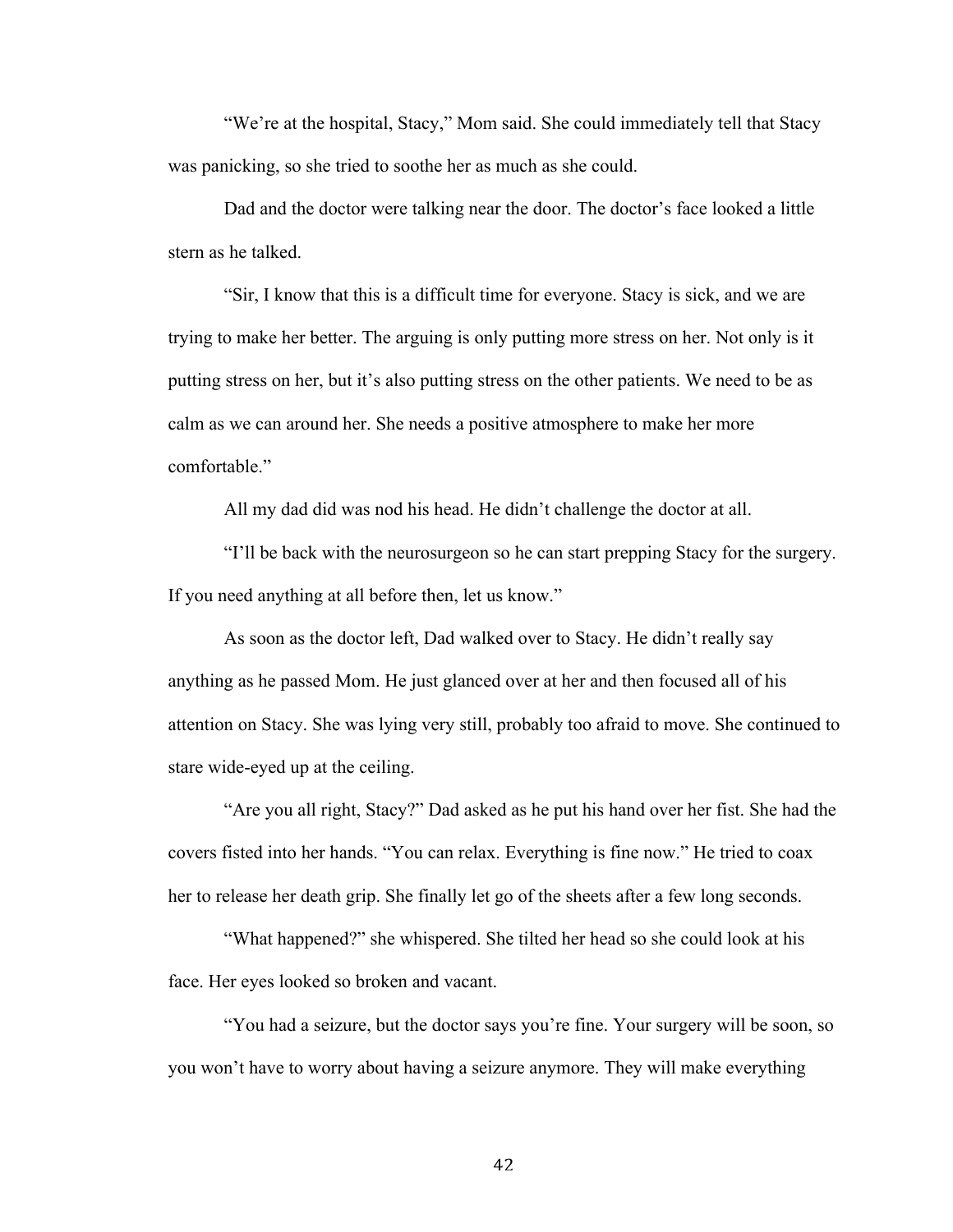better, honey. You're strong. You can overcome this, Stacy, and we will be here with you every step of the way." He squeezed her hand a little more and moved over so Mom could stand next to her.

A soft knock filled the room and then the door opened. In came Dr. Sims followed by the other doctor and a couple of nurses. Even though everyone knew that this moment was coming and hoped that it would hurry up so we would know the extent of Stacy's illness, no one was prepared. I could see Mom wrap her hand around the bed rail. Her knuckles turned white as she tightened her grip. As far as she was concerned, no one was going to be able to detach her from Stacy's side.

"Are you ready Stacy?" Dr. Sims asked her. She nodded her head slightly. He gave everyone a reassuring smile as soon as he noticed the looks of uncertainty. "The procedure will last a few hours, and as soon as she's out of surgery someone will let you know"

One of the nurses squeezed around Mom to get to Stacy's side. Mom didn't budge. She kept her eyes on Stacy the whole time.

"Mia, they need to take Stacy. Let go of the bed so they can take her." This time when Dad talked he sounded like his mood had improved somewhat. His face softened as Mom turned around to look at him. She slowly let her hand drop to her side.

"Wait," Stacy said as she tried to sit up in bed. One of the nurses encouraged her not to, but she didn't listen. "Aren't y'all going to give me any goodbye hugs?" Now I could tell that she was back to her old self.

"What are you talking about goodbye hugs?" Dad said as he tried to give her a smile. "Lets make these 'until later' hugs." My parents both hugged and kissed her.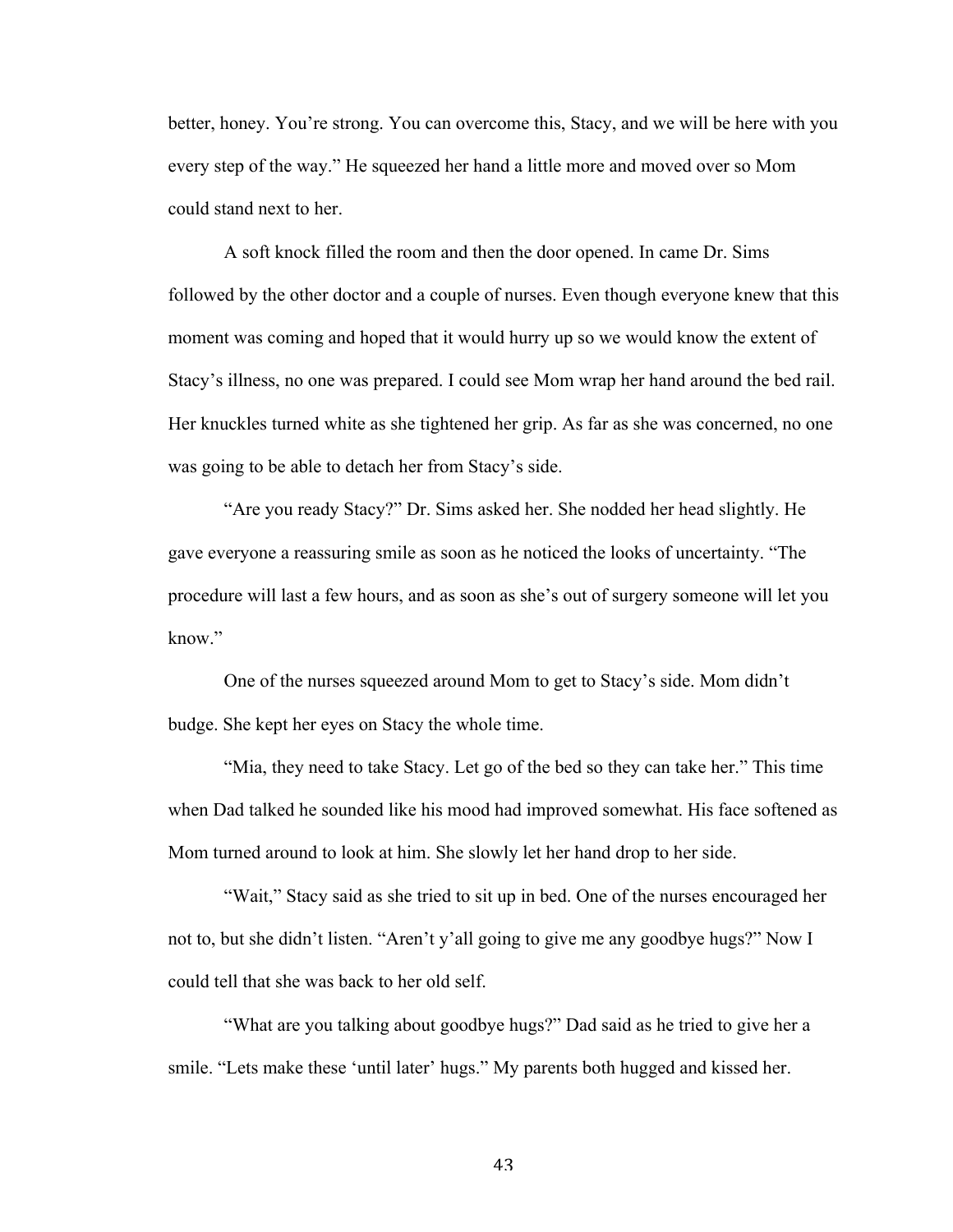"Alexis, why don't you come over and see Stacy before she goes into surgery," Mom said.

I didn't look at anyone as I walked over to her bed. I just concentrated on my feet hitting the floor. It felt like the weight of my family's stares was going to crush me. Maybe I could take a final step and fall into oblivion, away from this place and time.

Stacy reached out her hand, and I took it. She tried her best to squeeze it really hard to assure me that the way she looked on the outside wasn't really how she felt. I could tell that her strength was gone.

"Don't worry about me, Alexis. I'll be back in here before you know it." She strained a smile. All I could do was nod my head. She let go of my hand and took the necklace from around her neck.

"No. I can't…" I started to say before she cut me off. She was going to give me one of the things that meant most to her.

"Take it," she said as she put it in my hand. "Keep it until I get back, and don't lose it. And don't pretend to lose it and keep it yourself. I know how envious you are of it." She smiled. "You can hold the good luck for the both of us."

"Don't worry. I'll keep it safe," I said as I looked her in the eye. "You know it wasn't very easy to come by. I could never lose something as important as this." She smiled even bigger at that last comment.

"Yeah, it's full of fairy magic and all. There's nothing like it anywhere else in the world," she said.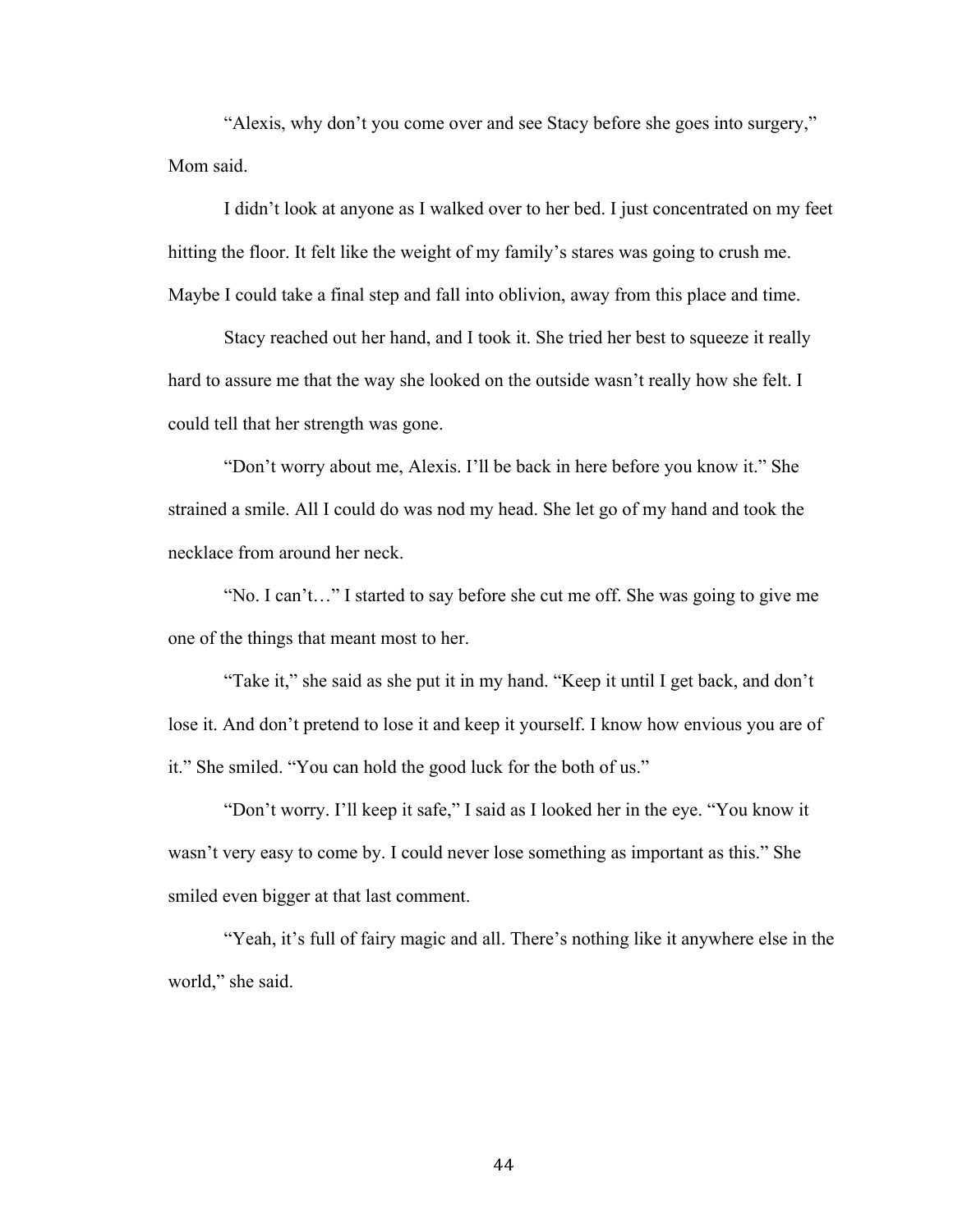Everyone stepped to the side so the doctors and nurses had enough room to wheel Stacy out. As soon as everyone left the room, Mom sat down and rested her forehead in her hand. I thought that she was going to start crying, but she just sat there silently.

"Maybe we should all go and get something to eat," Dad suggested.

"No. I'm not leaving this room. I want to be here when Stacy gets back," Mom answered immediately.

"Mia, you need to eat something. You haven't eaten since breakfast, which was nearly 11 hours ago. It doesn't help anyone if you starve yourself. It has been hours since we all last ate. This will help the time go by faster."

"But what if we don't get back in time before Stacy gets back? I can't risk it."

"You heard Dr. Sims, the procedure is going to take a few hours. We will be here when Stacy gets out. Everything will be okay, Mia."

She shifted uncomfortably in her chair. After a few seconds, she nodded her head in agreement. Dad grabbed her hand and helped her to her feet.

"You too, Alexis," Dad said when he noticed that I wasn't walking towards the door. I squeezed the crystal in my hand.

"Sweetheart. You should go ahead and change," Mom added in. Once again I had failed to change my clothes.

"Y'all can go ahead and go find a spot in the cafeteria. I'll be there after I change," I said as I walked to the bathroom door.

"It's okay. We can wait for you to change," Mom said. By the looks on their faces, I could tell that there would be no discussion about it.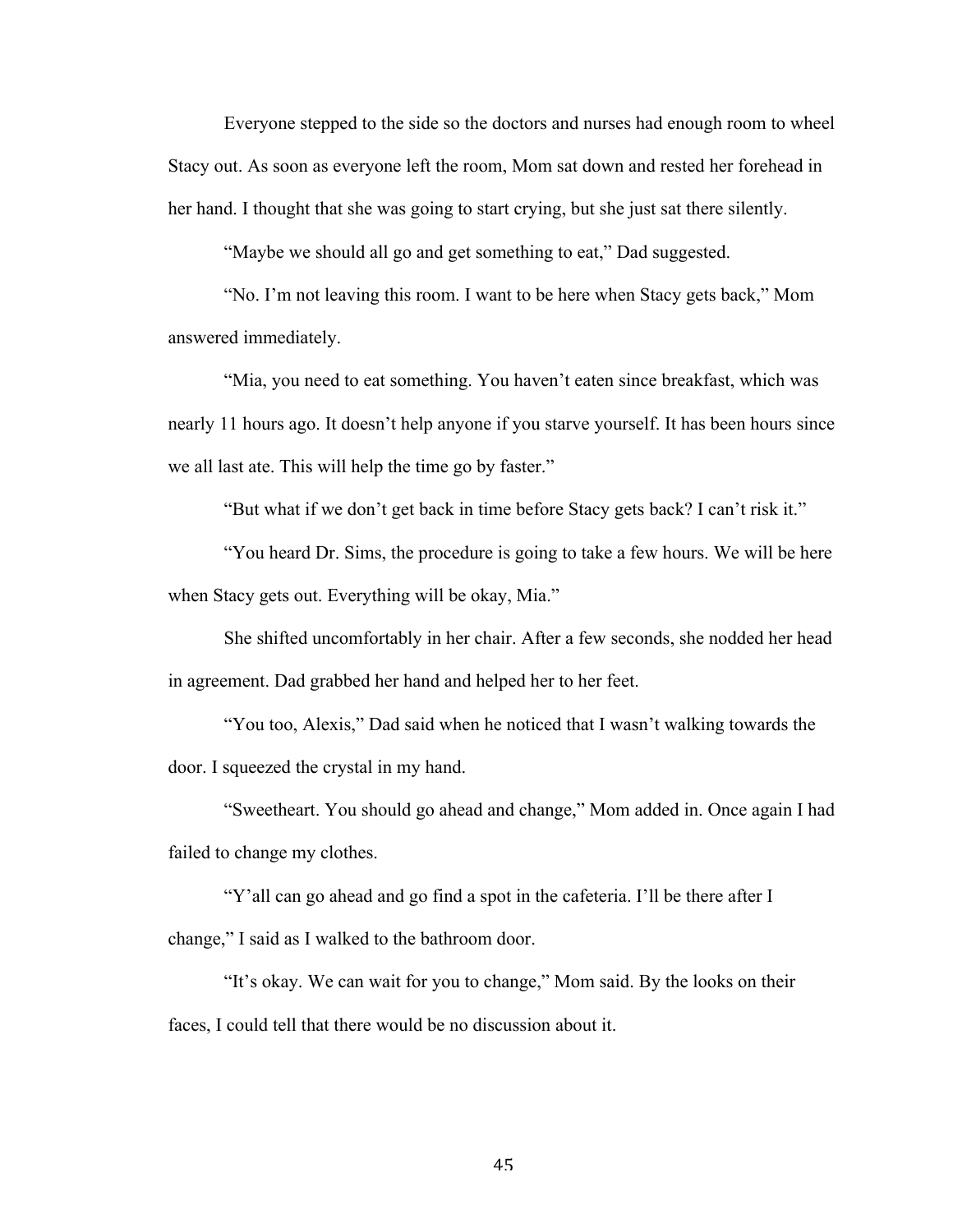I entered into the blinding light that filled the bathroom. I was careful not to look into the mirror because my reflection would only remind me of Stacy. We looked a lot alike. We had the same small nose, full lips, long eyelashes, and long brown hair. One of the only features that really stood out was the color of our eyes. She had green eyes, and I had brown eyes.

I hurriedly changed into the outfit that Mom had grabbed. It wasn't much of an upgrade from what I had been wearing before. Now I was wearing an old faded orange shirt with holes in the front and black gym shorts. The shirt had "Tennessee Volunteers" on it in big cracked letters. Where did she even get this outfit? The shirt didn't fit very well. She must have grabbed it from the bottom of my shirt stack. All of those shirts were from grade school. Dad bought me this shirt when he was dead set on me going there for college. At least she didn't get me shorts that were way too small.

I left the bathroom and faced my parents. No one said anything about my outfit as we left the room. We had a difficult time trying to find the cafeteria because the hospital was so massive. Eventually, Mom had to ask someone to tell us where to go.

"James, maybe I should go back to the room. What if something were to happen and the doctors can't find us?" Mom asked as she kept clutching at the hem of her shirt.

"Everything will be fine. Stop worrying about it. If the doctors need us they will find us."

"But brain surgery is so serious and something could happen. I can't…"

"Mia," he said as he stopped and took her hands in his. "Let's go grab a quick bite to eat. It won't take long at all. I promise."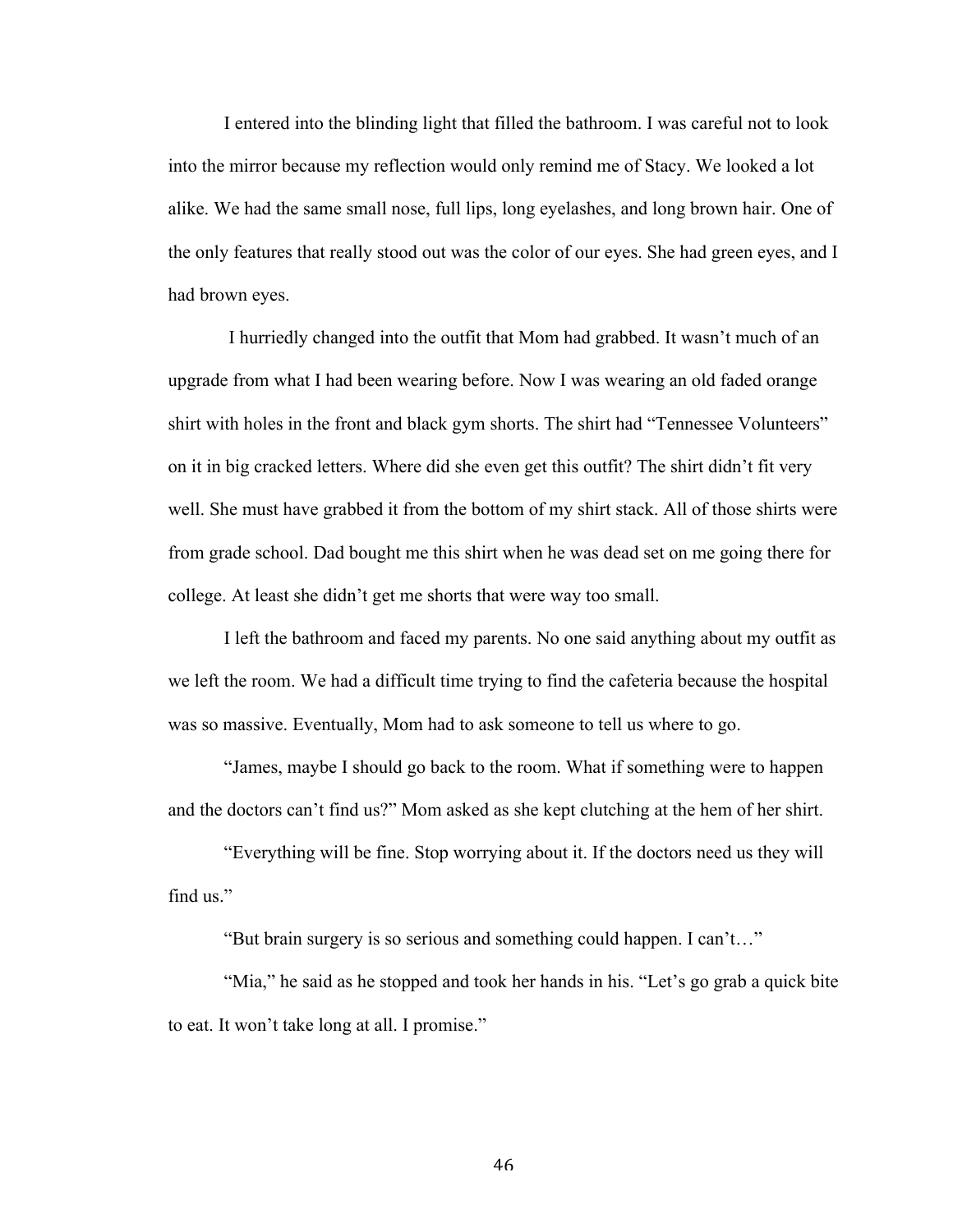Mom's face seemed to get older by the second. Most of the lines in her face were visible, especially around her eyes. The dark bags under her eyes were starting to show through her concealer. She looked like a broken woman that no one could possibly repair. The only other time that I had seen her like this was when her parents died, and even then, those around her were able to piece her together. Now, I'm not so sure.

I looked around at the doctors and nurses who were flowing around us like we were barriers that were blocking the middle of the hallway. I cleared my throat loud enough for my parents to hear. People were glancing at my parents who seemed like they were stopped in time. Mom smiled briefly, which made the lines around her eyes more pronounced. I don't know what their eyes said to each other, but it made a genuine smile spread across Mom's face for the first time today.

My parents continued down the hallway, and I followed behind them. When we finally reached the cafeteria, I was surprised to see how many people were in there. It was such an odd time of the day for there to be this many people. It was a little after 5 p.m., so it was too late for lunch but still too early for dinner. Then again, everyone has different schedules and they all have to work around them.

Most of the people in here were part of the hospital staff, but there were other families that were sprinkled throughout the room. Those families were probably like mine. They came to the hospital only to find out that they would be staying for a while. Some of the families were eating with patients. I guess patients that aren't bound to their beds can eat with everyone else.

As I continued to scan the room, I was surprised to see Max. By his nurse's reaction when she had found him outside, I would've thought that he was one of those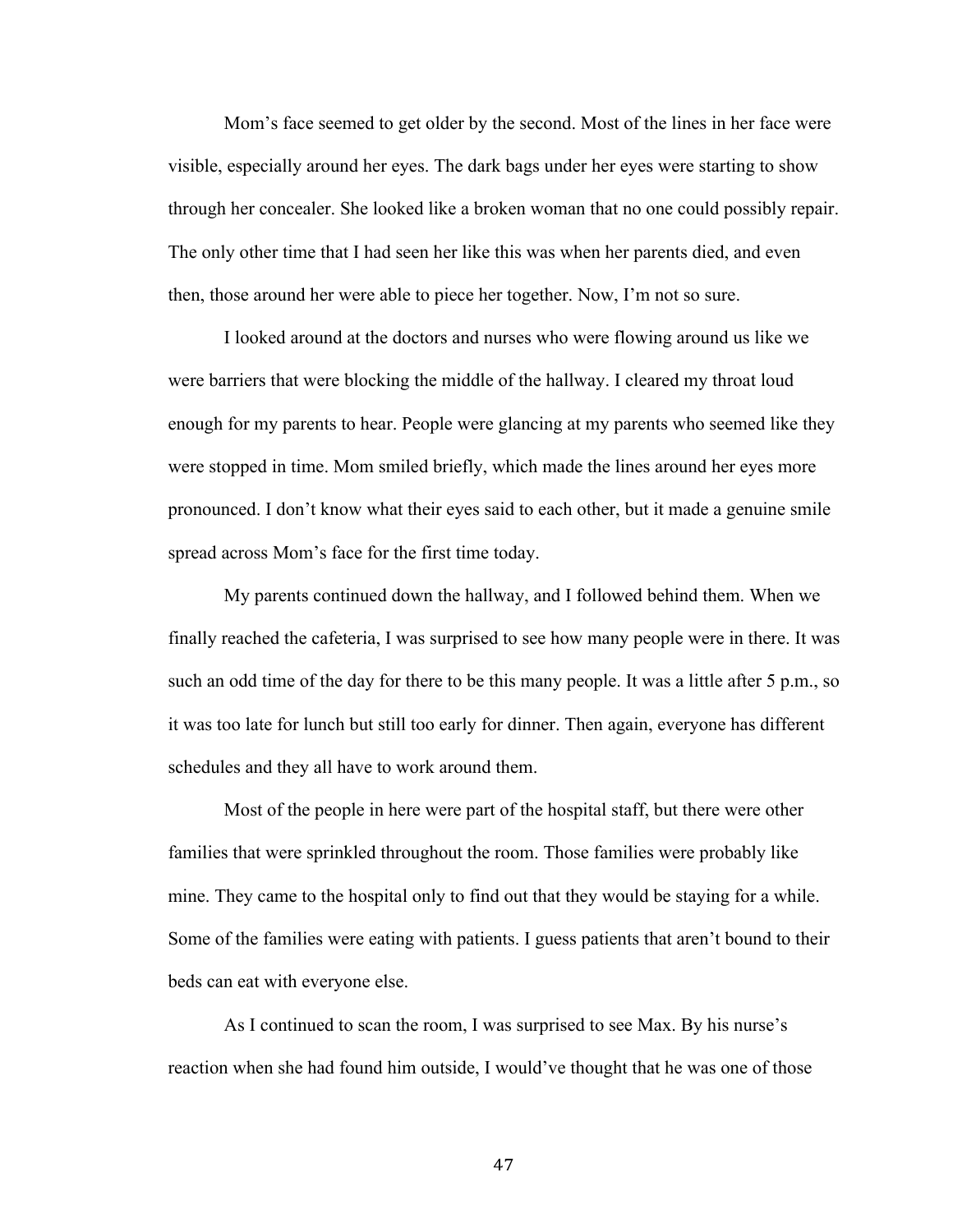people who were bound to their beds. But then again, I don't think that he would stay there even if he had someone watching his every move.

He had his hand clasped to his mouth as he coughed just like he had done outside when I first met him. He was dressed in a light blue robe, and he was wearing a Vietnam veteran hat. It had a long patch with different colors, and when he turned a little, I could see the name on the back of his hat. His last name was Dunn.

"Come on, Alexis. Get in line," Dad said as he led me to the long line of people who were waiting to get a tray so they could start getting their food. "What were you staring at?"

"I recognized someone I had met earlier. That's it," I said. He didn't ask anything else. I figured he would've at least asked whom I had met.

The buffet of food was pretty big. They had everything from mac and cheese to salads and mixed veggies. I grabbed the first thing that I had come to, which had ground beef mixed with corn pieces, green looking spices, and chunks of tomato all covered in a red sauce. It didn't look very appetizing, but I wanted to get out of line as soon as I could. Dad had taken it upon himself to spoon some food onto Mom's plate, because she was passing the food choices without getting anything. Even when she objected to what he was giving her, he would just plop it down on her plate. I made a beeline to Max's table.

"Need some company?" I asked as I sat down.

"I suppose an old man like me could have some," he said with a smile.

"So, I thought you would have someone sitting here with you so you could talk their ears off," I joked.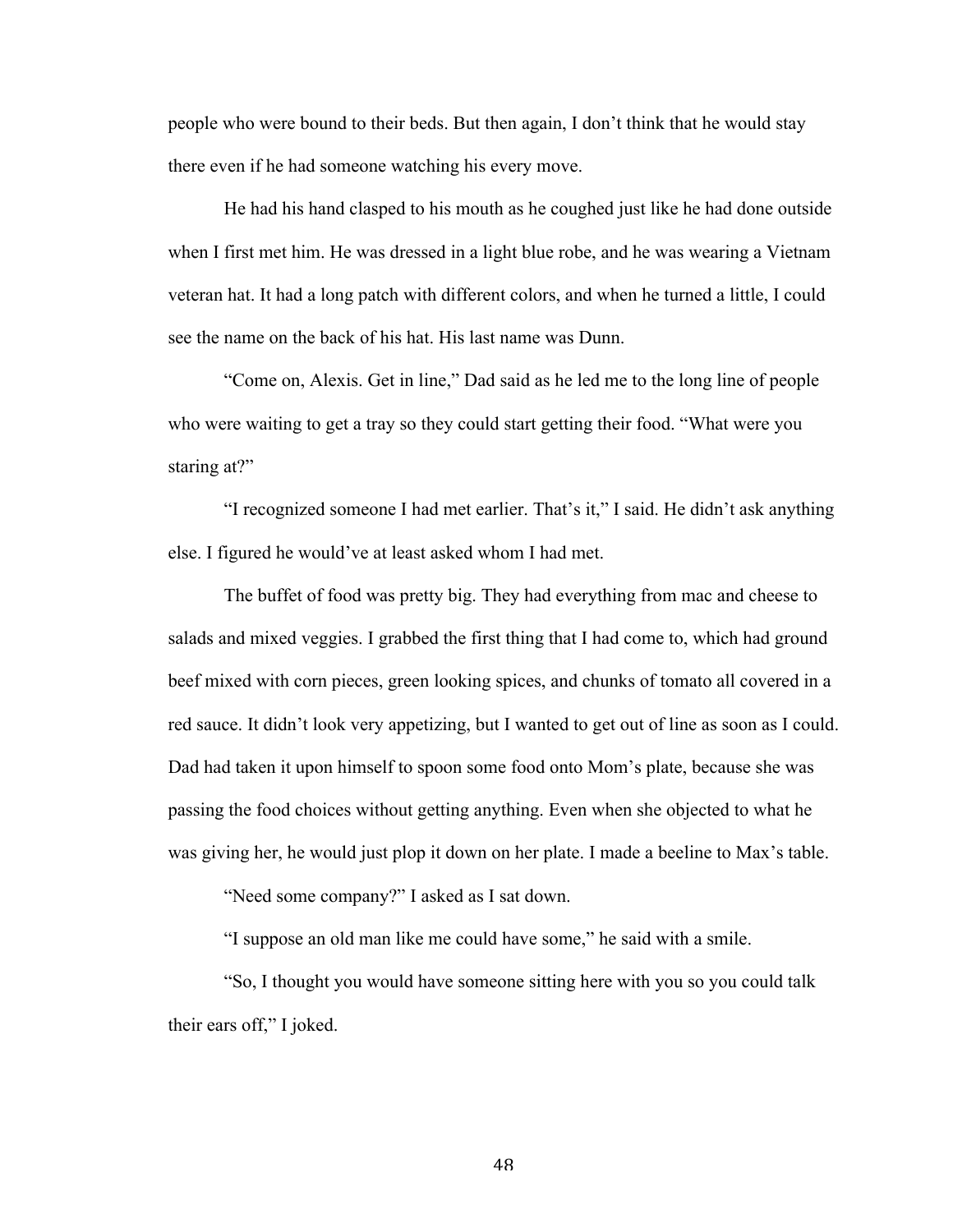"Oh, I'll get the chance to do that soon enough. My wife should be here any minute to eat with me. She will love to meet you. You know, you have the same eye color that she does, but her eyes sparkle when the light hits them just right."

All I could do was look at his happy smile as he thought about his wife. When I had first met him, he told me that she had died a few years ago.

"So how did y'all meet then?" I asked him.

"We met a few months before I got deployed. She was one of the nurses who was giving checkups before we went off to war. I was in the army for about 15 years. She was the one who got me through, you know? I would get letters from her all the time. Her letters were my saving grace. I knew as soon as I had met that woman, I had to marry her." He had his hand placed over his robe pocket where the letter that he had pulled out earlier was stowed.

"That's very special if you knew as soon as you saw her," I said.

"It's miraculous because most people don't get that immediate spark," he said. "It's after dating for a while do they realize that they are whom they want to be with for the rest of their lives."

"Wow, that sounds amazing. I hope I'm that lucky," I said as I played with the pile of meat in front of me.

"I bet you will be. You seem like a special person," he said. "Now wait a minute." He sounded serious as he looked at me. "Why in the world did you pick that to eat? Out of all the good food over there, you pick out something that looks like it could grow legs and walk around this table. You should've gotten the lasagna, the mac and cheese or the hotdogs."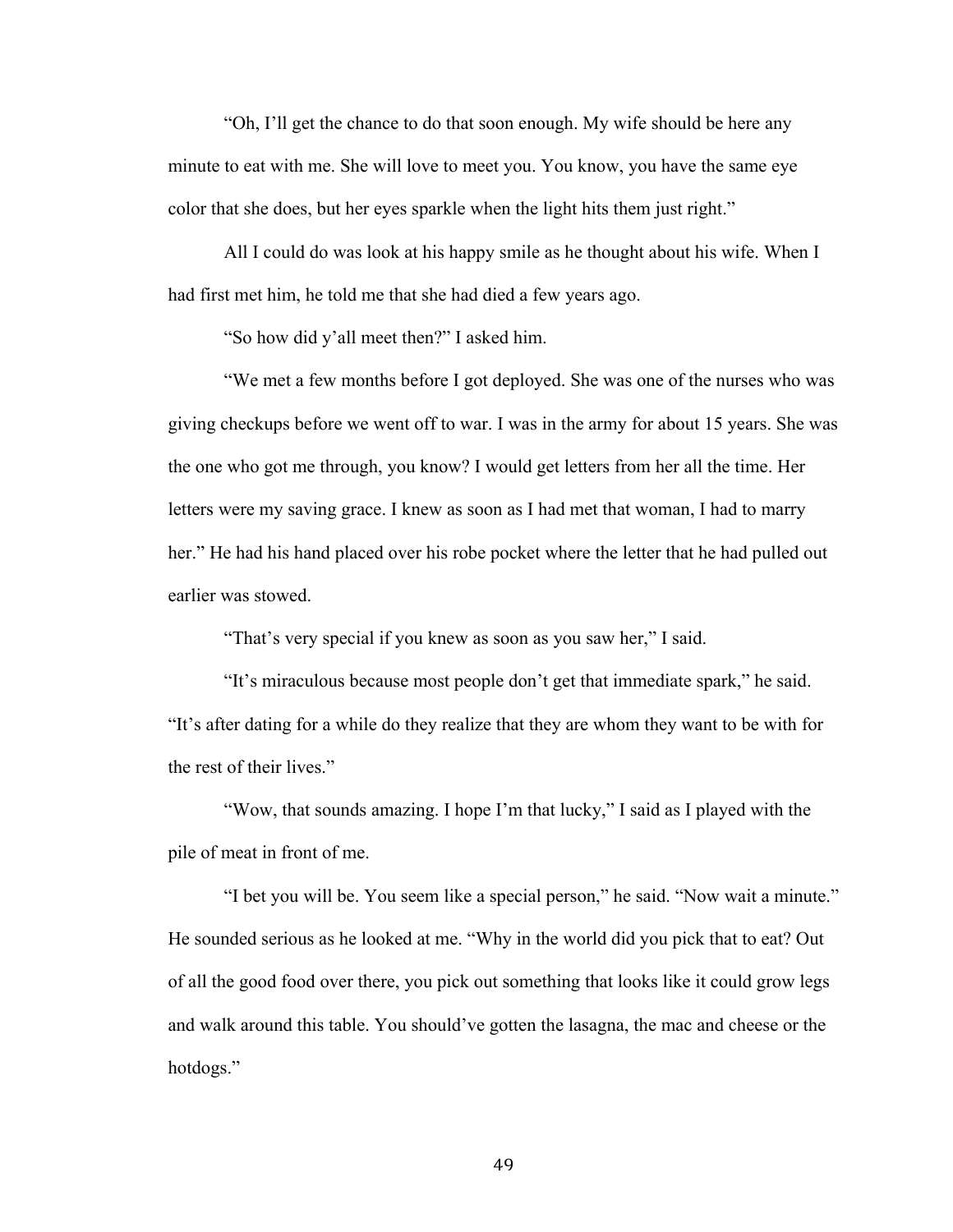I laughed as he raised his eyebrow in question, and soon he joined in with me. He was interrupted by a fit of coughing. I noticed that his water glass was empty. When his coughing subsided, he cleared his throat.

"I'll run and get you some water," I said as I grabbed his glass.

"Thank you, dear. While you're up, get yourself some real food," he said.

"What do you suggest that I get? The mac and cheese or a hotdog?"

"I would get the mac and cheese. Even though it may not be the best you've ever had, it's still better than most of the other food here. Amazingly enough, the yeast rolls are to die for. You're not supposed to, but I tend to always take a few extra for snacks here and there," he said while he patted the side pocket on his robe. I hadn't noticed it before, but his pocket was bulging. At first glance, someone would think that his pocket was full of tissues because there were some popping out of the pocket. He had stuffed the rolls down in his pocket and had filled the rest with tissues.

After I fill up his water glass, I grab another tray and get a big helping of the mac and cheese. Then I grab a couple of the yeast rolls.

"Oh, and get yourself some dessert," he called over to me. He was close enough so that the whole room wasn't staring at us when he yelled. "You need to put some meat on those bones."

I smiled and nodded. They had a nice big piece of strawberry cake sitting out, so I grabbed that one.

"Why didn't you get the chocolate?"

"I don't really like chocolate cake," I said. My answer made his face light up with shock.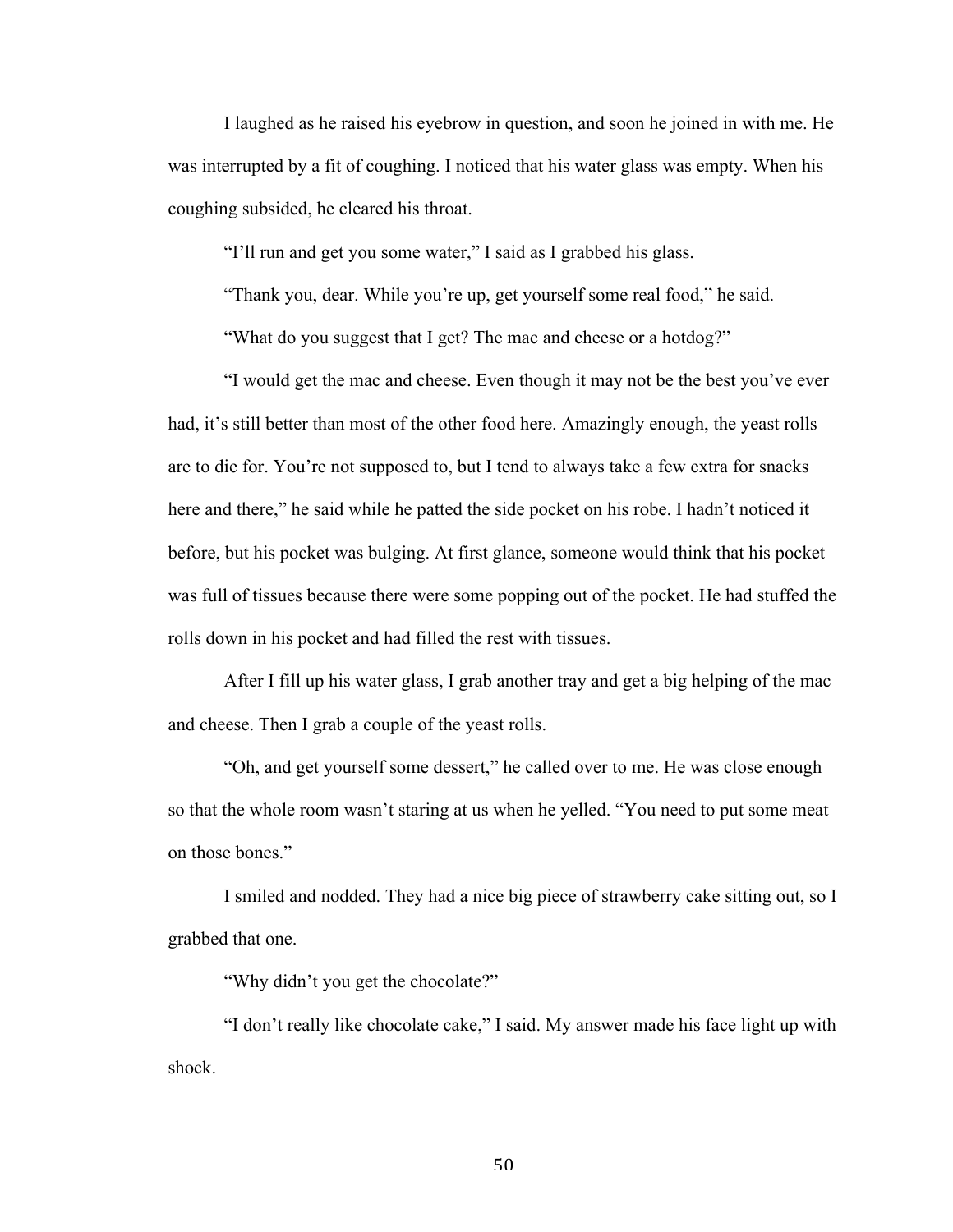"Oh, come now. Everyone loves chocolate, and you haven't had good cake until you've tried the hospital chocolate cake. I could live off of that just fine. My wife doesn't like it when I eat sugary things because of my blood sugar, but we don't have to tell her."

He moved his tray of half eaten food out of the way so he could start eating his cake. After his first bite, he closed his eyes.

"Like I said, the best cake you will ever have. So, what's your name?"

"I'm Alexis," I say with a half smile.

"Ah, that's a beautiful name. Now, I don't know why everyone can't have a beautiful name like that. These days it's almost like the parents name their kids after the first object that their eyes land on." He frowned. "I was never blessed with children, but I would have never named them after a potato or tomato or whatever."

"Why didn't you ever have any children? I mean, if you don't mind me asking that question," I added in a hurry. I probably shouldn't have asked that question. It's too personal.

"Not at all. My wife and I wanted kids, but we just couldn't have any. It hurt her to find out that we couldn't. We actually thought about adopting a kid, but it just never happened," he said as he looked over my head. A quizzical expression crossed his face. I turned around to find my dad standing behind me.

"Alexis, I was wondering where you went. You've got to stop wandering off like that. You're old enough to know better. Why don't you come eat with us, and let this man eat in peace?"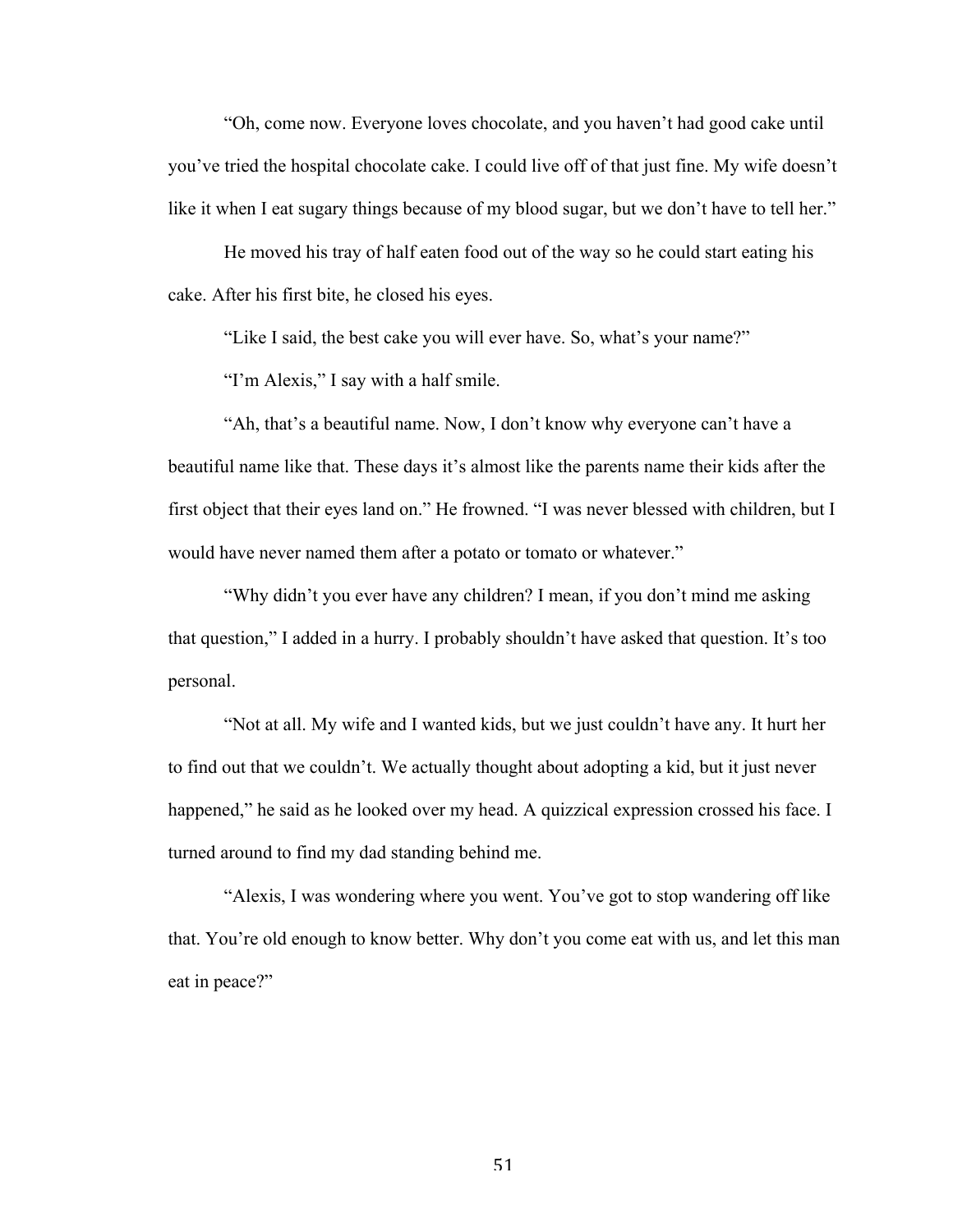"She's not bothering me at all. She keeps wonderful company." Max stood up and extended his hand out to my dad. "I'm Maxwell Dunn." He gave my dad a firm handshake.

"James," my dad said.

"Now, you wouldn't pull her away and leave an old man all alone to talk by himself would you?" he said as he gave me a wink. "We're having a grand time."

"Just as long as she isn't bothering you, Mr. Dunn." I'm surprised that he didn't pull me away anyway. I suppose Max has a way with anyone. "Your mother and I will come get you when we're finished eating, Alexis." He patted my shoulder before he walked back over to his table on the far side of the room.

"Thank you," I said before I took another bite of cake.

"For what, dear?"

"For letting me stay and eat with you."

"Well, of course I would let you stay. I love talking the ears off of people who will listen, and now, I really want you to meet my wife. She'll love you. You remind me a little of her. You both have the same soul. She's always so spirited and she's got that special something. I can see that in you."

All I could do was smile at him. He was such a sweet man, and it broke my heart that he couldn't remember that his wife had passed away. Just the way he talked about her made him look so youthful and happy.

"Here," he said as he slid his cake plate over to me. "As far as we're concerned, you had two pieces," he said with a smile.

"Your secret is safe with me."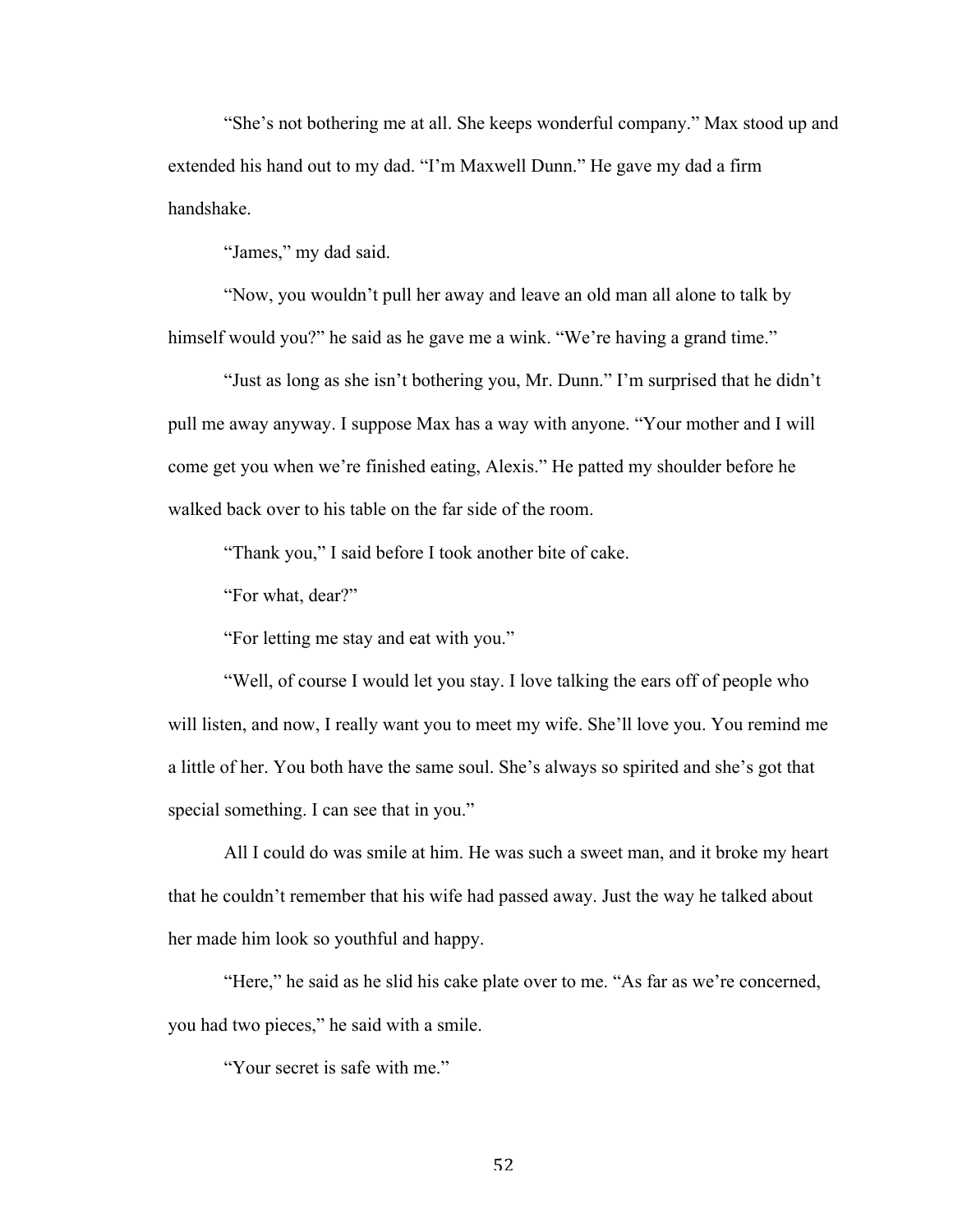"If my wife found out about that chocolate cake, she would yank out what little hair I have left." He took off his hat for emphasis.

"I wouldn't want that to happen," I laughed. Out of the corner of my eye, I could see Max's nurse making her way towards us.

"Now what in the world are you doing, Max. Every time I turn around, you're gone," his nurse said in a high-pitched voice. "You're going to make my hair go gray."

"Now, Alice. That would be your fault because you know good and well that I can take care of myself. I don't need some kind of babysitter. I'm 83 for Christ's sake."

"Max, you know that I can't help but worry. Now let me take you back to your room, so this young lady can finish her meal." She gave me a brief smile that disappeared when she saw the two cake plates sitting in front of me.

"Max, I hope you didn't eat any cake. You know that you're not supposed to," she scolded him.

"I didn't eat any cake. Do you see an empty cake plate sitting in front of me? And I know that I'm not supposed to eat cake, my wife doesn't like it when I do. Plus, I told Alexis that she needed two pieces of cake so she could put some meat on her bones. Didn't I, dear?"

"You sure did. He told me that I should try the chocolate, so I did. It's the best chocolate cake that I've ever tasted," I said. I had a hard time keeping a straight face because I could still see the doubt in Alice's face. She didn't say anything else about it, though.

"Come on, Max. Lets go back to your room," she said as she looped a hand around the upper part of his arm.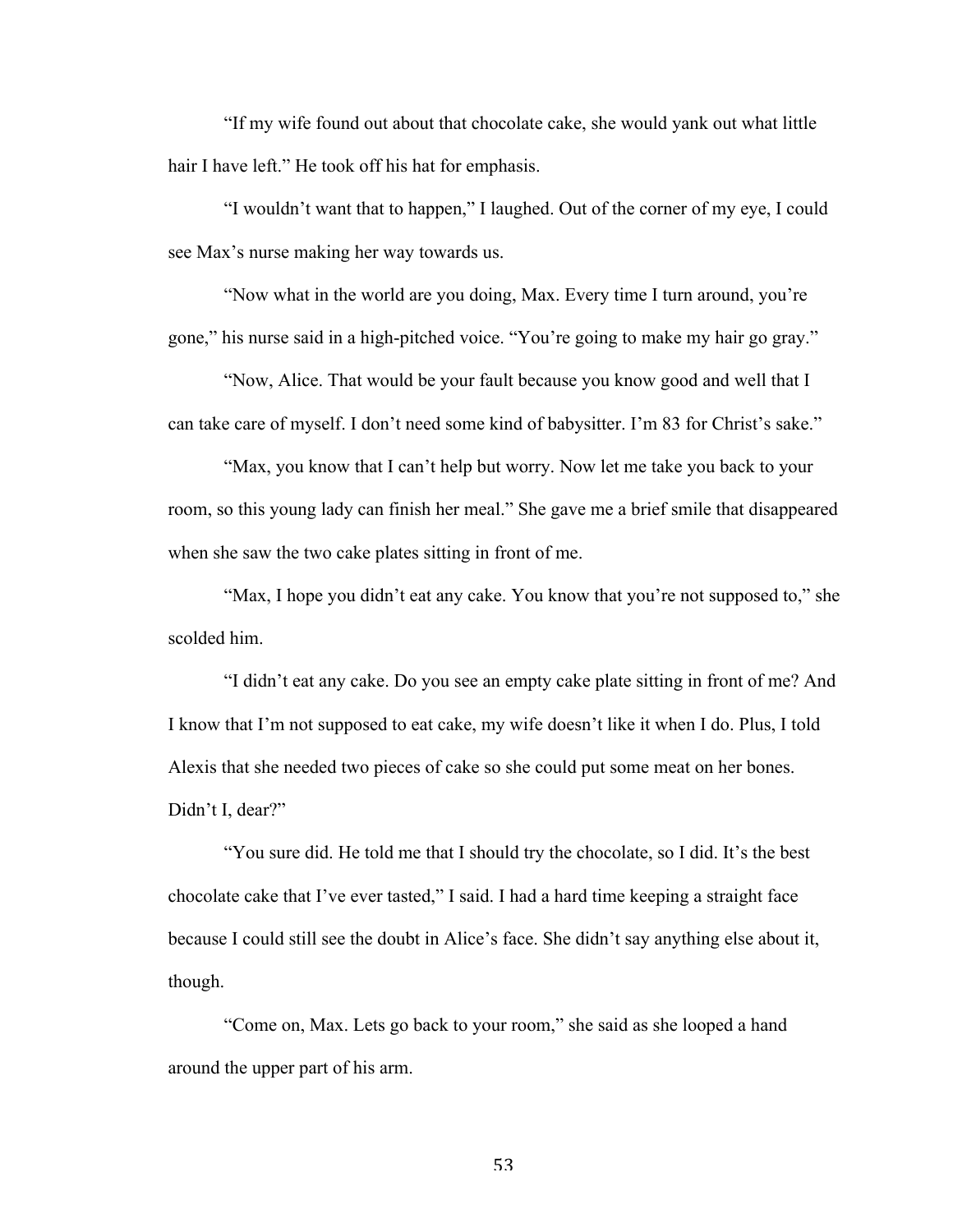"But I'm still waiting for my wife, Alice. I already told you that." He yanked his arm away from her grip.

"When she gets here, she'll find your room. Don't worry, Max." I could tell that it was hard for her to tell him that. She squeezed her lips together and took a deep breath.

"Fine. But she better be able to find my room, Alice. Or you're fired."

"Yes, I know," she sighed. This probably wasn't the first time that he had threatened to fire her.

"I had a great time, Alexis. I hope we will get to meet again. I'll have to introduce you to my wife next time." Alice led a griping Max away.

I gathered up all of the dishes on the table and took them to the dish return. On my way to my parents' table, my heart stopped. Dr. Sims, the neurosurgeon, was sitting at the table with them. There is no way that we were sitting here eating for more than two hours. Why is he back so early? Something must have happened.

As soon as Dad saw me approach, he looked up. He looked just as broken as Mom had earlier.

"What's going on?" I asked, interrupting Dr. Sims. No one said anything for a moment.

"Maybe we should take this back to the room to discuss in private," Dr. Sims suggested.

"No. Tell me what's going on, right now."

He looked over at my parents, but they weren't looking at him. Mom had her head in her hands, and my dad was still looking at me.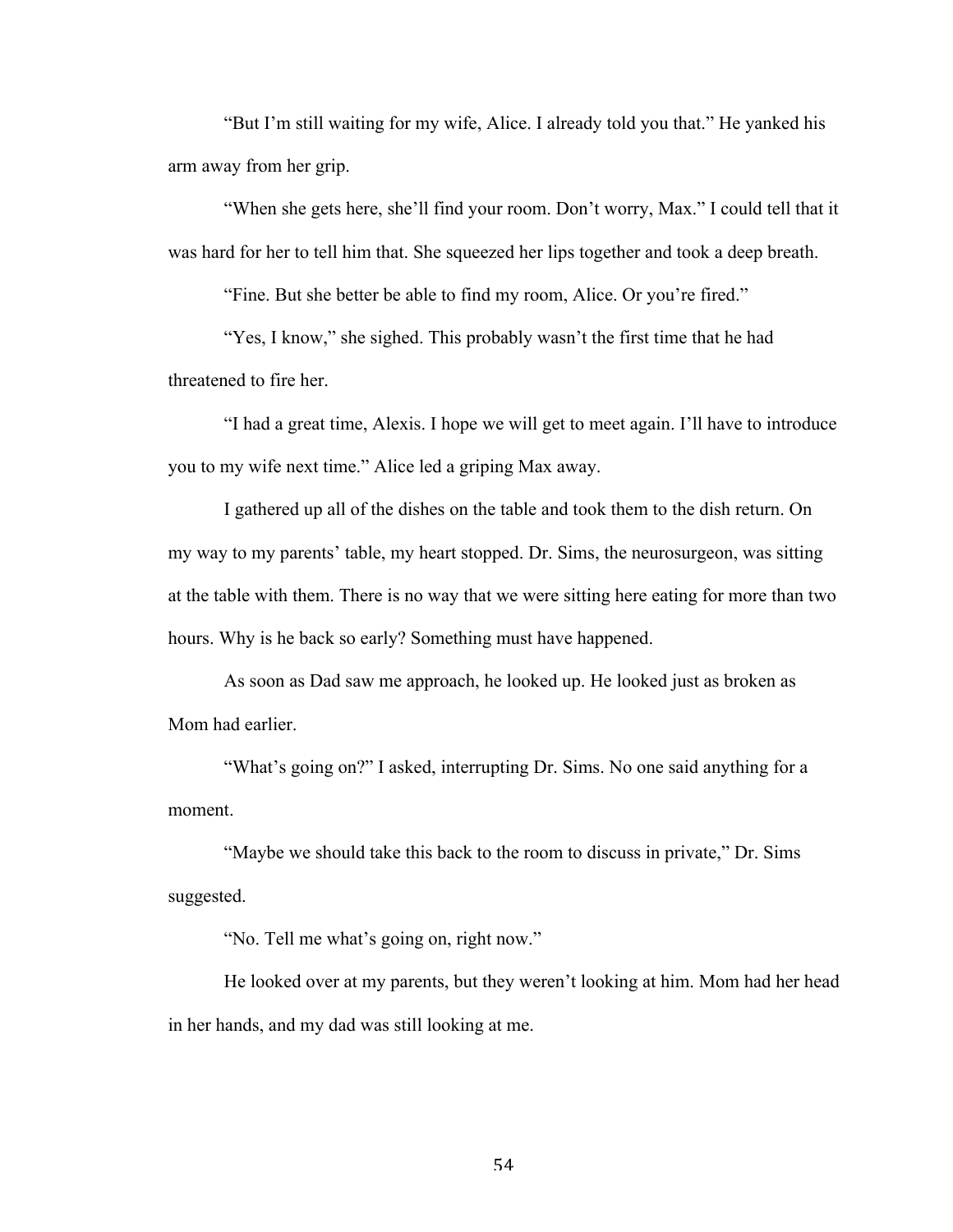"You can tell her exactly what you told us, doctor," Dad said without taking his eyes off of me. "It won't make a difference whether you tell her here or in the room. Either way, the news will be the same."

"I still think…" Dr. Sims began.

"Oh my God. Did Stacy…" I couldn't get the rest out. I didn't want to ask the rest of the question because I didn't want it to be answered.

"Oh, no. She didn't pass away, Alexis," Dr. Sims immediately said.

"Then what's going on? Is she better?"

"No. I couldn't get the whole tumor out. I was only able to get a little. I sent the sample to be tested, which will take a day or so. What I didn't expect to find was a smaller tumor."

"Well why didn't the tests pick it up? I asked."

"Sometimes a tumor can be so small that it can go unnoticed, but I caught it

during the operation," he tried to explain.

"So she has cancer?"

"I don't want to jump to any conclusions because I just sent off the test samples.

But we need to start looking at the possibility, just in case."

"So you are saying that she has cancer," I interrupted him again.

"Would you stop saying that?" Mom yelled.

"Sweetie, we need to talk about this," Dad said as he rubbed her back. She jerked away from his hand.

"Would everyone like to see Stacy in recovery?" Dr. Sims asked, trying to change the subject.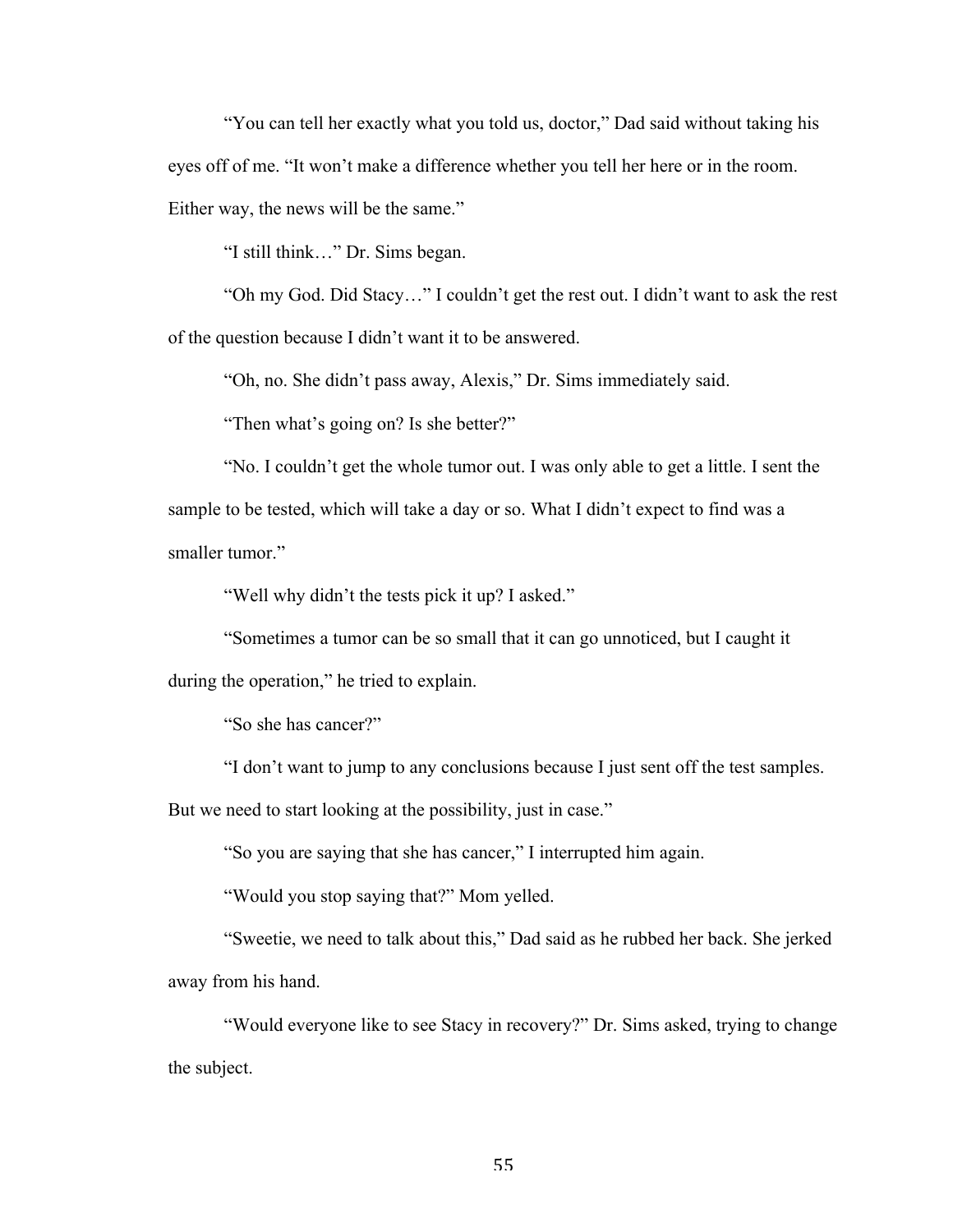"Yes," Mom answered and jumped out of her seat. Dad sighed and stood up.

"What were you thinking for as the next step?" I asked before the subject could be gone completely.

"That conversation is closed, Alexis. We're going to see Stacy," Mom said.

Dr. Sims looked around at everyone. He opened his mouth as if he was going to say something, but then he closed it.

"He said that we should try to think about looking at hospitals that specialize in cancer patients, especially because Stacy's situation is unique. They will be able to try something different that could possibly remove the two tumors that he found, and if it comes down to it, they will be able to do what needs to be done," my dad said quickly.

"Why are you discussing this at all? We don't know if she has cancer and everyone is already acting like she does!" Mom cried.

"It's something that needs to be done, Mia. We need to plan ahead just in case, and that's what we will do. Think of what Stacy needs and not what you want."

"Don't you dare call me selfish, James." Her voice got a little louder. "I'm not the one who is…"

"Mia, lets not do this here. Stacy is waiting for us in recovery." She immediately quieted down, which the doctor took as a sign that he should take us to Stacy before any more outbursts.

We walked down a few hallways and went up the elevator a couple of floors. When I first saw Stacy, I couldn't believe that it was her. She had tubes trailing from her body every which way, and her eyes were closed. What really caught me off guard was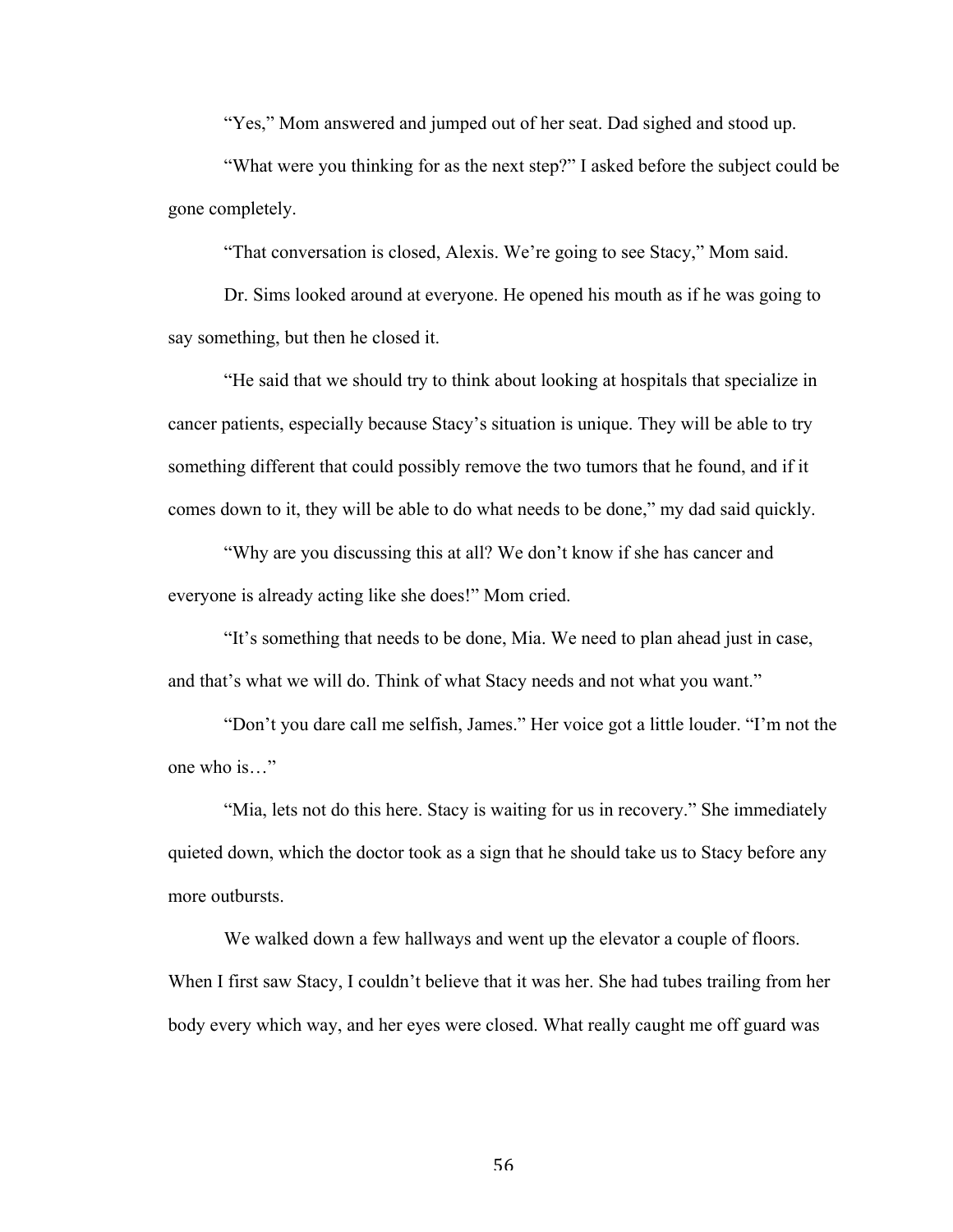the absence of her long brown hair. Even though Stacy had told me that it needed to be shaved off for the procedure, I still couldn't believe that it was gone.

Mom moved her hand to pet Stacy's head, but she immediately stopped when she realized what she was getting ready to do. Whenever Stacy was little, Mom would always run her hand over her forehead. It always calmed Stacy down. I guess Mom did it even more now because it took her back to a simpler time when she wasn't so consumed with work and when we were a healthy and happy family.

"Try not to touch her head, Mia!" Dad said as he stood next to her.

"I know that. I'm not an idiot," she snapped. All Dad did was sigh. He could see that he was losing the battle.

Stacy stirred in her bed and opened her eyes.

"I thought I heard y'all arguing," she said weakly. She looked around a little bit. "Where's my twin?"

I couldn't help but smile at what Stacy had said. People always said that we were close enough to be twins. So now that has become somewhat of an inside joke. We still looked similar, even though her hair was gone. I could see my face in hers, and that was all that mattered to me. As soon as Stacy saw me, she smiled.

"What are you doing all the way over there?" she asked.

I approached without saying anything. Her eyes were halfway open. It looked as if she was still trying to wake up, or maybe the lights were just too bright. As I got closer, I couldn't help but stare at where her hair should be. I tried not to make it so obvious, but I couldn't help it. Stacy loved her hair, and now it's gone. I tugged on Stacy's necklace that hung around my neck.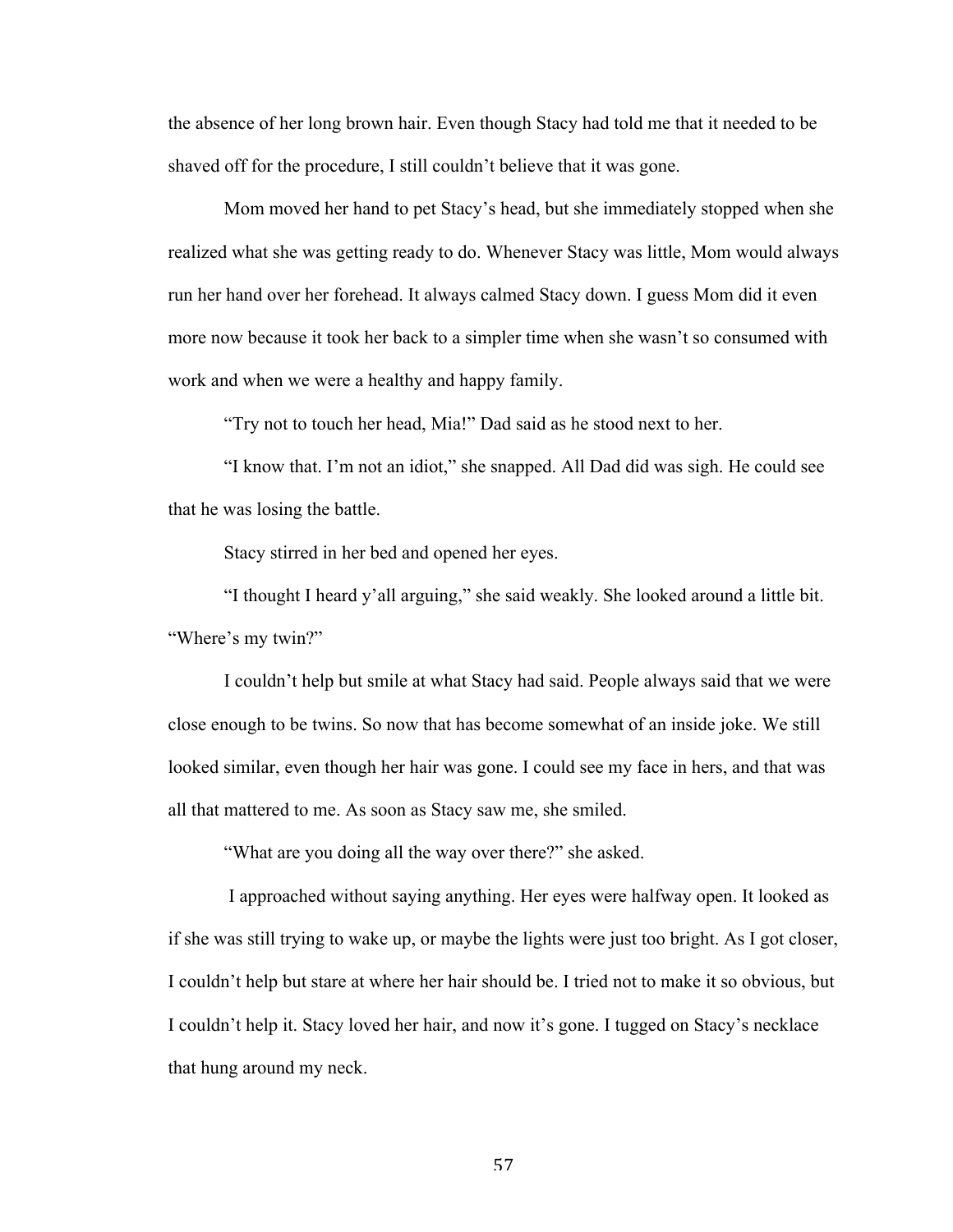"I know. I look like hell," she mumbled as she studied my facial expression. "And my hair…" She reached up like she was going to run her hand through her nonexistent hair, but she could only lift her arm about halfway. She blinked a few times and cleared her throat.

"It doesn't matter, sweetheart. You're still just as beautiful," Mom said immediately.

Stacy didn't answer. Her eyes were slits again. She closed her eyes for a few minutes, and the silence lasted for longer than that. We were giving her some time to wake up. After about 10 minutes, Stacy cleared her throat.

Stacy focused on the ceiling and stayed silent for a little longer. Again, I tried to hide my hair as best as I could.

"So, what's the deal?" Stacy asked immediately. She was finally starting to wake up. "Am I cured? Is the tumor gone for good?"

As soon as that question left her mouth, the room got uncomfortably silent. It was as if everyone was waiting for the earth to drop out from under us. How were we supposed to tell her that she was far from cured? How were we supposed to tell her about the tumors that still hide in her brain and about the possibility of her having cancer?

"I see," she said after looking at everyone's faces. "That's all the answer I need. I knew I was dying."

"No, sweetheart," Mom said immediately. "You're not dying. We are still waiting for the results from the sample that the doctor took, so don't talk like that. You could be just fine."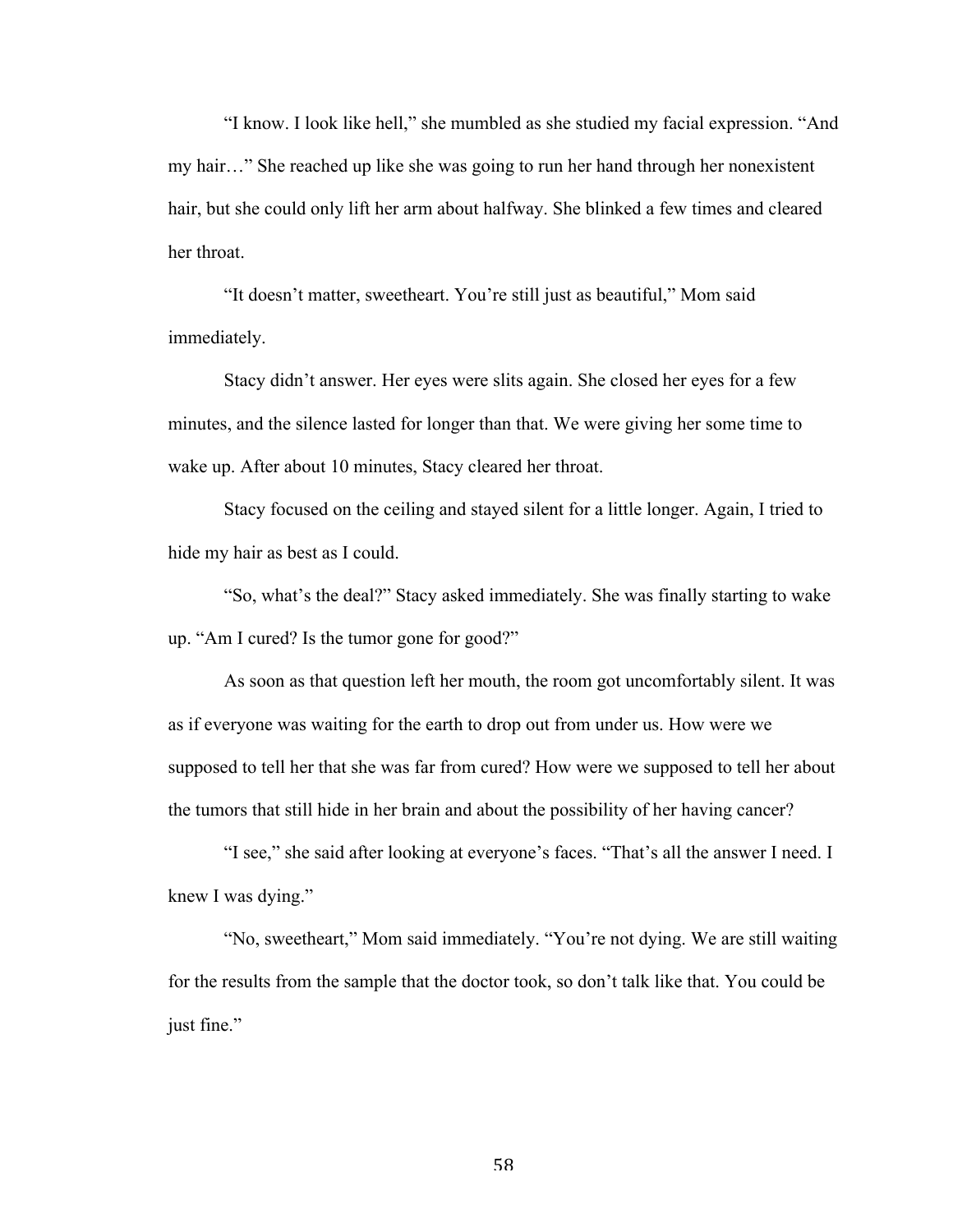"Come on, Mom. Don't sugarcoat it. I can tell by the look on everyone's face. Just tell me, Alexis. I know you won't lie to me." I was shocked that she singled me out to tell her the news. I looked to Mom and Dad for help, but they didn't say anything. I hesitantly looked back at her.

"I…I can't." I immediately looked away. "Talk to Mom and Dad. They know what's going on better than I do."

"Seriously, Alexis? You've never had a problem with telling me the truth before. I was counting on you to stick with me and not tiptoe around me like I already knew Mom and Dad would."

"Fine. The doctor said that he found a second tumor in your brain, and he couldn't remove either tumor. He also said that we should start looking at cancer facilities just to be prepared. Now you have it," I finished.

She just stared at me like I had slapped her. I clapped my hand over my mouth, but the damage was already done. Stacy burst into tears.

"Maybe you should step outside, Alexis," Dad said.

"What was I supposed to do? Y'all were just standing there clueless, and she wanted me to tell her."

"It was the way you told her," Mom added in. "Now why would you do that?"

"Oh great. So this is all my fault. I'm glad that you can find someone to blame. I hope this makes y'all feel better."

"Wait," Stacy said. I had almost made it to the door, but Stacy's demand stopped me. "Don't go, please. Forget about Mom and Dad. I'm not mad. I asked for you to tell me the truth, and you did. Please stay with me."